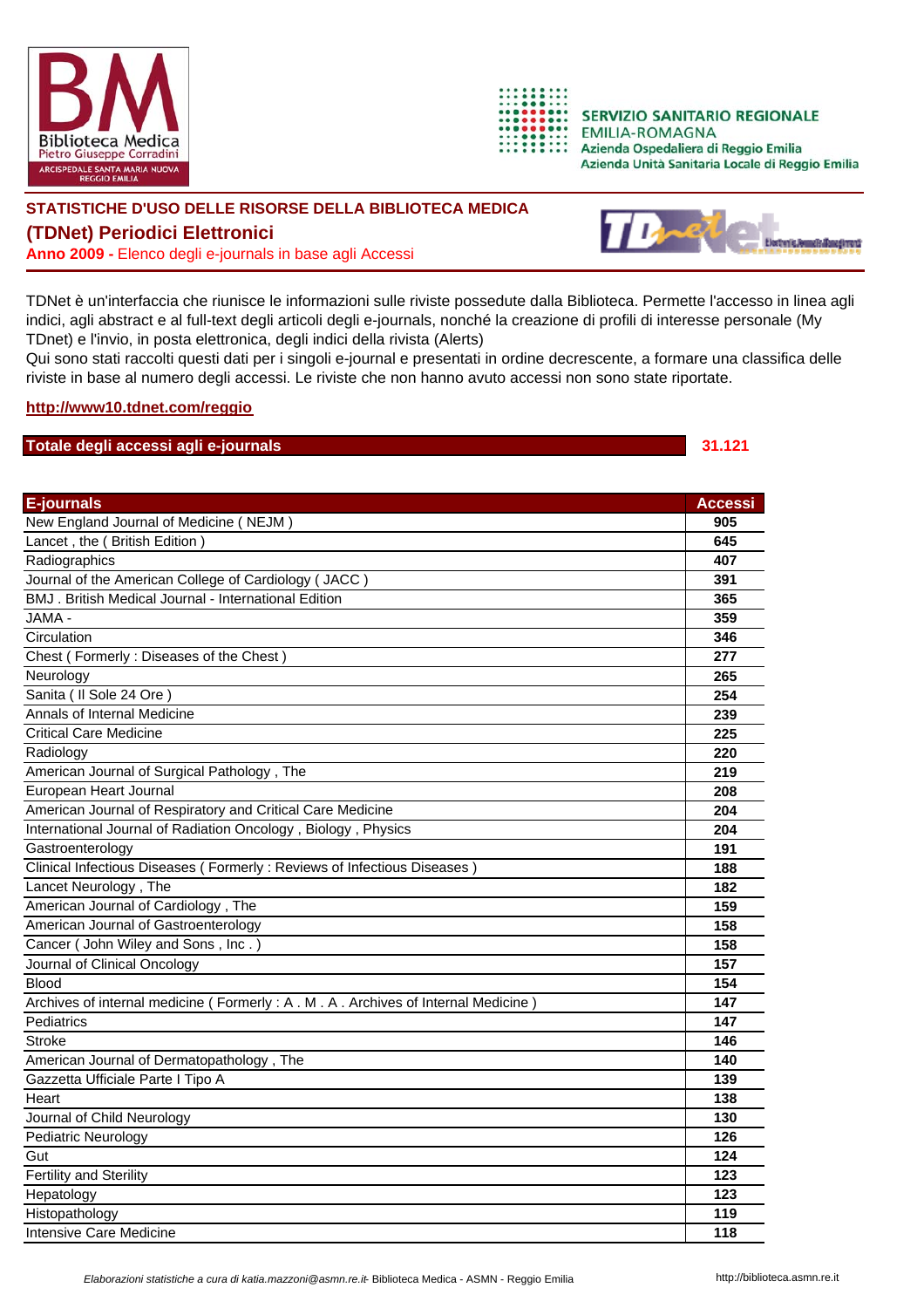| <b>E-journals</b>                                                                           | <b>Accessi</b> |
|---------------------------------------------------------------------------------------------|----------------|
| American Journal of Obstetrics and Gynecology                                               | 114            |
| American Journal of Clinical Pathology                                                      | 112            |
| Developmental Medicine and Child Neurology (Formerly: Cerebral Palsy Bulletin)              | 112            |
| AJR - American Journal of Roentgenology, 1976 (Formerly: American Journal of Roentgenology, |                |
| Radium Therapy and Nuclear Medicine)                                                        | 111            |
| Human Pathology                                                                             | 108            |
| Obstetrics and Gynecology                                                                   | 108            |
| Thyroid                                                                                     | 107            |
| Lancet Infectious Diseases, The                                                             | 106            |
| Assistenza Infermieristica E Ricerca                                                        | 102            |
| American Heart Journal: AHJ                                                                 | 101            |
| Gastrointestinal Endoscopy                                                                  | 100            |
| Gazzetta Ufficiale Parte ii                                                                 | 98             |
| Archives of Physical Medicine and Rehabilitation (Formerly: Archives of Physical Medicine)  | 97             |
| Anesthesia and Analgesia (Formerly: Current Researches in Anesthesia and Analgesia)         | 96             |
| <b>Diabetes Care</b>                                                                        | 96             |
| American Journal of Medicine, The                                                           | 95             |
| Thorax                                                                                      | 95             |
| Archives of Pathology and Laboratory Medicine, 1976 (Formerly: Archives of Pathology, 1960) | 94             |
| <b>Brain and Development</b>                                                                | 94             |
| Neurosurgery                                                                                | 94             |
| Annals of Neurology                                                                         | 93             |
| <b>Thrombosis and Haemostasis</b>                                                           | 93             |
| Modern Pathology                                                                            | 91             |
| Nature                                                                                      | 89             |
| Muscle and Nerve                                                                            | 87             |
| Annals of Oncology                                                                          | 85             |
| Archives of Neurology (Formerly: AMA Archives of Neurology)                                 | 84             |
| Gazzetta Ufficiale Della Repubblica Italiana . Parte Prima : Serie Generale                 | 84             |
| Journal of the American Society of Echocardiography                                         | 84             |
| Brain                                                                                       | 83             |
| Journal of Neurology, Neurosurgery and Psychiatry                                           | 83             |
| Radiotherapy and Oncology                                                                   | 83             |
| Journal of Bone and Joint Surgery - American Volume                                         | 82             |
| Lancet Oncology, The                                                                        | 81             |
| Management Infermieristico                                                                  | 80             |
| <b>Current Opinion in Infectious Diseases</b>                                               | 78             |
| Journal of Clinical Pathology                                                               | 77             |
| European Respiratory Journal                                                                | 76             |
| JOSPT: Journal of Orthopaedic and Sports Physical Therapy                                   | 76             |
| Journal of Neurosurgery                                                                     | 74             |
| Journal of Thrombosis and Haemostasis                                                       | 74             |
| Nursing Oggi                                                                                | 73             |
| Allergy: European Journal of Allergy and Clinical Immunology                                | 72             |
| <b>Clinical Rehabilitation</b>                                                              | 72             |
| <b>Current Opinion in Anesthesiology</b>                                                    | 72             |
| Journal of Antimicrobial Chemotherapy                                                       | 72             |
| Journal of Hepatology                                                                       | 72             |
| Academic Radiology                                                                          | 71             |
| Current Opinion in Rheumatology                                                             | 71             |
| Journal of Vascular Surgery                                                                 | 71             |
| Science                                                                                     | 71             |
| Annals of Surgery                                                                           | 70             |
| <b>Current Opinion in Neurology</b>                                                         | 70             |
| Endoscopy                                                                                   | 70             |
| Giornale Italiano Di Cardiologia                                                            | 70             |
| Anesthesiology                                                                              | 69             |
| European Journal of Neurology                                                               | 69             |
| Mayo Clinic Proceedings                                                                     | 69             |
| Clinical Microbiology and Infection                                                         | 68             |
| Clinical Orthopaedics and Related Research (Formerly: Clinical Orthopaedics)                | 68             |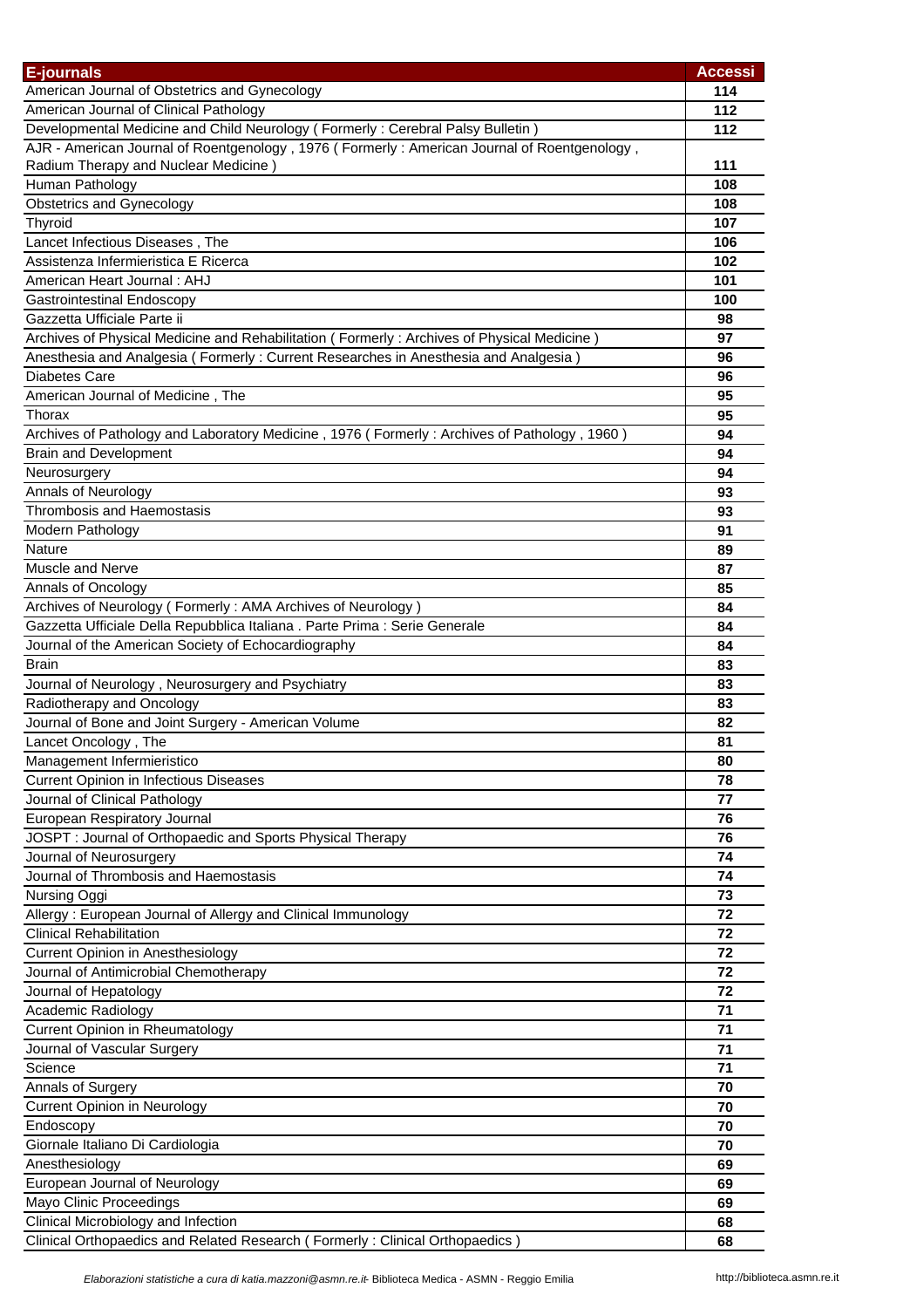| <b>E-journals</b>                                                                                               | <b>Accessi</b> |
|-----------------------------------------------------------------------------------------------------------------|----------------|
| Human Reproduction                                                                                              | 68             |
| Clinical Gastroenterology and Hepatology                                                                        | 67             |
| Drugs                                                                                                           | 67             |
| European Journal of Radiology                                                                                   | 67             |
| Journal of Clinical Endocrinology and Metabolism, the                                                           | 67             |
| American Journal of Surgery, the (Formerly: American Surgery and Gynecology)                                    | 66             |
| Journal of Pediatrics, The                                                                                      | 66             |
| Annales Francaises D'anesthesie Et De Reanimation                                                               | 65             |
| Journal of Rheumatology                                                                                         | 65             |
| <b>Medical Physics</b>                                                                                          | 65             |
| Annals of Thoracic Surgery, The                                                                                 | 64             |
| <b>Thrombosis Research</b>                                                                                      | 64             |
| Injury                                                                                                          | 63             |
| International Journal of Gynecological Pathology                                                                | 63             |
| Seminars in Pediatric Neurology                                                                                 | 63             |
| European Journal of Cancer 1990                                                                                 | 62             |
| Journal of Urology, the                                                                                         | 62             |
| Haematologica                                                                                                   | 61             |
| AIDS - the Official Journal of the International AIDS Society                                                   | 60             |
| Diseases of the Colon and Rectum                                                                                | 60             |
| Professioni Infermieristiche                                                                                    | 60             |
| Ultrasound in Obstetrics and Gynecology                                                                         | 60             |
| Arthroscopy: the Journal of Arthroscopic and Related Surgery                                                    | 59             |
| European Radiology                                                                                              | 59             |
| Journal of Advanced Nursing                                                                                     | 58             |
| Journal of Hospital Infection, The                                                                              | 58             |
| Ultrasound in Medicine and Biology                                                                              | 58             |
| British Journal of Surgery (Including European Journal of Surgery)                                              | 57             |
| Journal of Ultrasound in Medicine                                                                               | 57             |
| Journal of the American Geriatrics Society                                                                      | 56             |
| Monaldi Archives for Chest Diseases . Pulmonary Series                                                          | 56             |
| Gazzetta Ufficiale Della Repubblica Italiana : Regioni                                                          | 55             |
| Spine                                                                                                           | 55             |
| Transfusion                                                                                                     | 55             |
| American Journal of Psychiatry, the (Formerly: American Journal of Insanity)                                    | 54             |
| Arthritis and Rheumatism                                                                                        | 54             |
| Pathology International (Formerly: Acta Pathologica Japonica)                                                   | 54             |
| Acta Anaesthesiologica Scandinavica                                                                             | 53             |
| Annals of Diagnostic Pathology                                                                                  | 53             |
| Disability and Rehabilitation                                                                                   | 53             |
| Echocardiography                                                                                                | 53             |
| <b>Surgical Neurology</b>                                                                                       | 53             |
| Virchows Archiv                                                                                                 | 53             |
| AJIC: American Journal of Infection Control                                                                     | 52             |
| <b>British Journal of Haematology</b>                                                                           | 52             |
| <b>Clinical Neurology and Neurosurgery</b>                                                                      | 52             |
| Abdominal Imaging                                                                                               | 51             |
| Bjog: an International Journal of Obstetrics and Gynaecology                                                    | 51             |
| European Journal of Echocardiography                                                                            | 51             |
| Journal of the American Academy of Dermatology                                                                  | 51             |
| Ophthalmology                                                                                                   | 51             |
| Plastic and Reconstructive Surgery . 1963                                                                       | 51             |
| Respiratory Medicine (Formerly: British Journal of Diseases of the Chest)                                       | 51             |
| Seminars in Fetal and Neonatal Medicine (Formerly: Seminars in Neonatology)                                     | 51             |
| American Journal of Physical Medicine and Rehabilitation ( Formerly : American Journal of Physical<br>Medicine) | 50             |
| American Journal of Ophthalmology                                                                               | 49             |
| Annals of Emergency Medicine                                                                                    | 49             |
| Journal of Bone and Joint Surgery - British Volume                                                              | 49             |
| Pain                                                                                                            | 49             |
| Physics in Medicine and Biology                                                                                 | 49             |
|                                                                                                                 |                |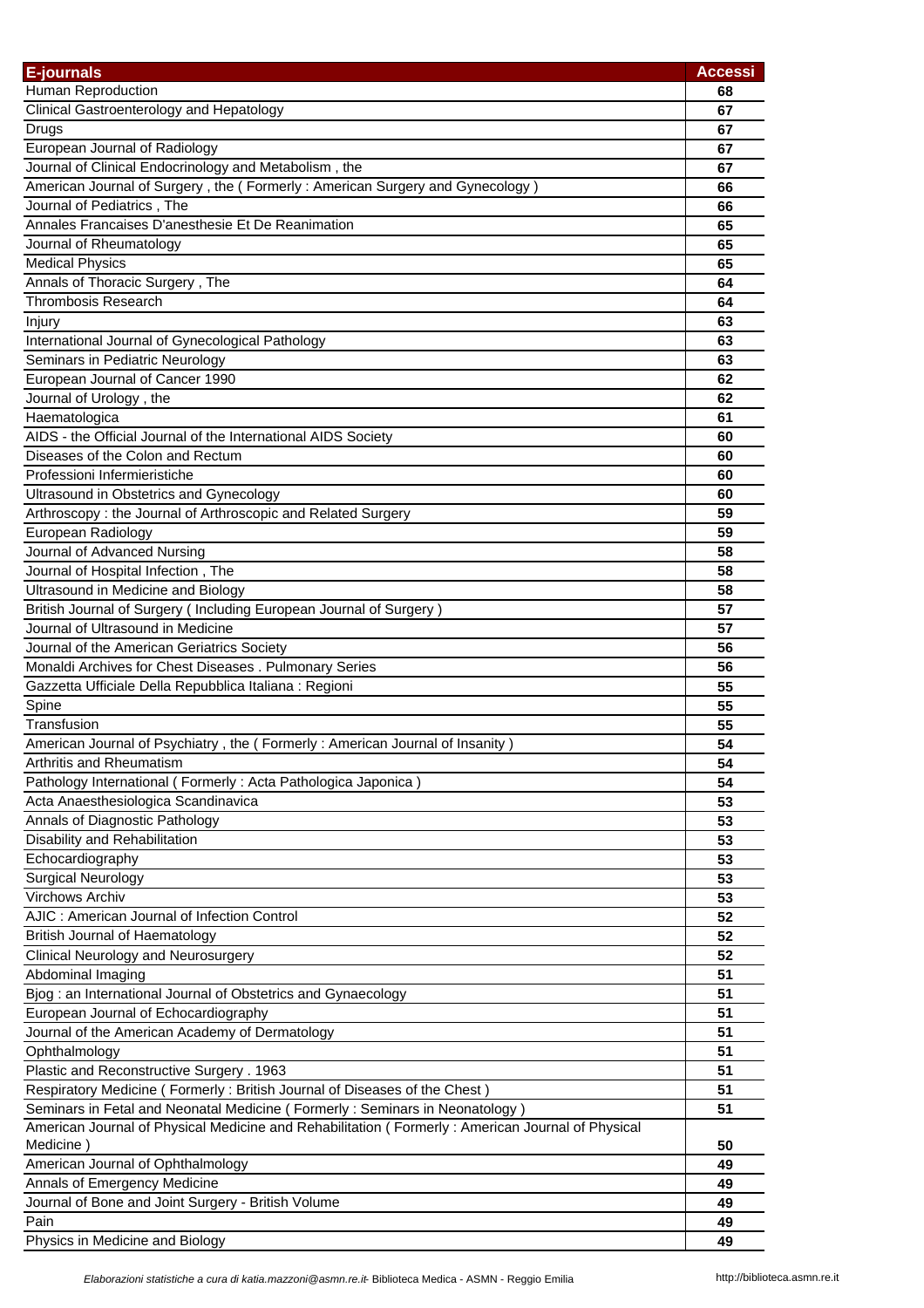| <b>E-journals</b>                                                          | <b>Accessi</b> |
|----------------------------------------------------------------------------|----------------|
| Reanimation Urgences (Now: Reanimation)                                    | 49             |
| Surgery                                                                    | 49             |
| American Journal of Emergency Medicine                                     | 48             |
| Journal of Pain and Symptom Management                                     | 48             |
| Journal of Neurology (Formerly: Zeitschrift Für Neurologie)                | 47             |
| Reproductive Biomedicine                                                   | 47             |
| American Journal of Neuroradiology                                         | 46             |
| Archives of Disease in Childhood - Fetal and Neonatal Edition              | 46             |
| Alimentary Pharmacology and Therapeutics                                   | 45             |
| Clinical and Experimental Rheumatology                                     | 45             |
| European Urology                                                           | 45             |
| Journal of Clinical Nursing                                                | 45             |
| Journal of Trauma (Injury, Infection and Critical Care), The               | 45             |
| Medecine Et Maladies Infectieuses                                          | 45             |
| Radiologia Medica, La                                                      | 45             |
| Urology                                                                    | 45             |
| Acta Neurochirurgica                                                       | 44             |
| Acta Paediatrica                                                           | 44             |
| <b>Current Opinion in Cardiology</b>                                       | 44             |
| Journal of Infectious Diseases                                             | 44             |
| Minerva Anestesiologica                                                    | 44             |
| Mondo Sanitario                                                            | 44             |
| <b>Current Problems in Cardiology</b>                                      | 43             |
| Kidney International                                                       | 43             |
| Lung Cancer                                                                | 43             |
| American Journal of Medical Genetics Part A (AJMG)                         | 42             |
| Evidence - Based Nursing                                                   | 42             |
| Osteoporosis International                                                 | 42             |
| <b>Surgical Endoscopy</b>                                                  | 42             |
| American Family Physician, 1970 (Formerly: American Family Physician / Gp) | 41             |
| Archives of Surgery (Formerly: Ama Archives of Surgery)                    | 41             |
| British Journal of Nursing (Formerly: Nursing)                             | 41             |
| <b>Clinical Chemistry</b>                                                  | 41             |
| Pathology Research and Practice                                            | 41             |
| Anaesthesia                                                                | 40             |
| Respiration (Formerly: Medicina Thoracalis)                                | 40             |
| <b>Contact Dermatitis</b>                                                  | 39             |
| European Journal of Paediatric Neurology                                   | 38             |
| Journal of Thoracic and Cardiovascular Surgery                             | 38             |
| <b>Movement Disorders</b>                                                  | 38             |
| Rheumatology (Formerly: British Journal of Rheumatology)                   | 38             |
| American Journal of Clinical Oncology (Formerly: Cancer Clinical Trials)   | 37             |
| Journal of Clinical Ultrasound                                             | 37             |
| Journal of Rehabilitation Medicine                                         | 37             |
| European Journal of Heart Failure                                          | 36             |
| Journal of Stroke and Cerebrovascular Diseases<br>Neuromuscular Disorders  | 36             |
| Operative Techniques in Otolaryngology - Head and Neck Surgery             | 36<br>36       |
| Otology and Neurotology (Formerly: American Journal of Otology, the)       | 36             |
| Palliative Medicine                                                        | 36             |
| Tumori                                                                     | 36             |
| Nature Clinical Practice Rheumatology (Now: Nature Reviews Rheumatology)   | 35             |
| Postgraduate Medical Journal                                               | 35             |
| Annals of Surgical Oncology                                                | 34             |
| Best Practice and Research . Clinical Gastroenterology                     | 34             |
| Bjr: British Journal of Radiology                                          | 34             |
| <b>Clinical Radiology</b>                                                  | 34             |
| Digestive and Liver Disease                                                | 34             |
| Journal of Computer Assisted Tomography                                    | 34             |
| Nature Medicine                                                            | 34             |
| Neuroradiology                                                             | 34             |
|                                                                            |                |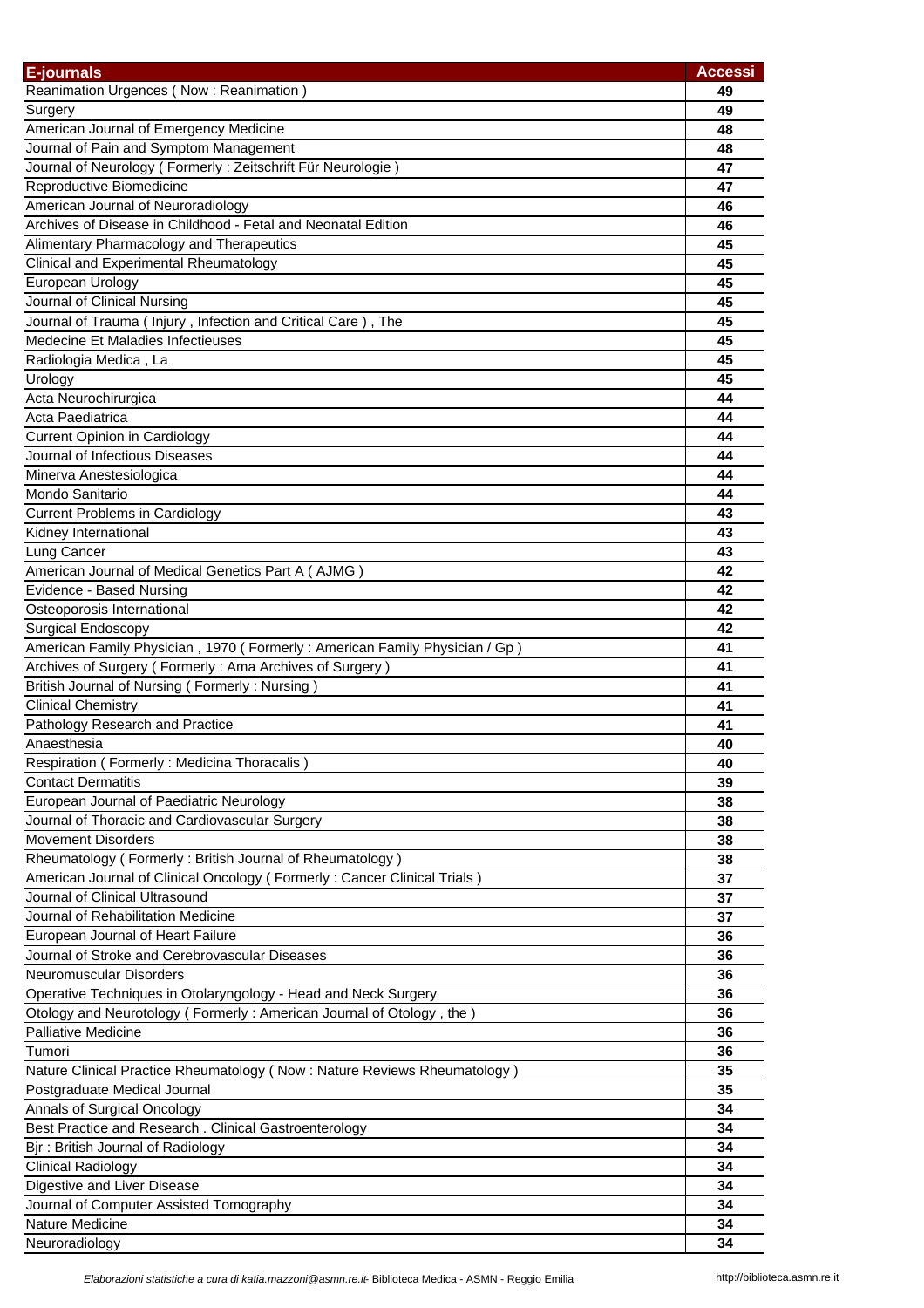| <b>E-journals</b>                                                                                         | <b>Accessi</b> |
|-----------------------------------------------------------------------------------------------------------|----------------|
| Trends in Immunology (Formerly: Immunology Today)                                                         | 34             |
| Archives of Disease in Childhood                                                                          | 33             |
| Epilepsia                                                                                                 | 33             |
| <b>European Respiratory Review</b>                                                                        | 33             |
| Infection Control and Hospital Epidemiology (Formerly: Infection Control)                                 | 33             |
| <b>Inflammatory Bowel Diseases</b>                                                                        | 33             |
| International Journal of Infectious Diseases                                                              | 33             |
| Journal of Hypertension                                                                                   | 33             |
| Journal of Pediatric Gastroenterology and Nutrition                                                       | 33             |
| Journal of Thoracic Imaging                                                                               | 33             |
| Otolaryngology - Head and Neck Surgery                                                                    | 33             |
| Prenatal Diagnosis                                                                                        | 33             |
| American Journal of Hematology                                                                            | 32             |
| Archives of Pediatrics and Adolescent Medicine                                                            | 32             |
| <b>BJA: British Journal of Anaesthesia</b>                                                                | 32             |
| <b>Bmc Pulmonary Medicine</b>                                                                             | 32             |
| <b>Endocrine Reviews</b>                                                                                  | 32             |
| <b>Nurse Education Today</b>                                                                              | 32             |
| <b>Nursing Standard</b>                                                                                   | 32             |
| <b>Current Opinion in Pulmonary Medicine</b>                                                              | 31             |
| Isl . Igiene E Sicurezza Sul Lavoro                                                                       | 31             |
| Journal of Allergy and Clinical Immunology                                                                | 31             |
| Journal of Orthopaedic Trauma                                                                             | 31             |
| Journal of the American College of Radiology                                                              | 31             |
| Neurosurgical Review                                                                                      | 31             |
| Organizzazione Sanitaria                                                                                  | 31             |
| American Journal of Clinical Nutrition (Formerly : the Journal of Clinical Nutrition)                     | 30             |
| <b>British Journal of Sports Medicine</b>                                                                 | 30             |
| Clinical and Experimental Allergy (Formerly: Clinical Allergy)                                            | 30             |
| International Journal of Cardiology                                                                       | 30             |
| International Journal of Gynaecology and Obstetrics (Formerly: Journal of the International Federation of |                |
| Gynaecology and Obstetrics)                                                                               | 30             |
| Journal of Nursing Education                                                                              | 30             |
| Journal of Obstetrics and Gynaecology Research                                                            | 30             |
| Medicine (Baltimore, Md)                                                                                  | 30             |
| Pediatric Radiology                                                                                       | 30             |
| Retina                                                                                                    | 30             |
| Annals of Allergy, Asthma and Immunology                                                                  | 29             |
| JNCI Online - Journal of the National Cancer Institute (Now: JNCI Cancer Spectrum)                        | 29             |
| Journal of Cutaneous Pathology                                                                            | 29             |
| Journal of Gastroenterology and Hepatology                                                                | 29             |
| <b>Skeletal Radiology</b>                                                                                 | 29             |
| Annals of the Rheumatic Diseases                                                                          | 28             |
| <b>Blood Reviews</b>                                                                                      | 28             |
| Bone (Formerly: Metabolic Bone Disease and Related Research)                                              | 28             |
|                                                                                                           |                |
| Journal of Perinatology                                                                                   | 28             |
| Pediatric Allergy and Immunology                                                                          | 28             |
| Radiography                                                                                               | 28             |
| Clinical Orthopaedics (Now: Clinical Orthopaedics and Related Research)                                   | 27             |
| <b>Clinical Rheumatology</b>                                                                              | 27             |
| European Journal of Cardio - Thoracic Surgery                                                             | 27             |
| European Journal of Vascular and Endovascular Surgery                                                     | 27             |
| Journal of Endocrinological Investigation                                                                 | 27             |
| Laryngoscope, The                                                                                         | 27             |
| <b>Obesity Surgery</b>                                                                                    | 27             |
| Vox Sanguinis                                                                                             | 27             |
| Ambiente E Sicurezza                                                                                      | 26             |
| American Journal of Sports Medicine                                                                       | 26             |
| Bju International (Formerly: British Journal of Urology)                                                  | 26             |
| <b>British Journal of Dermatology</b>                                                                     | 26             |
| Digestive Diseases and Sciences                                                                           | 26             |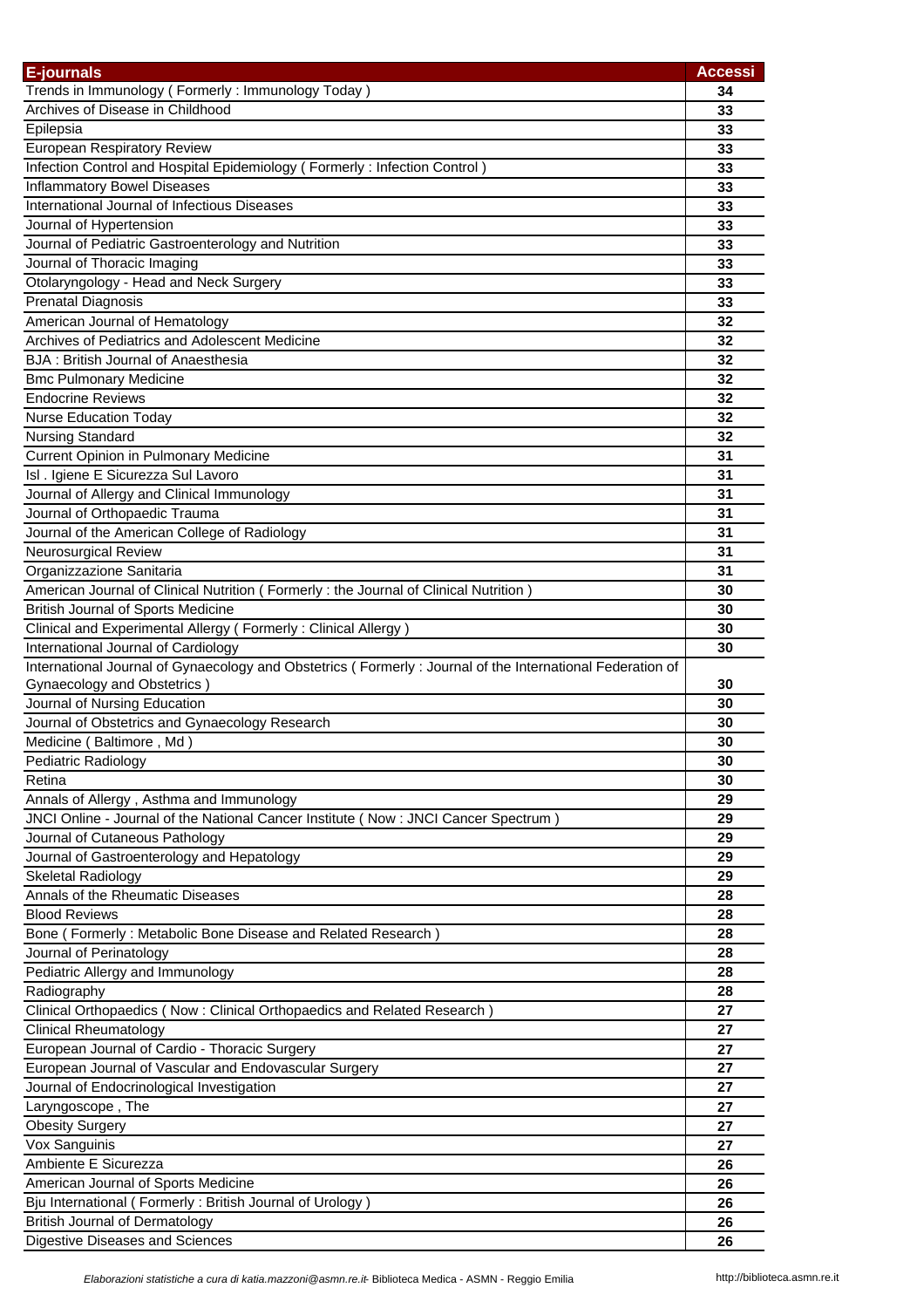| <b>E-journals</b>                                                                                                                   | <b>Accessi</b> |
|-------------------------------------------------------------------------------------------------------------------------------------|----------------|
| Europace                                                                                                                            | 26             |
| European Journal of Obstetrics and Gynecology and Reproductive Biology (Formerly: European Journal<br>of Obstetrics and Gynecology) | 26             |
| Journal of Arthroplasty, The                                                                                                        | 26             |
| Leukemia                                                                                                                            | 26             |
| Lupus                                                                                                                               | 26             |
| Medicina Del Lavoro, La                                                                                                             | 26             |
| Minerva Medica                                                                                                                      | 26             |
| Pain Management Nursing                                                                                                             | 26             |
| Physical Therapy (Journal of the American Physical Therapy Association)                                                             | 26             |
| Recenti Progressi in Medicina                                                                                                       | 26             |
| Seminars in Anesthesia, Perioperative Medicine and Pain (Now: Journal of Critical Care)                                             | 26             |
| <b>Clinical Endocrinology</b>                                                                                                       | 25             |
| <b>Current Opinion in Pediatrics</b>                                                                                                | 25             |
| Minerva Cardioangiologica                                                                                                           | 25             |
| Sanita Pubblica E Privata                                                                                                           | 25             |
| World Journal of Surgery                                                                                                            | 25             |
| Aaacn Viewpoint                                                                                                                     | 24             |
| Age and Ageing                                                                                                                      | 24             |
| American Journal of Human Genetics, The                                                                                             | 24             |
| Best Practice and Research . Clinical Obstetrics and Gynaecology (Formerly: Baillière's Clinical                                    |                |
| Obstetrics and Gynaecology)                                                                                                         | 24             |
| <b>Current Opinion in Oncology</b>                                                                                                  | 24             |
| Diagnostic Histopathology (Formerly: Current Diagnostic Pathology)                                                                  | 24             |
| Emergency Medicine Journal (Formerly: Journal of Accident and Emergency Medicine)                                                   | 24             |
| Infection - A Journal of Infectious Disease                                                                                         | 24             |
| Journal of Gastroenterology                                                                                                         | 24             |
| <b>Medical Care</b>                                                                                                                 | 24             |
| <b>Neurological Sciences</b>                                                                                                        | 24             |
| Pediatric Pulmonology                                                                                                               | 24             |
| Academic Emergency Medicine                                                                                                         | 23             |
| American Journal of Epidemiology                                                                                                    | 23             |
| Catheterization and Cardiovascular Interventions                                                                                    | 23             |
| <b>Clinical Obstetrics and Gynecology</b>                                                                                           | 23             |
| European Journal of Pediatrics                                                                                                      | 23             |
| <b>Gynecologic Oncology</b>                                                                                                         | 23             |
| Journal of Biomechanics                                                                                                             | 23             |
| Journal of Cataract and Refractive Surgery                                                                                          | 23             |
| Journal of Clinical Gastroenterology                                                                                                | 23             |
| Prehospital Emergency Care                                                                                                          | 23             |
| Annals of Otology, Rhinology and Laryngology                                                                                        | 22             |
| Best Practice and Research . Clinical Anaesthesiology                                                                               | 22             |
| <b>Clinical and Molecular Allergy</b>                                                                                               | 22             |
| <b>Critical Care Clinics</b>                                                                                                        | 22             |
| <b>Current Opinion in Critical Care</b>                                                                                             | 22             |
| Heart and Lung : the Journal of Acute and Critical Care                                                                             | 22             |
| International Journal of Cancer                                                                                                     | 22             |
| JAIDS : Journal of Acquired Immune Deficiency Syndromes . 1999                                                                      | 22             |
| Journal of Shoulder and Elbow Surgery                                                                                               | 22             |
| Journal of Surgical Oncology                                                                                                        | 22             |
| Journal of the American College of Surgeons                                                                                         | 22             |
| Knee Surgery, Sports Traumatology, Arthroscopy                                                                                      | 22             |
| Medical Letter on Drugs and Therapeutics (Italian Edition) = Medical Letter Edition Italiana<br>Scenario                            | 22             |
|                                                                                                                                     | 22<br>22       |
| Seminars in Perinatology                                                                                                            |                |
| <b>British Journal of Cancer</b><br>Cerebrovascular Diseases                                                                        | 21<br>21       |
|                                                                                                                                     |                |
| Diabetes                                                                                                                            | 21<br>21       |
| Ear and Hearing (Formerly: Journal of the American Audiology Society)<br>European Journal of Nuclear Medicine and Molecular Imaging | 21             |
| Journal of Clinical Neuroscience                                                                                                    | 21             |
|                                                                                                                                     |                |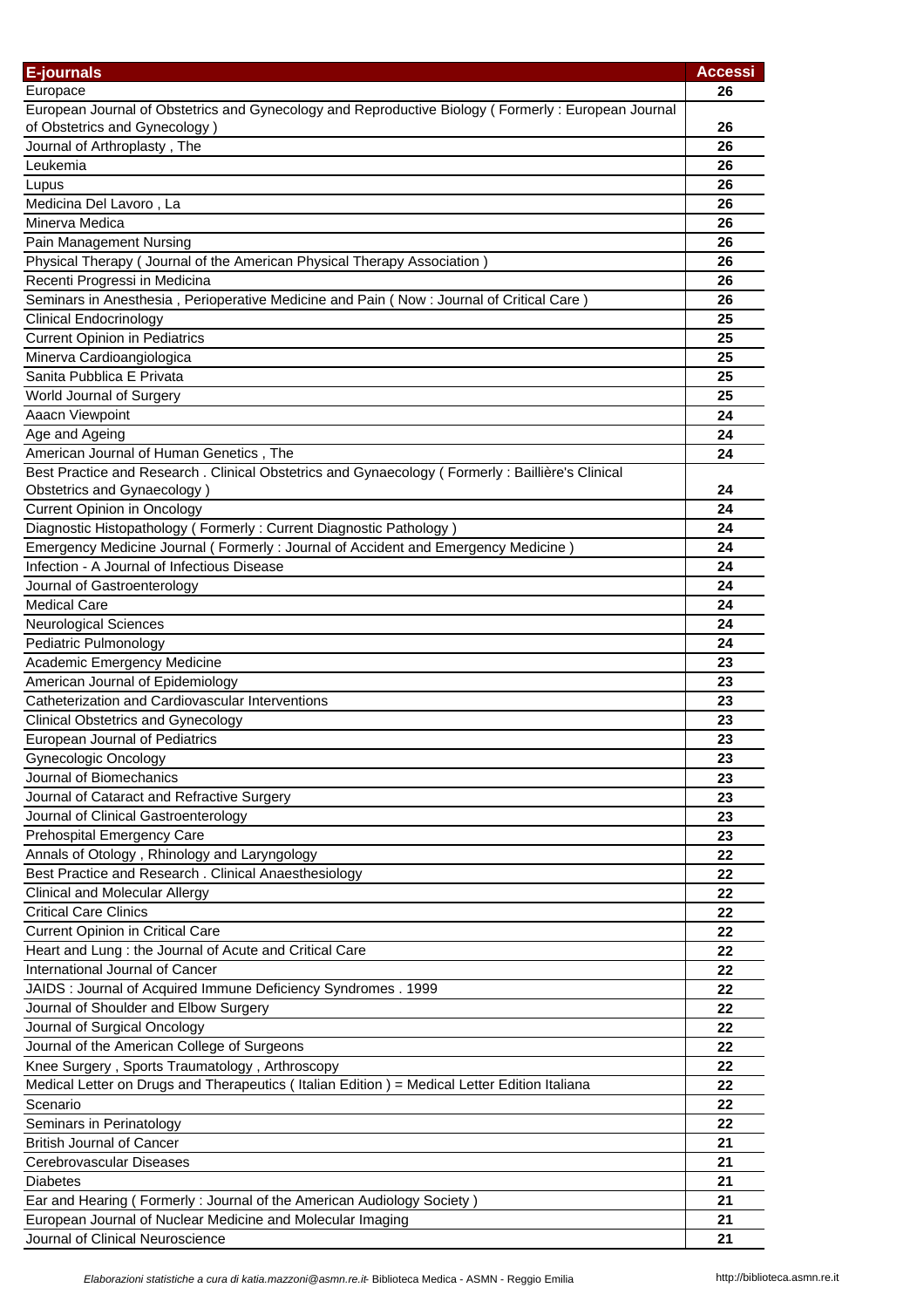| E-journals                                                                                            | <b>Accessi</b> |
|-------------------------------------------------------------------------------------------------------|----------------|
| Journal of Emergency Medicine                                                                         | 21             |
| Journal of Minimally Invasive Gynecology                                                              | 21             |
| Minerva Chirurgica                                                                                    | 21             |
| <b>Statistics in Medicine</b>                                                                         | 21             |
| Transfusion and Apheresis Science (Formerly: Transfusion Science)                                     | 21             |
| (JPEN) Journal of Parenteral and Enteral Nutrition                                                    | 20             |
| Archives of Otolaryngology - Head and Neck Surgery                                                    | 20             |
| Cardiovascular and Interventional Radiology (Formerly: Cardiovascular Radiology)                      | 20             |
| Journal of Pain, The                                                                                  | 20             |
| Nursing Management (Uk)                                                                               | 20             |
| Pacing and Clinical Electrophysiology                                                                 | 20             |
| Pediatric Anesthesia (Paediatric Anaesthesia)                                                         | 20             |
| R and P: Ricerca E Pratica                                                                            | 20             |
| Archives of Dermatology (1960)                                                                        | 19             |
| Archives of General Psychiatry                                                                        | 19             |
| Archives of Gynecology and Obstetrics                                                                 | 19             |
| Best Practice and Research . Clinical Endocrinology and Metabolism (Formerly: Baillière's Clinical    |                |
| Endocrinology and Metabolism)                                                                         | 19             |
| Child: Care, Health and Development                                                                   | 19             |
| Clinical Neurophysiology (Formerly: Electroencephalography and Clinical Neurophysiology)              | 19             |
| Current Diagnostic Pathology (Now: Diagnostic Histopathology)                                         | 19             |
| European Journal of Gastroenterology and Hepatology                                                   | 19             |
| Foot and Ankle Surgery                                                                                | 19             |
| Gait and Posture                                                                                      | 19             |
| Human Genetics (Formerly: Humangenetik)                                                               | 19             |
| International Journal of Psychoanalysis                                                               | 19             |
| Journal of Child Psychology and Psychiatry (Also known as: Journal of Child Psychology and Psychiatry |                |
| and Allied Disciplines)                                                                               | 19             |
| Journal of Nursing Management                                                                         | 19             |
| Journal of Respiratory Diseases, The                                                                  | 19             |
| Neurosurgical Focus                                                                                   | 19             |
| Regional Anesthesia and Pain Medicine                                                                 | 19             |
| Sports Medicine                                                                                       | 19             |
| <b>British Journal of Plastic Surgery</b>                                                             | 18             |
| <b>Clinical and Experimental Allergy Reviews</b>                                                      | 18             |
| Current Opinion in Urology<br>Cutis                                                                   | 18             |
| Dialogo Sui Farmaci                                                                                   | 18<br>18       |
| Early Human Development (Absorbed Screening)                                                          | 18             |
| European Journal of Internal Medicine                                                                 | 18             |
| Helicobacter                                                                                          | 18             |
| Journal of Emergency Nursing                                                                          | 18             |
| Journal of Endodontics                                                                                | 18             |
| Journal of the Neurological Sciences                                                                  | 18             |
| Medico E Bambino                                                                                      | 18             |
| Rehabilitation Nursing (Formerly: Arn Journal)                                                        | 18             |
| Rheumatology International                                                                            | 18             |
| Seminars in Nuclear Medicine                                                                          | 18             |
| Sole 24 Ore, II                                                                                       | 18             |
| Tutor                                                                                                 | 18             |
| Acta Cytologica                                                                                       | 17             |
| Acta Psychiatrica Scandinavica                                                                        | 17             |
| American Journal of Nursing (Ajn)                                                                     | 17             |
| <b>Clinical Nutrition</b>                                                                             | 17             |
| <b>Emergency Radiology</b>                                                                            | 17             |
| Epidemiologia E Prevenzione                                                                           | 17             |
| European Journal of Endocrinology                                                                     | 17             |
| Geriatrics                                                                                            | 17             |
| Giornale Di Gerontologia                                                                              | 17             |
| Guida Al Diritto ( Il Sole 24 Ore )                                                                   | 17             |
| Human Reproduction Update                                                                             | 17             |
|                                                                                                       |                |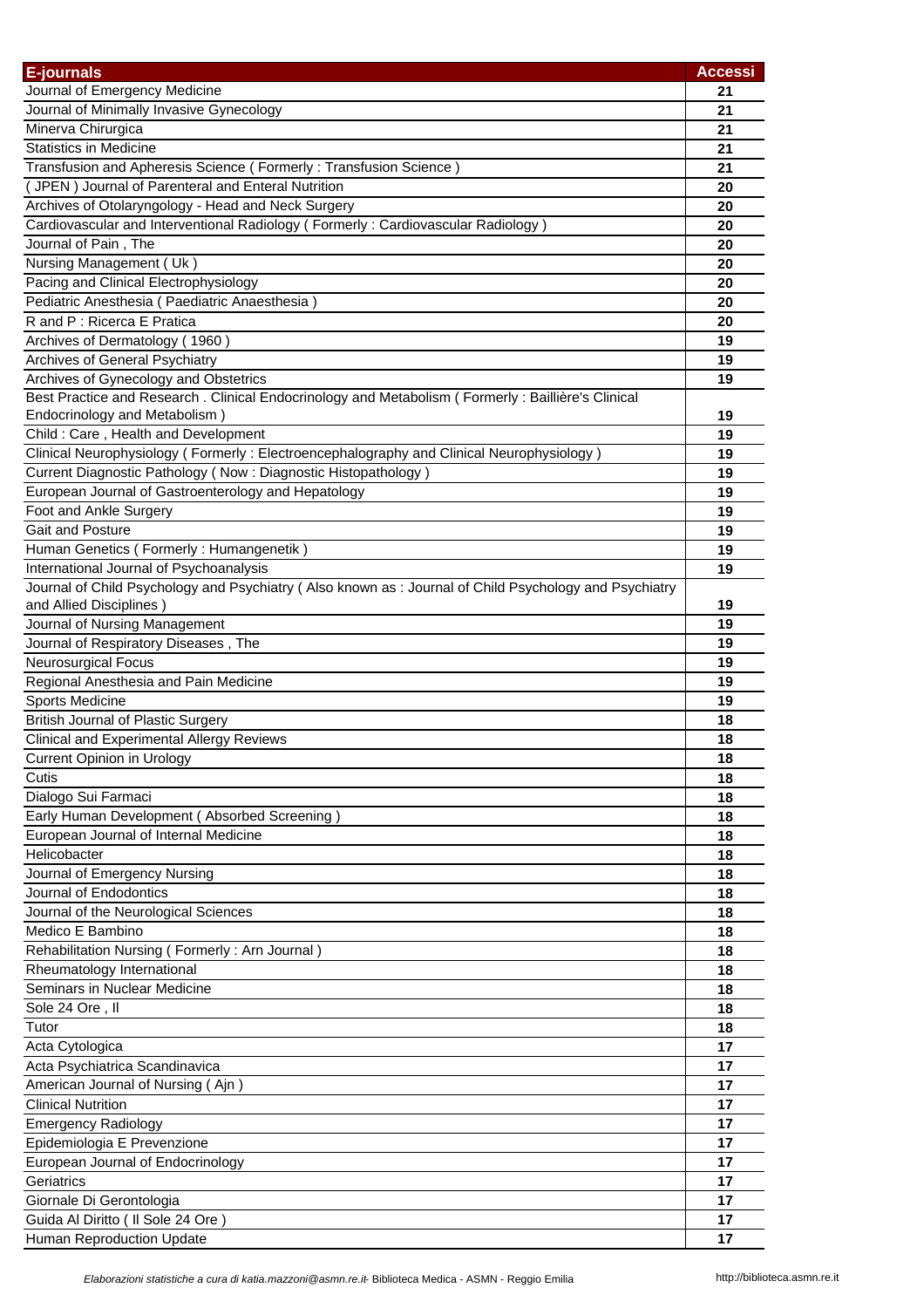| E-journals                                                               | <b>Accessi</b> |
|--------------------------------------------------------------------------|----------------|
| Hypertension                                                             | 17             |
| Intensive and Critical Care Nursing (Formerly: Intensive Care Nursing)   | 17             |
| Internal Medicine Journal                                                | 17             |
| International Journal of Nursing Studies                                 | 17             |
| Joint Bone Spine                                                         | 17             |
| Journal of Clinical Microbiology                                         | 17             |
| Journal of Infection, The                                                | 17             |
| Lavoro Nelle Pubbliche Amministrazioni, Il                               | 17             |
| Magnetic Resonance Imaging                                               | 17             |
| Minerva Ginecologica                                                     | 17             |
| Neuropediatrics (Formerly: Neuropädiatrie)                               | 17             |
| Occupational and Environmental Medicine (London)                         | 17             |
| Oncology (Huntington, Ny)                                                | 17             |
| Orthopedics                                                              | 17             |
| Proceedings of the American Thoracic Society                             | 17             |
| Radiologic Clinics of North America                                      | 17             |
| <b>Transfusion Medicine</b>                                              | 17             |
| Vaccine                                                                  | 17             |
| <b>Accident and Emergency Nursing</b>                                    | 16             |
|                                                                          |                |
| Acp Journal Club                                                         | 16             |
| Acta Neurologica Scandinavica                                            | 16             |
| BJO: British Journal of Ophthalmology                                    | 16             |
| Cancer Journal                                                           | 16             |
| Clinical Journal of Sport Medicine                                       | 16             |
| <b>Colorectal Disease</b>                                                | 16             |
| Current Opinion in Allergy and Clinical Immunology                       | 16             |
| Drugs and Aging                                                          | 16             |
| <b>Head and Neck</b>                                                     | 16             |
| <b>Hematological Oncology</b>                                            | 16             |
| Informazioni Sui Farmaci                                                 | 16             |
| International Journal for Quality in Health Care                         | 16             |
| International Journal of Colorectal Disease                              | 16             |
| Nursing Research                                                         | 16             |
| Rischio Sanita                                                           | 16             |
| Scandinavian Journal of Rheumatology                                     | 16             |
| Advances in Nursing Science                                              | 15             |
| Annals of Hematology                                                     | 15             |
| Anthologica Medica Santoriana                                            | 15             |
| APMIS. Acta Pathologica, Microbiologica Et Immunologica Scandinavica     | 15             |
| Best Practice and Research . Clinical Rheumatology                       | 15             |
| <b>Cancer Treatment Reviews</b>                                          | 15             |
| CMAJ : Canadian Medical Association Journal                              | 15             |
| <b>Current Opinion in Gastroenterology</b>                               | 15             |
| European Heart Journal Supplements                                       | 15             |
| European Journal of Heart Failure, Supplements                           | 15             |
| International Journal of Antimicrobial Agents                            | 15             |
| Journal of Bone and Mineral Research                                     | 15             |
| Journal of Clinical Epidemiology (Formerly: Journal of Chronic Diseases) | 15             |
| Journal of Gastrointestinal Surgery                                      | 15             |
| Journal of Maternal - Fetal and Neonatal Medicine                        | 15             |
| Leukemia Research                                                        | 15             |
| Medical Clinics of North America                                         | 15             |
| Nephrology Dialysis Transplantation                                      | 15             |
| <b>Nurse Education in Practice</b>                                       |                |
|                                                                          | 15             |
| <b>Occupational Medicine</b>                                             | 15             |
| Pain Medicine                                                            | 15             |
| Resuscitation                                                            | 15             |
| Acta Otorhinolaryngologica Italica                                       | 14             |
| Agenzia Sanitaria Italiana: Asi                                          | 14             |
| Allergy - Supplement                                                     | 14             |
| Ambiente E Sicurezza Sul Lavoro                                          | 14             |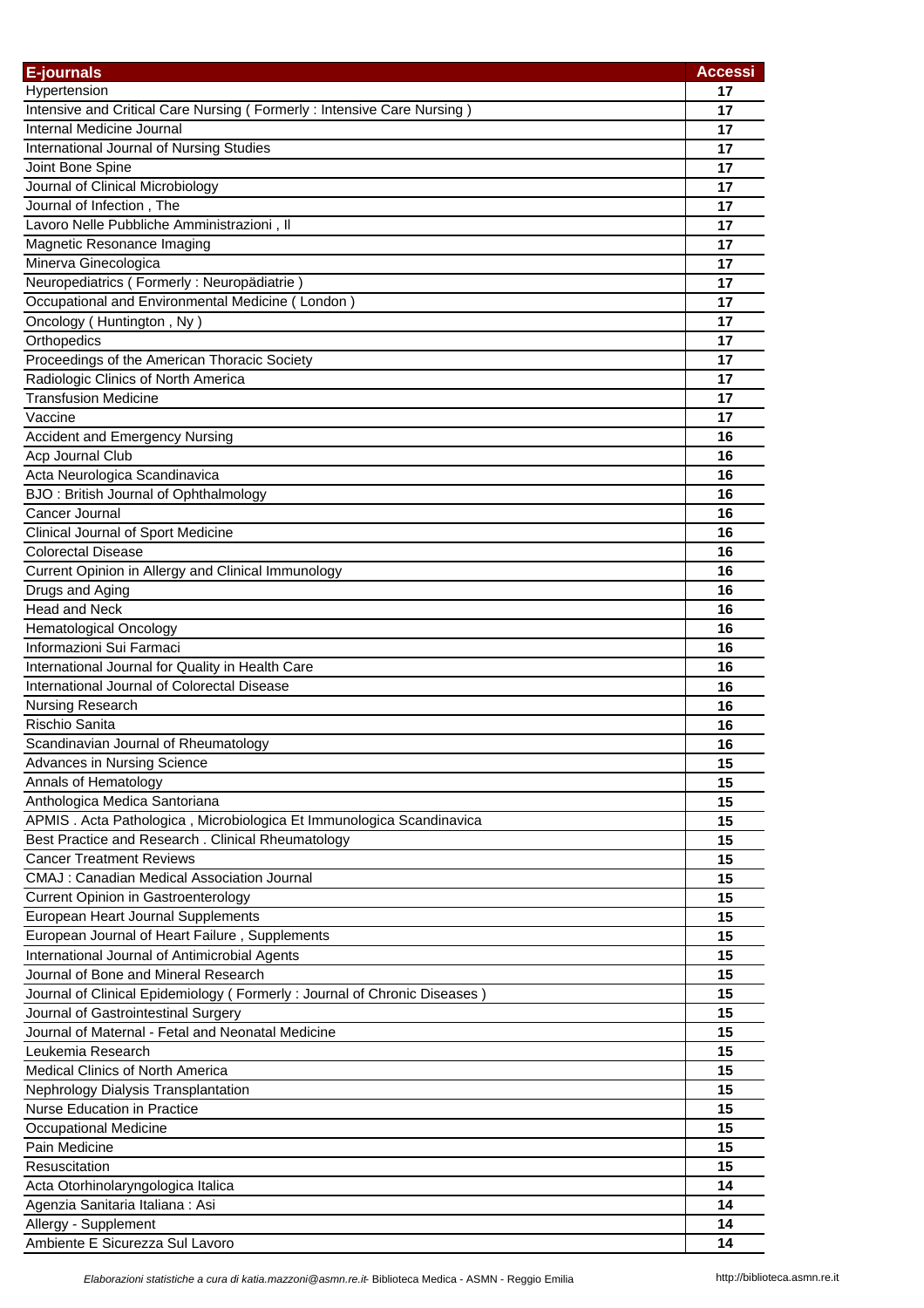| <b>E-journals</b>                                                                              | <b>Accessi</b> |
|------------------------------------------------------------------------------------------------|----------------|
| Annals of the New York Academy of Sciences                                                     | 14             |
| Breast (Edinburgh)                                                                             | 14             |
| <b>Breast Cancer Research and Treatment</b>                                                    | 14             |
| Canadian Journal of Neurological Sciences                                                      | 14             |
| Child Development                                                                              | 14             |
| <b>Circulation Research</b>                                                                    | 14             |
| Clinical and Experimental Dermatology                                                          | 14             |
| <b>Clinical Oncology</b>                                                                       | 14             |
| Diagnostic Cytopathology                                                                       | 14             |
| European Journal of Clinical Pharmacology                                                      | 14             |
| European Journal of Pain                                                                       | 14             |
| Giornale Italiano Delle Infezioni Ospedaliere                                                  | 14             |
| International Journal of Surgery (Formerly: Journal of Surgery)                                | 14             |
| Journal of Critical Care (Formerly: Seminars in Anesthesia, Perioperative Medicine and Pain)   | 14             |
| Journal of Hand Surgery, the (American Volume)                                                 | 14             |
| Journal of Hospital Medicine                                                                   | 14             |
| Journal of Interventional Cardiology                                                           | 14             |
| Journal of Laryngology and Otology                                                             | 14             |
| Journal of the American Dietetic Association                                                   | 14             |
| Minerva Pediatrica                                                                             | 14             |
| Neu - Organo Dell Associazione Nazionale Infermieri                                            | 14             |
| Nurse Educator                                                                                 | 14             |
| Nursing                                                                                        | 14             |
| Otolaryngologic Clinics of North America                                                       | 14             |
| Otorinolaringologia                                                                            | 14             |
| Postgraduate Medicine                                                                          | 14             |
| Professione . Sanità pubblica e medicina pratica                                               | 14             |
| Qa Quality Assurance                                                                           | 14             |
| Rivista Italiana Di Cure Palliative                                                            | 14             |
| Seminars in Arthritis and Rheumatism                                                           | 14             |
| Seminars in Thrombosis and Hemostasis                                                          | 14             |
| Spine Journal, The                                                                             | 14             |
| Surgical Clinics of North America                                                              | 14             |
| <b>Surgical Oncology</b>                                                                       | 14             |
| Aac: Augmentative and Alternative Communication                                                | 13             |
| Addiction (Abingdon)                                                                           | 13             |
| Anesthesiology Clinics of North America (Now: Anesthesiology Clinics)                          | 13             |
| Archives De Pediatrie                                                                          | 13             |
| Archives of Gerontology and Geriatrics                                                         | 13             |
| Archives of Orthopaedic and Trauma Surgery                                                     | 13             |
|                                                                                                |                |
| Best Practice and Research . Clinical Haematology (Formerly: Baillière's Clinical Haematology) | 13             |
| <b>Bmc Neurology</b>                                                                           | 13             |
| <b>Clinical Biochemistry</b>                                                                   | 13             |
| <b>Current Anaesthesia and Critical Care</b>                                                   | 13             |
| Diabetic Medicine                                                                              | 13             |
| Dysphagia                                                                                      | 13             |
| European Journal of Radiology Extra                                                            | 13             |
| Heart, Lung and Circulation (Formerly: Asia Pacific Heart Journal, the)                        | 13             |
| International Archives of Occupational and Environmental Health                                | 13             |
| International Journal of Epidemiology                                                          | 13             |
| International Urogynecology Journal and Pelvic Floor Dysfunction                               | 13             |
| Journal of Affective Disorders                                                                 | 13             |
| Journal of Cancer Research and Clinical Oncology                                               | 13             |
| Journal of Cardiovascular Electrophysiology                                                    | 13             |
| Journal of General Internal Medicine                                                           | 13             |
| Journal of Hand Therapy (Us)                                                                   | 13             |
| Journal of Internal Medicine (Formerly: Acta Medica Scandinavica)                              | 13             |
| Journal of Orthopaedics and Traumatology                                                       | 13             |
| Knee, The                                                                                      | 13             |
| La Revue De Medecine Interne                                                                   | 13             |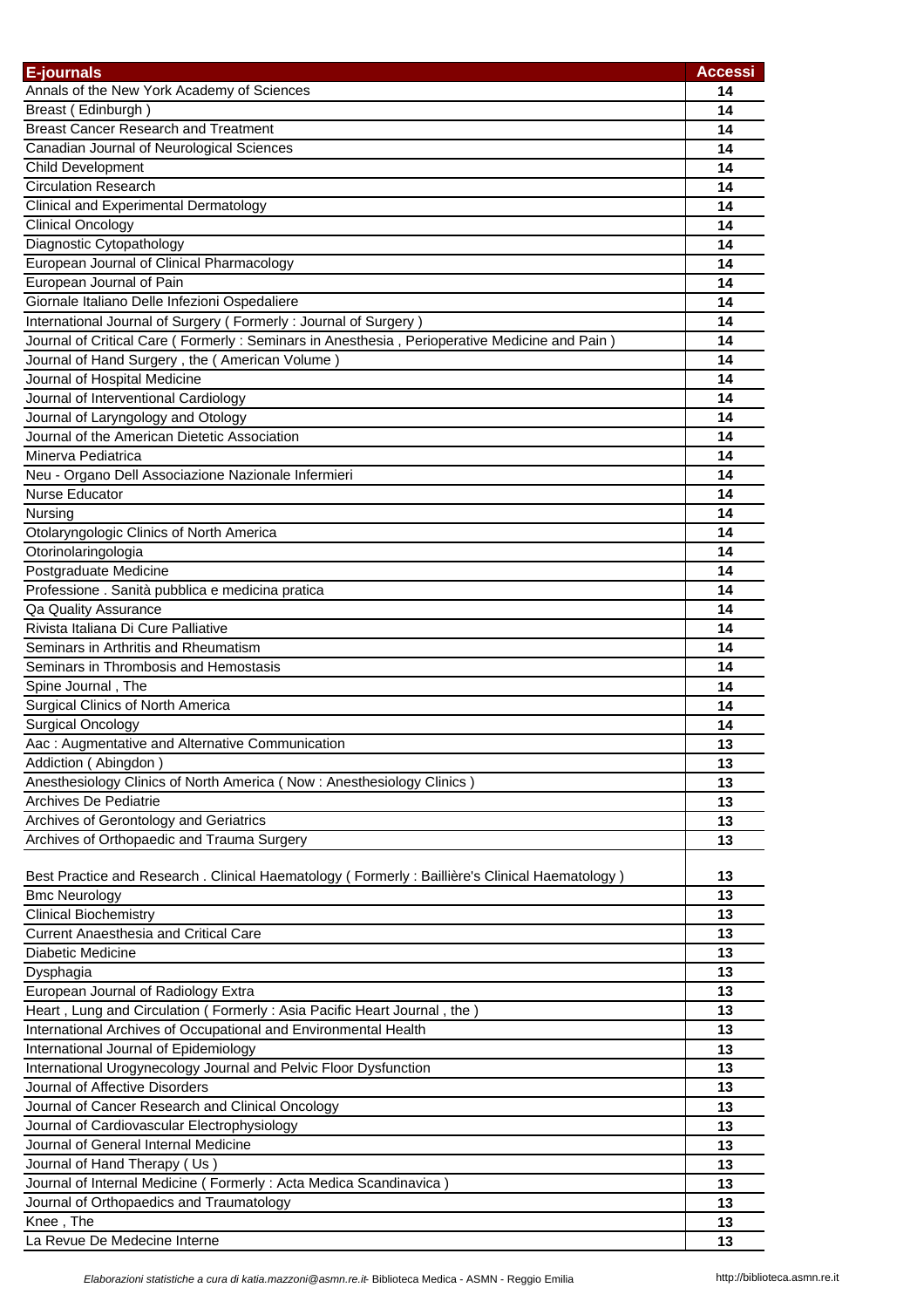| <b>E-journals</b>                                                                                  | <b>Accessi</b> |
|----------------------------------------------------------------------------------------------------|----------------|
| Magnetic Resonance in Medicine                                                                     | 13             |
| Nursing Clinics of North America                                                                   | 13             |
| Pediatric Infectious Disease Journal, the (Formerly: Pediatric Infectious Disease)                 | 13             |
| Sleep Medicine                                                                                     | 13             |
| Aacn Nursing Scan in Critical Care                                                                 | 12             |
| Adverse Drug Reaction Bulletin . Edizione Italiana                                                 | 12             |
| AJOT: American Journal of Occupational Therapy                                                     | 12             |
| American Journal of Critical Care                                                                  | 12             |
| American Journal of Hypertension                                                                   | 12             |
| American Journal of Otolaryngology                                                                 | 12             |
| ANZ Journal of Surgery                                                                             | 12             |
| <b>AORN Journal</b>                                                                                | 12             |
| Applied Immunohistochemistry                                                                       | 12             |
| Australian Journal of Physiotherapy                                                                | 12             |
| Cephalalgia                                                                                        | 12             |
| <b>Critical Care Nurse</b>                                                                         | 12             |
| Diabetes / Metabolism Research and Reviews                                                         | 12             |
| Epidemiology                                                                                       | 12             |
| European Journal of Surgical Oncology                                                              | 12             |
| European Journal of Ultrasound                                                                     | 12             |
| Guida Normativa ( Il Sole 24 Ore )                                                                 | 12             |
| Infectious Disease Clinics of North America                                                        | 12             |
| International Journal of Clinical Practice                                                         | 12             |
| International Journal of Dermatology                                                               | 12             |
| International Journal of Nursing Practice                                                          | 12             |
| <b>International Nursing Perspectives</b>                                                          | 12             |
| Journal of Clinical Neurophysiology                                                                | 12             |
| Journal of Nuclear Medicine . 1978 (Formerly: Jnm. Journal of Nuclear Medicine)                    | 12             |
| Neurorehabilitation                                                                                | 12             |
| Pain Practice                                                                                      | 12             |
| <b>Pediatric Diabetes</b>                                                                          | 12             |
|                                                                                                    | 12             |
| Psychiatry Research<br>Quality in Health Care (Now: Quality and Safety in Health Care)             | 12             |
| <b>Radiation Oncology Investigations</b>                                                           | 12             |
| Salute E Societa                                                                                   | 12             |
| Seminars in Neonatology (Now : Seminars in Fetal and Neonatal Medicine)                            | 12             |
| <b>Sexually Transmitted Infections</b>                                                             | 12             |
| Aana Journal                                                                                       | 11             |
| Advances in Neonatal Care                                                                          | 11             |
|                                                                                                    | 11             |
| Appalti and Contratti<br>Bollettino Ufficiale Regionale Emilia - Romagna                           | 11             |
| <b>British Journal of Nutrition</b>                                                                | 11             |
| Clinical Journal of Pain, The                                                                      | 11             |
| <b>Clinical Therapeutics</b>                                                                       | 11             |
| Current Opinion in Obstetrics and Gynecology                                                       |                |
|                                                                                                    | 11             |
| Diabetes, Nutrition and Metabolism                                                                 | 11             |
| Diabetes Spectrum                                                                                  | 11             |
| Diabetologia                                                                                       | 11             |
| European Journal of Emergency Medicine                                                             | 11             |
| Eye                                                                                                | 11             |
| Journal of Cardiothoracic and Vascular Anesthesia (Formerly: Journal of Cardiothoracic Anesthesia) | 11             |
| Journal of Clinical Rheumatology (Jcr)                                                             | 11             |
| Journal of Neuroscience Nursing                                                                    | 11             |
| Journal of Neurosurgical Anesthesiology                                                            | 11             |
| Minerva Ortopedica E Traumatologica                                                                | 11             |
| Neuroscientist, The                                                                                | 11             |
| Quality and Safety in Health Care (Formerly: Quality in Health Care)                               | 11             |
| Salute Umana                                                                                       | 11             |
| Scandinavian Journal of Gastroenterology                                                           | 11             |
| Schizophrenia Research                                                                             | 11             |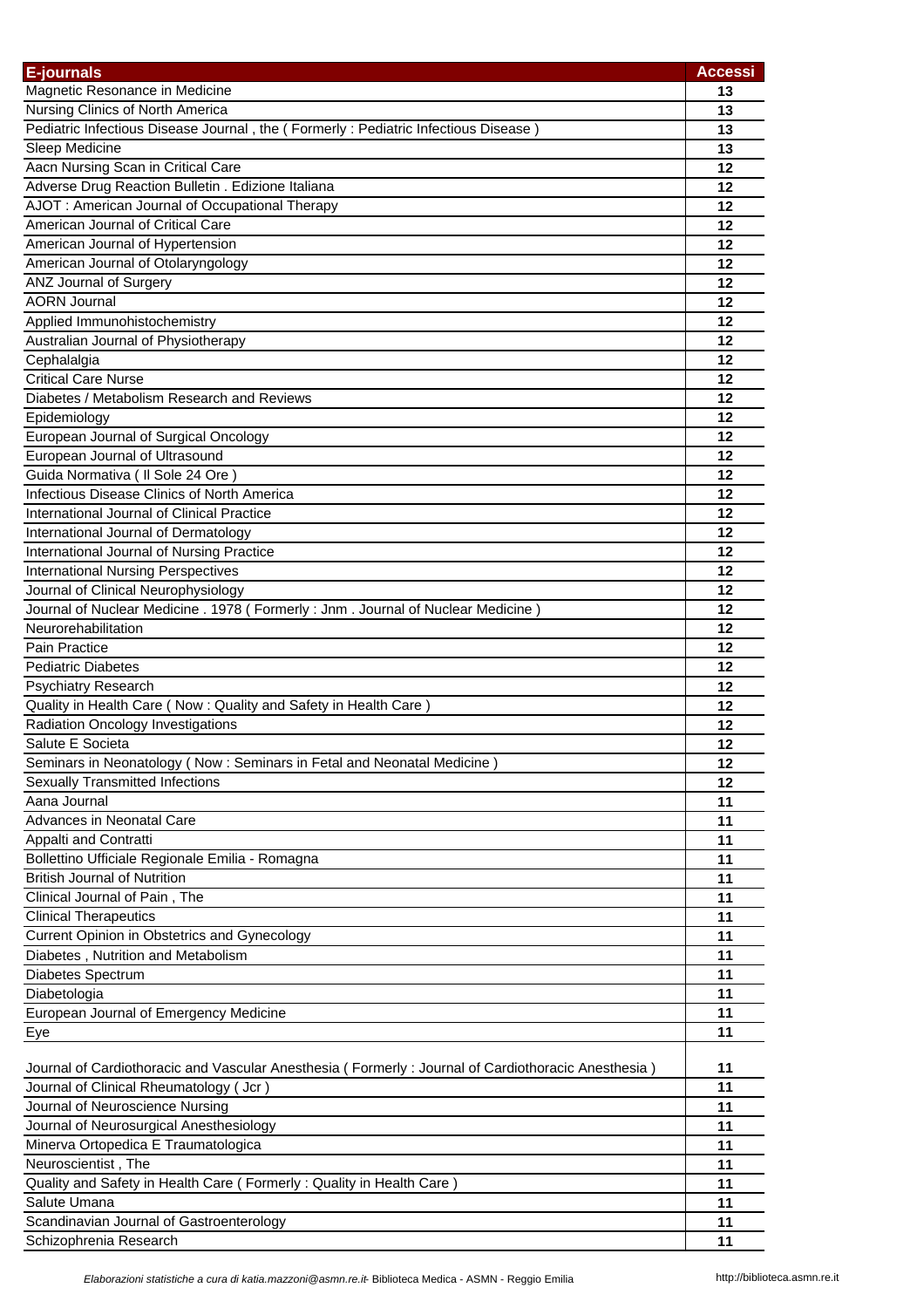| E-journals                                                                                      | <b>Accessi</b>   |
|-------------------------------------------------------------------------------------------------|------------------|
| <b>Transfusion Medicine Reviews</b>                                                             | 11               |
| <b>Travel Medicine and Infectious Disease</b>                                                   | 11               |
| Western Journal of Nursing Research                                                             | 11               |
| <b>AAOHN Journal</b>                                                                            | 10               |
| American Journal of Contact Dermatitis (Now: Dermatitis)                                        | 10               |
| Archives of Clinical Neuropsychology                                                            | 10               |
| <b>Biblioteche Oggi</b>                                                                         | 10               |
| Canadian Journal of Surgery                                                                     | 10               |
| Cancer Cytopathology                                                                            | 10               |
| Dedalo                                                                                          | 10               |
| Economia E Management                                                                           | 10               |
| <b>Emergency Medicine</b>                                                                       | 10               |
| Endocrinology                                                                                   | 10               |
| Europa Medicophysica (Now : European Journal of Physical and Rehabilitation Medicine)           | 10               |
| European Journal of Haematology                                                                 | 10               |
| Gastrointestinal Endoscopy Clinics of North America                                             | 10               |
| Giornale Di Chirurgia                                                                           | 10               |
| Haemophilia                                                                                     | 10               |
| International Journal of Hematology (Formerly: Nihon Ketsueki Gakkai Zasshi)                    | 10               |
| International Journal of Urology                                                                | 10               |
| JACC: Cardiovascular Imaging                                                                    | 10               |
| Journal of Autism and Developmental Disorders                                                   | 10               |
| Journal of Cardiac Failure                                                                      | 10               |
| Journal of Clinical Anesthesia                                                                  | 10               |
| Journal of Continuing Education in Nursing                                                      | 10               |
| Journal of Oral and Maxillofacial Surgery                                                       | 10               |
| Journal of Pathology, The                                                                       | 10               |
| Journal of Pediatric Surgery                                                                    | 10               |
|                                                                                                 | 10               |
| Journals of Gerontology: Series A, Biological Sciences and Medical Sciences                     |                  |
| <b>Medical Dosimetry</b><br>Medico E Paziente                                                   | 10               |
|                                                                                                 | 10               |
| Nature Reviews Rheumatology (Formerly: Nature Clinical Practice Rheumatology)                   | 10               |
| Nursing in Critical Care                                                                        | 10               |
| Physical Medicine and Rehabilitation : State of the Art Reviews                                 | 10               |
| <b>Radiation Protection Dosimetry</b>                                                           | 10               |
| Seminars in Hematology                                                                          | 10               |
| Seminars in Liver Disease                                                                       | 10               |
| Seminars in Vascular Surgery                                                                    | 10               |
| Spinal Cord                                                                                     | 10               |
| Supportive Care in Cancer                                                                       | 10               |
| Surgical Laparoscopy, Endoscopy and Percutaneous Techniques (Formerly: Surgical Laparoscopy and |                  |
| Endoscopy)                                                                                      | 10               |
| Worldviews on Evidence - Based Nursing                                                          | 10               |
| Advances in Anatomic Pathology                                                                  | 9                |
| Alimenti E Bevande                                                                              | 9                |
| Applied Immunohistochemistry and Molecular Morphology (Formerly: Applied Immunohistochemistry)  | 9                |
| Archives of Ophthalmology                                                                       | $\boldsymbol{9}$ |
| <b>Bmc Geriatrics</b>                                                                           | 9                |
| Bollettino d'Informazione sui Farmaci (BIF)                                                     | 9                |
| Breast Journal, The                                                                             | 9                |
|                                                                                                 |                  |
| <b>British Medical Bulletin</b>                                                                 | 9<br>9           |
| Clinical and Experimental Immunology                                                            |                  |
| Clinical Imaging (Formerly: Journal of Computed Tomography)                                     | 9                |
| Continuing Education in Anaesthesia, Critical Care and Pain (Formerly: BJA CEPD Review)         | 9                |
| Current Opinion in Ophthalmology                                                                | 9                |
| Dermatology (Formerly: Dermatologica)                                                           | 9                |
| Edilizia E Territorio (Ilsole24ore)                                                             | 9                |
| Ejd: European Journal of Dermatology                                                            | 9                |
| Emergency Medicine Clinics of North America                                                     | 9                |
| European Archives of Oto - Rhino - Laryngology                                                  | 9                |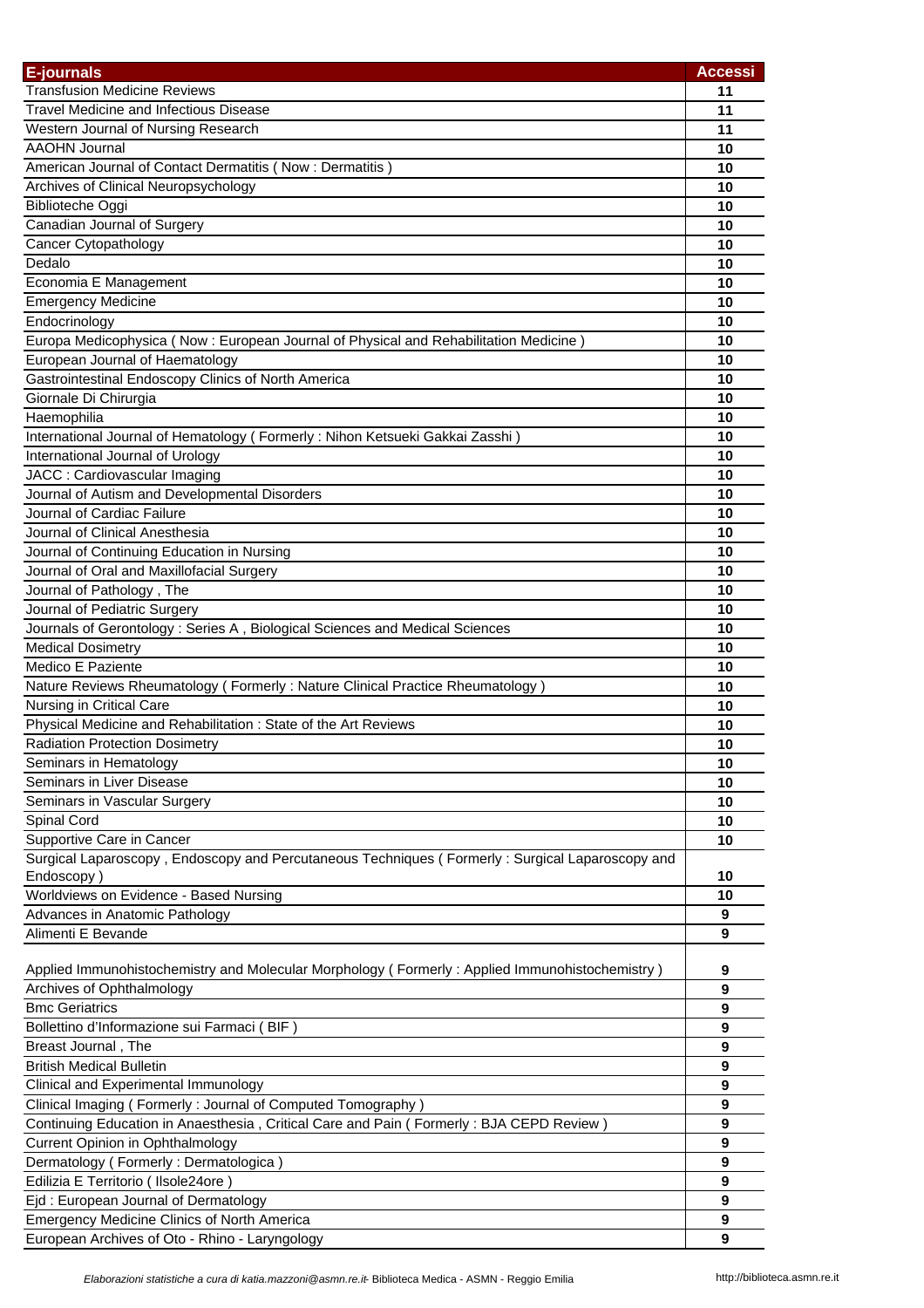| E-journals                                                                                | <b>Accessi</b> |
|-------------------------------------------------------------------------------------------|----------------|
| <b>European Eating Disorders Review</b>                                                   | 9              |
| European Journal of Physical and Rehabilitation Medicine (Formerly: Europa Medicophysica) | 9              |
| European Neurology                                                                        | 9              |
| <b>European Radiology Supplements</b>                                                     | 9              |
| Giornale Degli Igienisti Idustriali                                                       | 9              |
| Giornale Italiano Di Ortopedia E Traumatologia                                            | 9              |
| Graefe's Archive for Clinical and Experimental Ophthalmology                              | 9              |
| <b>Harvard Business Review</b>                                                            | 9              |
| <b>Human Molecular Genetics</b>                                                           | 9              |
| <b>IEEE Transactions on Medical Imaging</b>                                               | 9              |
| Infermiere Informazione                                                                   | 9              |
| Jamia - Journal of the American Medical Informatics Association                           | 9              |
| JASN - Journal of the American Society of Nephrology                                      | 9              |
| <b>JMG Online - Journal of Medical Genetics</b>                                           | 9              |
| Journal of Hand Surgery: British and European Volume                                      | 9              |
| Journal of Medical Virology                                                               | 9              |
| Journal of Midwifery and Women's Health (Formerly: Journal of Nurse - Midwifery)          | 9              |
| Liver Transplantation (Formerly: Liver Transplantation and Surgery)                       | 9              |
| Medicine and Science in Sports and Exercise (Formerly: Medicine and Science in Sports)    | 9              |
| Monaldi Archives for Chest Diseases . Cardiac Series                                      | 9              |
| <b>Nature Genetics</b>                                                                    | 9              |
| Neuroimage                                                                                | 9              |
| Neurophysiology                                                                           | 9              |
| <b>Neuroscience Letters</b>                                                               | 9              |
| <b>Nuclear Medicine Communications</b>                                                    | 9              |
| Pediatric Clinics of North America                                                        | 9              |
| Psichiatria Di Comunita                                                                   | 9              |
| Psychiatric Services (Formerly: Hospital and Community Psychiatry)                        | 9              |
| <b>Psychiatry and Clinical Neurosciences</b>                                              | 9              |
| Rivista Di Diritto Delle Professioni Sanitarie                                            | 9              |
| Scandinavian Journal of Infectious Diseases                                               | 9              |
| Scandinavian Journal of Medicine and Science in Sports                                    | 9              |
|                                                                                           |                |
| Schizophrenia Bulletin                                                                    | 9              |
| Seminars in Radiation Oncology                                                            | 9              |
| <b>Transplantation Proceedings</b>                                                        | 9              |
| Trauma                                                                                    | 9              |
| Acc Current Journal Review (Now : Acc Cardiosource Review Journal)                        | 8              |
| Acta Dermato - Venereologica                                                              | 8              |
| Acta Neuropathologica                                                                     | 8              |
| Aggiornamento Medico                                                                      | 8              |
| American Journal of Kidney Diseases                                                       | 8              |
| American Journal of Medical Genetics Part C : Seminars in Medical Genetics                | 8              |
| American Journal of Tropical Medicine and Hygiene, The                                    | 8              |
| Annals of Epidemiology                                                                    | 8              |
| Annals of Plastic Surgery                                                                 | 8              |
| <b>Applied Radiology</b>                                                                  | 8              |
| Arthritis Care and Research (Absorbed in: Arthritis and Rheumatism)                       | 8              |
| Atherosclerosis                                                                           | 8              |
| <b>Behavioural Pharmacology</b>                                                           | 8              |
| <b>Bioetica</b>                                                                           | 8              |
| <b>Bmc Health Services Research</b>                                                       | 8              |
| <b>Bmc Infectious Diseases</b>                                                            | 8              |
| Brain and Language                                                                        | 8              |
| <b>Cancer Nursing Practice</b>                                                            | 8              |
| <b>Clinical Evidence</b>                                                                  | 8              |
| <b>Clinical Nuclear Medicine</b>                                                          | 8              |
| <b>Clinical Pulmonary Medicine</b>                                                        | 8              |
| <b>Clinics in Geriatric Medicine</b>                                                      | 8              |
| CNS : the Journal for Advanced Nursing Practice ( Clinical Nurse Specialist )             | 8              |
| Contemporary Nurse: A Journal for the Australian Nursing Profession                       | 8              |
| Current Opinion in Otolaryngology and Head and Neck Surgery                               | 8              |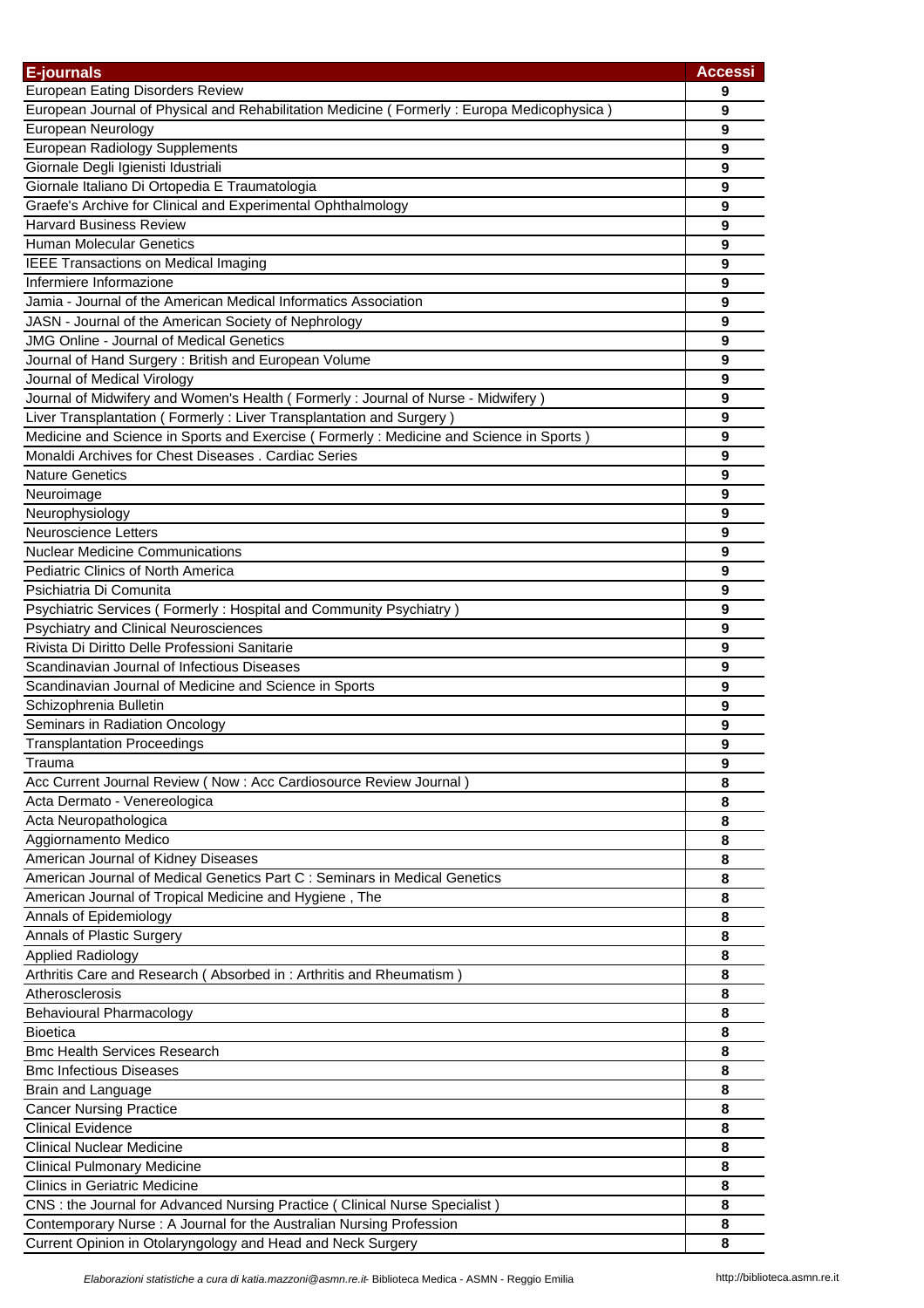| <b>E-journals</b>                                                                                    | <b>Accessi</b>          |
|------------------------------------------------------------------------------------------------------|-------------------------|
| Dermatologic Surgery                                                                                 | 8                       |
| Dermatologic Therapy                                                                                 | 8                       |
| Dermatology Nursing                                                                                  | 8                       |
| Digestive Endoscopy                                                                                  | 8                       |
| Dossier Ambiente                                                                                     | 8                       |
| Drug and Alcohol Dependence                                                                          | 8                       |
| <b>Epileptic Disorders</b>                                                                           | 8                       |
| European Journal of Cancer Prevention                                                                | 8                       |
| <b>Health Physics</b>                                                                                | 8                       |
| Infermiere L                                                                                         | 8                       |
| International Journal of Angiology                                                                   | 8                       |
| International Journal of Eating Disorders                                                            | 8                       |
| International Journal of Geriatric Psychiatry                                                        | 8                       |
| International Orthopaedics                                                                           | 8                       |
| JACC : Cardiovascular Interventions                                                                  | 8                       |
| Journal of Chemotherapy                                                                              | 8                       |
| Journal of Human Hypertension                                                                        | 8                       |
| Journal of Hypertension Supplement                                                                   | 8                       |
| Journal of Magnetic Resonance Imaging                                                                | 8                       |
| Journal of Nuclear Medicine Technology, The                                                          | 8                       |
| Journal of Nursing Scholarship (Formerly: Image: Journal of Nursing Scholarship)                     | 8                       |
| Journal of Pediatric Health Care                                                                     | 8                       |
| Journal of Professional Nursing                                                                      | 8                       |
| Journal of the Peripheral Nervous System                                                             | 8                       |
| Medical Journal of Australia, The                                                                    | 8                       |
| Medicina Dello Sport                                                                                 | 8                       |
| Midwifery                                                                                            | 8                       |
| Minerva Gastroenterologica E Dietologica                                                             | 8                       |
| Neurologist, The                                                                                     | 8                       |
| Nuclear Medicine and Biology                                                                         | 8                       |
| <b>Orthopedics Today</b>                                                                             | 8                       |
| <b>Paediatric Nursing</b>                                                                            | 8                       |
| Presse Médicale . 1983 (Formerly : Nouvelle Presse Médicale)                                         | 8                       |
| Progress in Cardiovascular Diseases                                                                  | 8                       |
| Reproductive Biology and Endocrinology                                                               | 8                       |
| Rheumatic Diseases Clinics of North America                                                          | 8                       |
| Sarcoidosis, Vasculitis and Diffuse Lung Diseases                                                    | 8                       |
| <b>Surgery Today</b>                                                                                 | 8                       |
| Tecnica Ospedaliera                                                                                  | 8                       |
| Ultrasound Quarterly (Formerly: Ultrasound Annual)                                                   | 8                       |
| Wound Repair and Regeneration                                                                        | 8                       |
| <b>Aesthetic Plastic Surgery</b>                                                                     | $\overline{7}$          |
| <b>AIDS Patient Care and STDs</b>                                                                    | 7                       |
| American Journal of Orthodontics and Dentofacial Orthopedics (Formerly: American Journal of          |                         |
| Orthodontics)                                                                                        | $\overline{\mathbf{r}}$ |
| American Journal of Otology (Now: Otology and Neurotology)                                           | $\overline{7}$          |
| American Journal of the Medical Sciences (Formerly: Philadelphia Journal of the Medical and Physical |                         |
| Sciences)                                                                                            | 7                       |
| Annales De Chirurgie                                                                                 | $\overline{7}$          |
| Arteriosclerosis, Thrombosis and Vascular Biolog                                                     | $\overline{7}$          |
| <b>Bailliere's Clinical Anaesthesiology</b>                                                          | 7                       |
| Biomedical Instrumentation and Technology                                                            | 7                       |
| <b>Bmc Pediatrics</b>                                                                                | 7                       |
| <b>Bmc Public Health</b>                                                                             | 7                       |
| <b>British Journal of Clinical Pharmacology</b>                                                      | 7                       |
| Child's Nervous System                                                                               | 7                       |
| <b>Clinical Genetics</b>                                                                             | $\overline{7}$          |
| <b>Clinical Governance</b>                                                                           | $\overline{7}$          |
| <b>Clinical Pediatrics</b>                                                                           | $\overline{7}$          |
| Contraception                                                                                        | $\overline{7}$          |
| Cornea                                                                                               | $\overline{7}$          |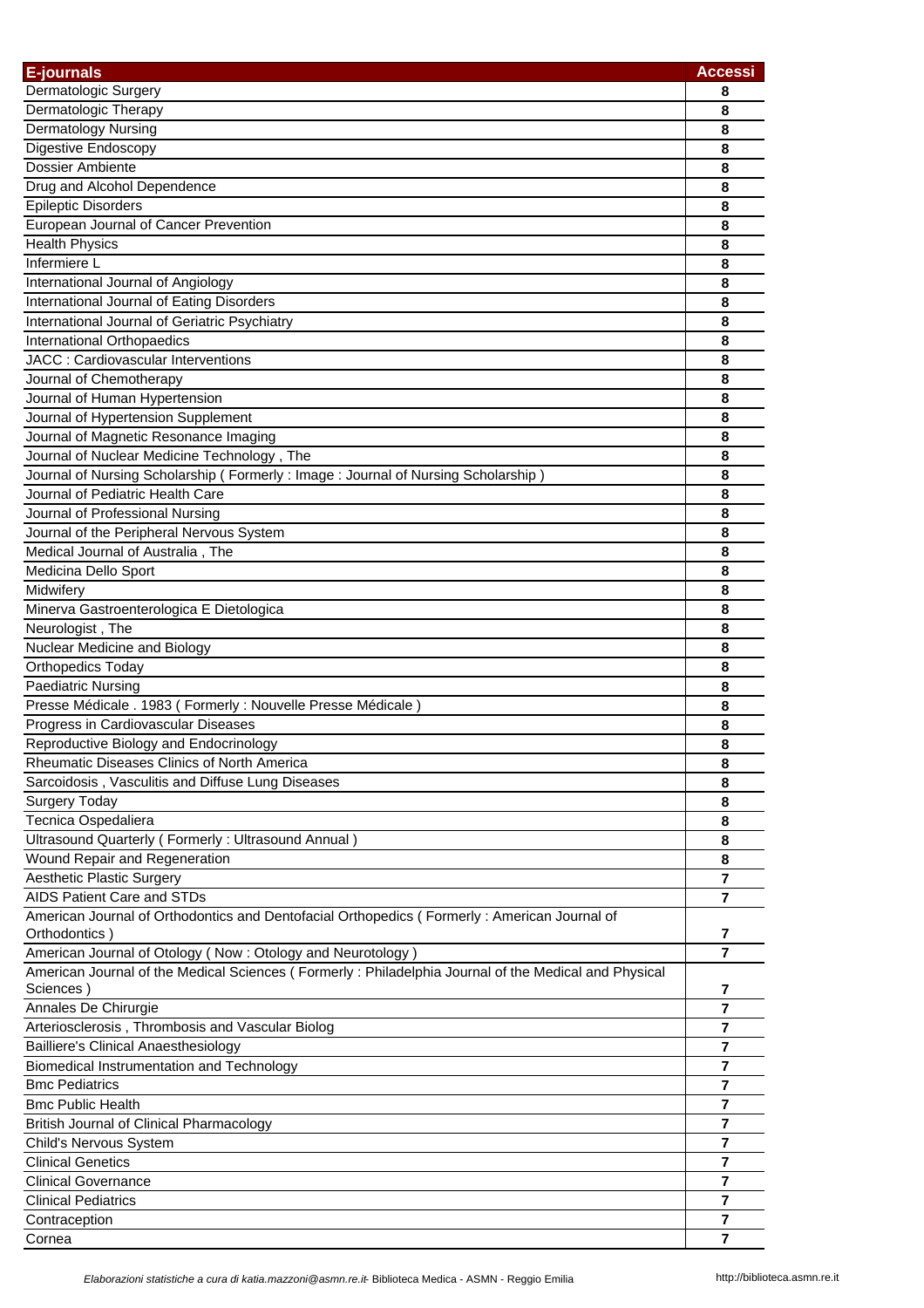| <b>E-journals</b>                                                                             | <b>Accessi</b>          |
|-----------------------------------------------------------------------------------------------|-------------------------|
| Ecography                                                                                     | 7                       |
| Educazione Sanitaria E Promozione Della Salute                                                | $\overline{\mathbf{r}}$ |
| Electroencephalography and Clinical Neurophysiology / Electromyography and Motor Control      | 7                       |
| <b>Endocrine Pathology</b>                                                                    | 7                       |
| Epidemiologic Reviews                                                                         | 7                       |
| European Journal of Clinical Nutrition                                                        | 7                       |
| European Spine Journal                                                                        | 7                       |
| European Urology Supplements                                                                  | 7                       |
| <b>Experimental Brain Research</b>                                                            | $\overline{7}$          |
| Foot (Edinburgh)                                                                              | 7                       |
| For                                                                                           | 7                       |
| Gerontologist, The                                                                            | 7                       |
| Gerontology                                                                                   | 7                       |
| Headache: the Journal of Head and Face Pain                                                   | 7                       |
| Human Immunology                                                                              | 7                       |
| Interactive Cardiovascular and Thoracic Surgery                                               | 7                       |
| <b>International Anesthesiology Clinics</b>                                                   | $\overline{\mathbf{r}}$ |
| International Journal of Nursing Terminologies and Classifications, The                       | 7                       |
| Janus                                                                                         | 7                       |
| Journal of Child and Adolescent Psychopharmacology                                            | 7                       |
| Journal of Clinical Apheresis                                                                 | 7                       |
| Journal of Endovascular Therapy                                                               | 7                       |
| Journal of Foot and Ankle Surgery, The                                                        | 7                       |
| Journal of Human Genetics                                                                     | 7                       |
| Journal of Human Nutrition and Dietetics                                                      | $\overline{7}$          |
| Journal of Obstetric, Gynecologic and Neonatal Nursing (Jognn)                                | 7                       |
| Journal of Orthopaedic Research                                                               | 7                       |
| Journal of Paediatrics and Child Health                                                       | 7                       |
| Journal of Perioperative Practice (Formerly: British Journal of Perioperative Nursing)        | 7                       |
| Journal of Psychiatric and Mental Health Nursing                                              | 7                       |
| Journal of Rehabilitation                                                                     | 7                       |
|                                                                                               | 7                       |
| Journal of Rehabilitation Research and Development                                            | $\overline{7}$          |
| Journal of Sports Medicine and Physical Fitness                                               |                         |
| Journal of the American Academy of Child and Adolescent Psychiatry                            | 7                       |
| Minerva Pneumologica                                                                          | 7                       |
| Neurobiology of Aging                                                                         | 7                       |
| Neuroscience                                                                                  | 7                       |
| Nursing Education Perspectives (Formerly: Nursing and Health Care Perspectives)               | $\overline{7}$          |
| Nursing Older People                                                                          | $\overline{7}$          |
| Nutritional Therapy and Metabolism                                                            | $\overline{7}$          |
| Oncogene                                                                                      | $\overline{7}$          |
| Orl Journal of Oto Rhino Laryngology and Its Related Specialties                              | $\overline{7}$          |
| <b>Orthopaedic Nursing</b>                                                                    | $\overline{7}$          |
| <b>Paediatric Respiratory Reviews</b>                                                         | $\overline{7}$          |
| Physiotherapy                                                                                 | 7                       |
| Physiotherapy Research International                                                          | 7                       |
| Prospettive in Pediatria                                                                      | 7                       |
| Psychoneuroendocrinology                                                                      | 7                       |
| Qjm: an International Journal of Medicine (Formerly: Quarterly Journal of Medicine, the)      | 7                       |
| <b>Respiratory Medicine: Copd Update</b>                                                      | $\overline{\mathbf{r}}$ |
| Scandinavian Journal of Caring Sciences                                                       | 7                       |
| <b>Soins Cadres</b>                                                                           | $\overline{7}$          |
| Student BMJ                                                                                   | 7                       |
| Tendenze Nuove ( Il Mulino )                                                                  | $\overline{7}$          |
| A . I . C . O . : Organo Ufficiale Dell Associazione Italiana Infermieri Di Camera Operatoria | 6                       |
| Acta Neuropsychiatrica                                                                        | 6                       |
| Acute Pain - International Journal of Acute Pain Management                                   | 6                       |
| <b>Addictive Disorders and Their Treatment</b>                                                | 6                       |
| Advances in Skin and Wound Care (Formerly: Advances in Wound Care)                            | 6                       |
| <b>Ambulatory Surgery</b>                                                                     | 6                       |
| American Journal of Geriatric Pharmacotherapy, The                                            | 6                       |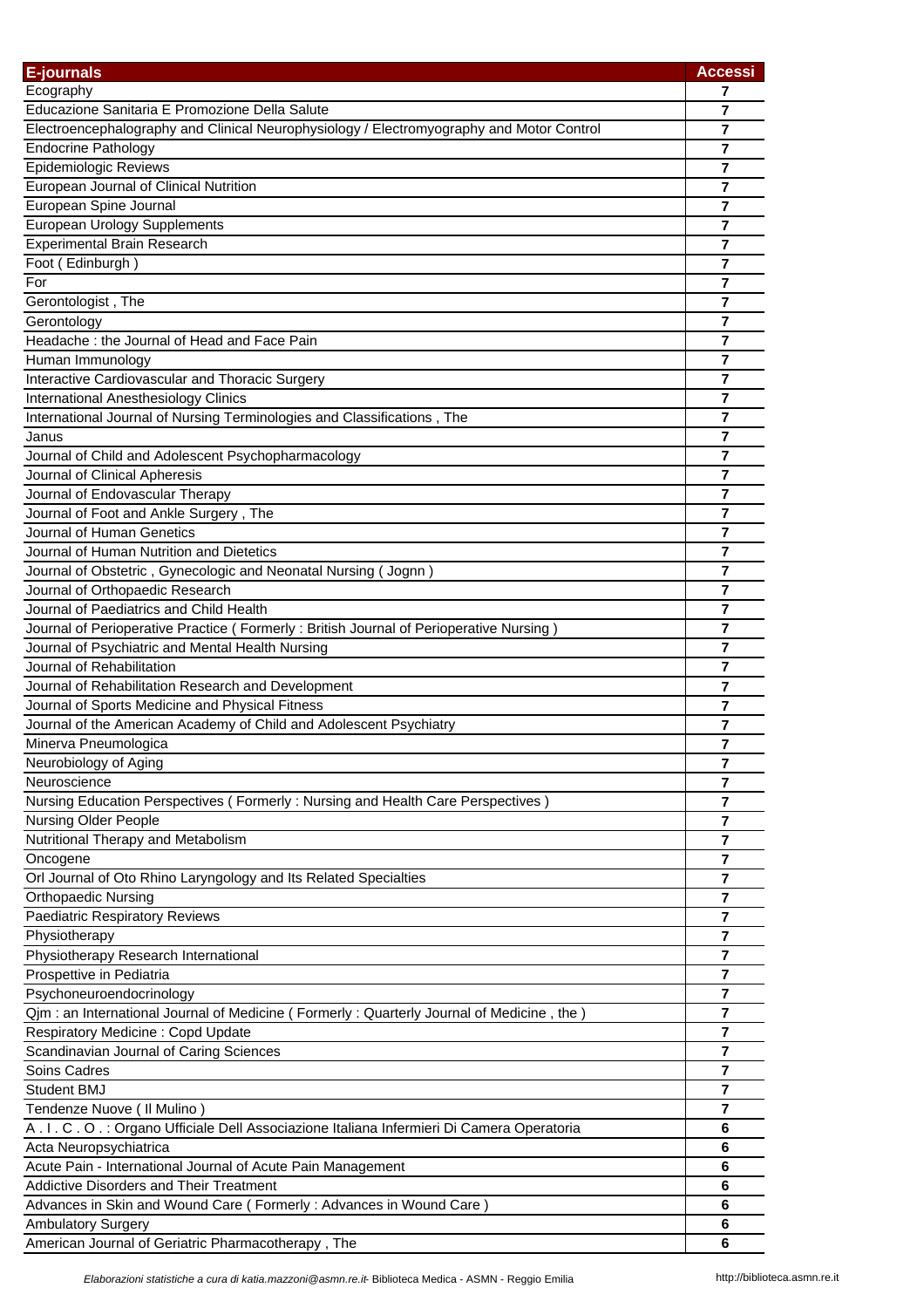| E-journals                                                                                              | <b>Accessi</b> |
|---------------------------------------------------------------------------------------------------------|----------------|
| American Journal of Industrial Medicine                                                                 | 6              |
| American Journal of Preventive Medicine                                                                 | 6              |
| American Journal of Public Health . 1971 (Formerly : American Journal of Public Health and the Nation's |                |
| Health)                                                                                                 | 6              |
| Antincendio (Comprende Annuario Della Sicurezza)                                                        | 6              |
| Archives of Women's Mental Health                                                                       | 6              |
| Audiology and Neurotology (Formerly: Audiology and Neuro - Otology)                                     | 6              |
| Australian Nursing Journal                                                                              | 6              |
| Birth: Issues in Perinatal Care                                                                         | 6              |
| <b>Bmc Palliative Care</b>                                                                              | 6              |
| <b>British Dental Journal</b>                                                                           | 6              |
| <b>British Journal of Pharmacology</b>                                                                  | 6              |
| Cancer detection and prevention (Now: Cancer Epidemiology)                                              | 6              |
| Cancer Radiothérapie                                                                                    | 6              |
| Cardiovascular Research                                                                                 | 6              |
| Cardiovascular Surgery                                                                                  | 6              |
| <b>Clinical Nursing Research</b>                                                                        | 6              |
| <b>Clinical Psychology Review</b>                                                                       | 6              |
| Consulente Immobiliare                                                                                  | 6              |
| Critical Reviews in Oncology / Hematology                                                               | 6              |
|                                                                                                         |                |
| Current Obstetrics and Gynaecology (Now: Obstetrics, Gynaecology and Reproductive Medicine)             | 6              |
| Current Problems in Pediatrics and Adolescent Healthcare                                                | 6              |
| <b>Current Problems in Surgery</b>                                                                      | 6              |
| Dementia and Geriatric Cognitive Disorders                                                              | 6              |
| Elettrificazione (Milano)                                                                               | 6              |
| <b>Emergency Nurse</b>                                                                                  | 6              |
| European Journal of Cancer Care                                                                         | 6              |
| European Psychiatry                                                                                     | 6              |
| Evidence - Based Child Health : A Cochrane Review Journal                                               | 6              |
| Evidence - Based Medicine                                                                               | 6              |
| <b>Experimental Neurology</b>                                                                           | 6              |
| Genetic Counseling (Formerly : Journal De Génétique Humaine)                                            | 6              |
| Giornale Italiano di Dermatologia e Venereologia                                                        | 6              |
| <b>Health Services Research</b>                                                                         | 6              |
| International Journal of Rehabilitation Research                                                        | 6              |
| Journal De Chirurgie                                                                                    | 6              |
| Journal of Dermatology (Japan)                                                                          | 6              |
| Journal of Electromyography and Kinesiology                                                             | 6              |
| Journal of Glaucoma                                                                                     | 6              |
| Journal of Heart and Lung Transplantation                                                               | 6              |
| Journal of Nursing Administration (JONA)                                                                | 6              |
| Journal of Orthopaedic Surgery                                                                          | 6              |
| Journal of Pediatric and Adolescent Gynecology                                                          | 6              |
| Journal of Pediatric Hematology / Oncology (Formerly: American Journal of Pediatric                     |                |
| Hematologyoncology)                                                                                     | 6              |
| Journal of Pediatric Orthopaedics                                                                       | 6              |
| Journal of Prenatal and Perinatal Psychology and Health                                                 | 6              |
| Journal of the American Academy of Nurse Practitioners (Jaanp)                                          | 6              |
| Journal of the National Cancer Institute (Monographs)                                                   | 6              |
| Journal of Travel Medicine                                                                              | 6              |
| Liver International (Formerly: Liver)                                                                   | 6              |
| Lung                                                                                                    | 6              |
| Managerial Auditing Journal                                                                             | 6              |
| <b>Manual Therapy</b>                                                                                   | 6              |
| <b>Medical Education</b>                                                                                | 6              |
| <b>Medsurg Nursing</b>                                                                                  | 6              |
| Molecular Imaging and Biology (Formerly: Clinical Positron Imaging)                                     | 6              |
| Neurocase                                                                                               | 6              |
| Notiziario Dell'istituto Superiore Di Sanità                                                            | 6              |
| <b>Nutrition Reviews</b>                                                                                | 6              |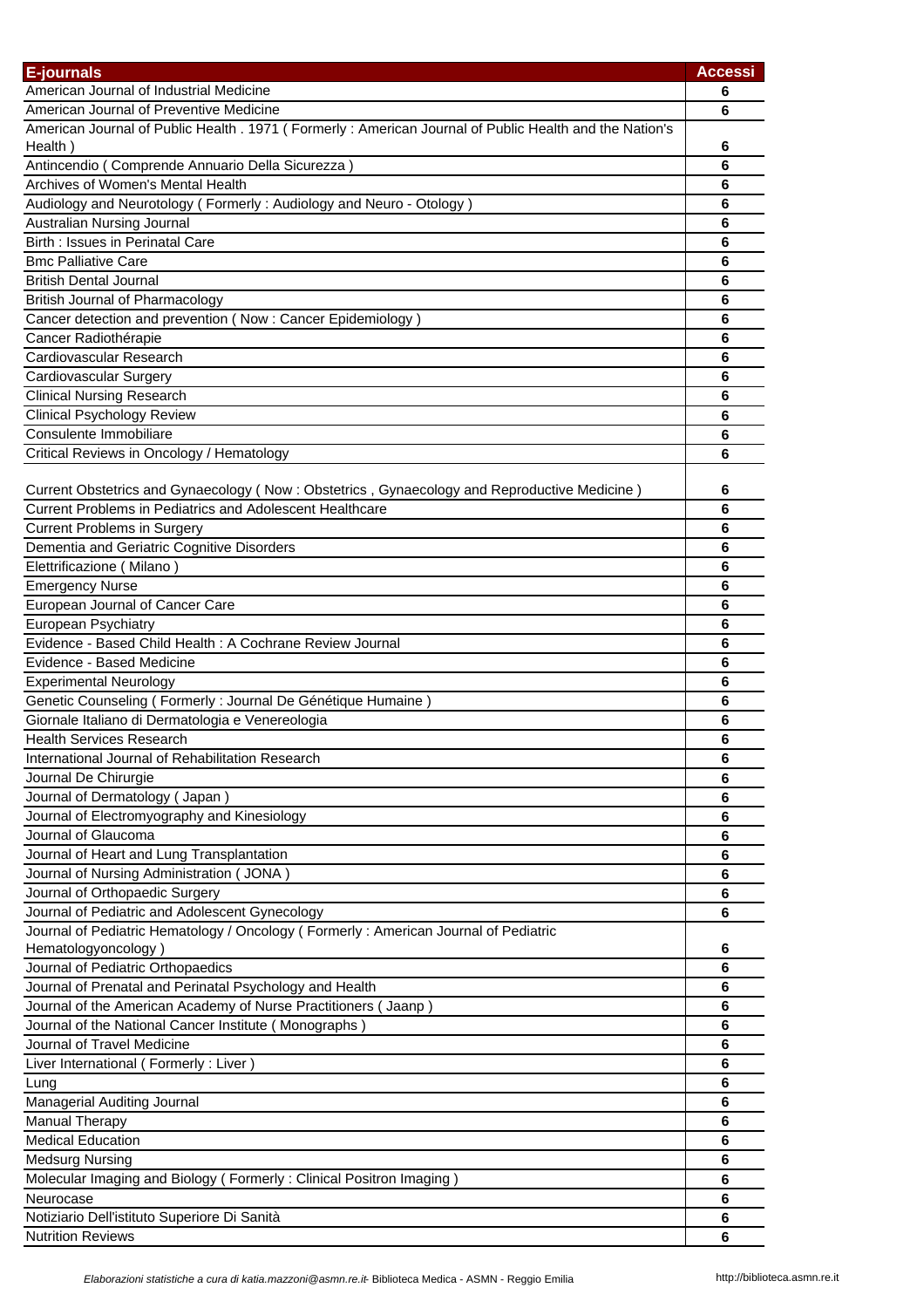| E-journals                                                                                             | <b>Accessi</b> |
|--------------------------------------------------------------------------------------------------------|----------------|
| Palliative and Supportive Care                                                                         | 6              |
| Pancreas                                                                                               | 6              |
| <b>Patient Education and Counseling</b>                                                                | 6              |
| Pediatria Oggi, Medica E Chirurgica                                                                    | 6              |
| <b>Pediatric Research</b>                                                                              | 6              |
| Pharmacoepidemiology and Drug Safety                                                                   | 6              |
| Phlebology                                                                                             | 6              |
| Physiology and Behavior                                                                                | 6              |
| Prevenzione Oggi (Comprende Fogli Di Informazione Ispesl)                                              | 6              |
| Prospettive Sociali E Sanitarie                                                                        | 6              |
| Qualitate, De                                                                                          | 6              |
| Salute E Territorio                                                                                    | 6              |
| Seminars in Oncology                                                                                   | 6              |
| Techniques in Coloproctology                                                                           | 6              |
| Techniques in Regional Anesthesia and Pain Management                                                  | 6              |
| Techniques in Vascular and Interventional Radiology                                                    | 6              |
| Transplantation                                                                                        | 6              |
| Andrologia                                                                                             | 5              |
| Annals of Occupational Hygiene, The                                                                    | 5              |
| <b>Annual Review of Nutrition</b>                                                                      | 5              |
| Applied Nursing Research                                                                               | 5              |
| Archives of Dermatological Research                                                                    | 5              |
| Arco Di Giano                                                                                          | 5              |
| Australian and New Zealand Journal of Obstetrics and Gynaecology, The                                  | 5              |
| Behaviour Research and Therapy                                                                         | 5              |
| <b>Bmc Cancer</b>                                                                                      | 5              |
| <b>Brain and Cognition</b>                                                                             | 5              |
| British Journal of Oral and Maxillofacial Surgery                                                      | 5              |
| <b>Calcified Tissue International</b>                                                                  | 5              |
| Canadian Nurse, The                                                                                    | 5              |
| Canadian Operating Room Nursing Journal                                                                | 5              |
| Carcinogenesis                                                                                         | 5              |
| Cardiovascular Ultrasound                                                                              | 5              |
| Chirurgie (Formerly : Mémoires De L'académie De Chirurgie . Paris)                                     | 5              |
| Cinque Stelle Sanità (Formely: Gestione and Qualità)                                                   | 5              |
| Clinical and Experimental Obstetrics and Gynecology                                                    | 5              |
| <b>Clinical Pediatric Emergency Medicine</b>                                                           | 5              |
| Controlled Clinical Trials (Now: Contemporary Clinical Trials)                                         | 5              |
| <b>Current Gastroenterology Reports</b>                                                                | 5              |
| <b>Current Opinion in Neurobiology</b>                                                                 | 5              |
| Current Problems in Diagnostic Radiology                                                               | 5              |
| Cytopathology                                                                                          | 5              |
| Developmental Brain Research                                                                           | 5              |
| Drug Information Journal (Formerly: Drug Information Bulletin)                                         | 5              |
| Drugs and Alcohol Today                                                                                | 5              |
| Early Development and Parenting (Now : Infant and Child Development)                                   | 5              |
| European Journal of Clinical Investigation                                                             | 5              |
| European Journal of Clinical Microbiology and Infectious Diseases                                      | 5              |
| Evidence - Based Mental Health                                                                         | 5              |
| <b>Family Process</b>                                                                                  | 5              |
| <b>Geriatric Nursing</b>                                                                               | 5              |
| Gynecologie Obstetrique Et Fertilite                                                                   | 5              |
| Hematology / Oncology Clinics of North America                                                         | 5              |
| Hernia - the Journal of Hernias and Abdominal Wall Surgery                                             | 5              |
| Infectious Diseases in Clinical Practice                                                               | 5              |
| Infirmière Canadienne                                                                                  | 5              |
| International Journal of Andrology                                                                     | 5              |
| International Journal of Clinical Oncology                                                             | 5              |
| International Journal of Mental Health Nursing (Formerly: Australian and New Zealand Journal of Mental |                |
| Health Nursing)                                                                                        | 5              |
| International Journal of Obstetric Anesthesia                                                          | 5              |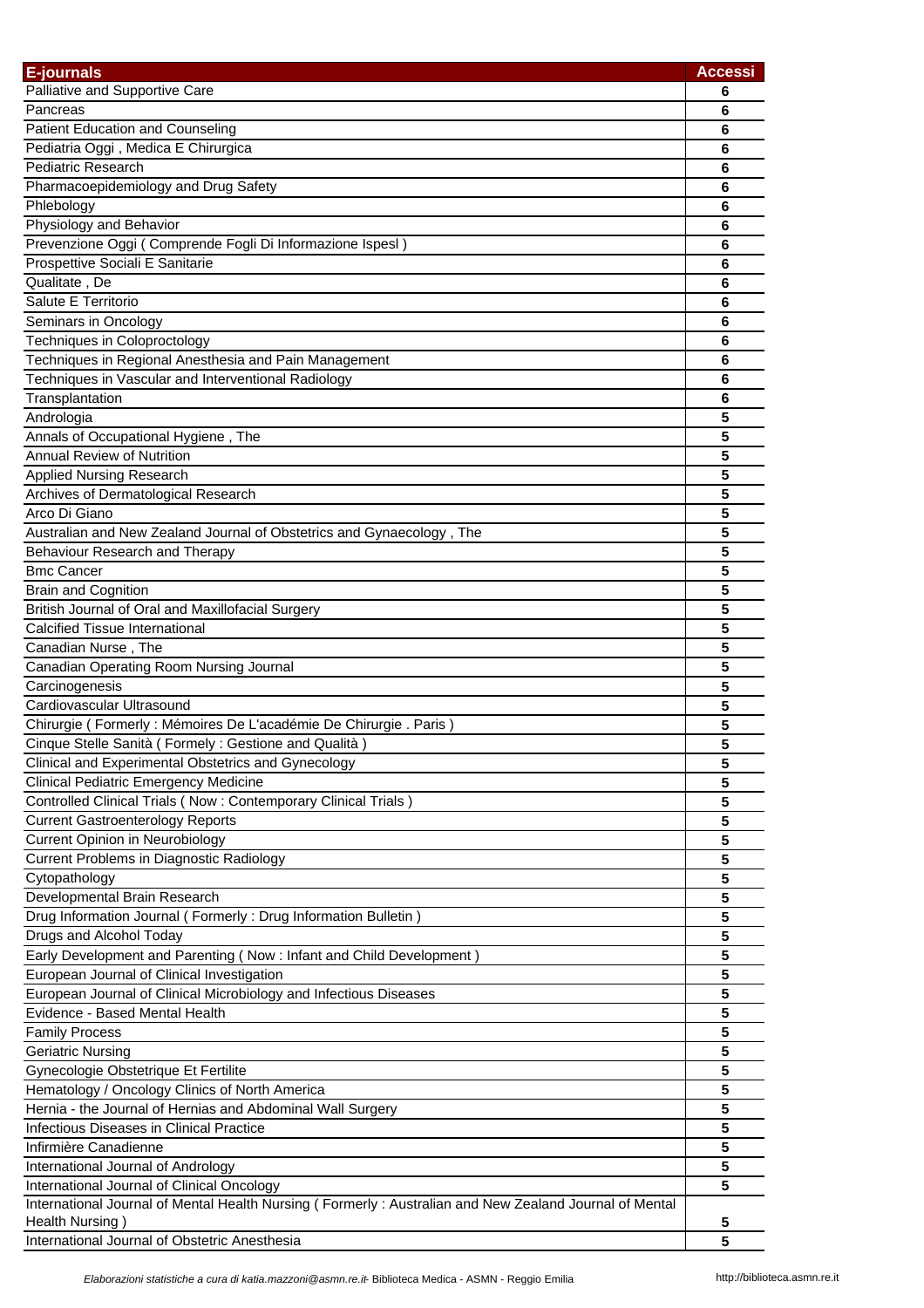| E-journals                                                                                        | <b>Accessi</b> |
|---------------------------------------------------------------------------------------------------|----------------|
| <b>International Nursing Review</b>                                                               | 5              |
| International Psychogeriatrics                                                                    | 5              |
| Italian Journal of Neurological Sciences, The                                                     | 5              |
| Japanese Journal of Ophthalmology                                                                 | 5              |
| Journal of Anesthesia (Japan)                                                                     | 5              |
| Journal of Athletic Training                                                                      | 5              |
| Journal of Autoimmunity                                                                           | 5              |
| Journal of Clinical Psychopharmacology                                                            | 5              |
| Journal of Craniofacial Surgery, The                                                              | 5              |
| Journal of Dermatological Science                                                                 | 5              |
| Journal of Developmental and Behavioral Pediatrics                                                | 5              |
| Journal of Neuro - Ophthalmology                                                                  | 5              |
| Journal of Neurologic Physical Therapy, the (Formerly: Neurology Report)                          | 5              |
| Journal of Nutrition, The                                                                         | 5              |
| Journal of Pediatric Orthopaedics B                                                               | 5              |
| Journal of Reproductive and Infant Psychology                                                     | 5              |
| Journal of Sleep Research                                                                         | 5              |
| Journal of Speech, Language and Hearing Research ( Jslhr )                                        | 5              |
| Journal of the American Medical Directors Association                                             | 5              |
| Journal of the Society for Gynecologic Investigation (Now : Reproductive Sciences)                | 5              |
| Medical Image Analysis                                                                            | 5              |
| Nephrology                                                                                        | 5              |
| Neurotherapeutics (Formerly: Neurorx)                                                             | 5              |
| Nutrition in Clinical Practice                                                                    | 5              |
| <b>Obesity Reviews</b>                                                                            | 5              |
|                                                                                                   |                |
| Osteoarthritis and Cartilage                                                                      | 5<br>5         |
| Pathobiology                                                                                      |                |
| Pediatric Blood and Cancer (Formerly: Medical and Pediatric Oncology)                             | 5              |
| Pediatric Emergency Care                                                                          | 5              |
| Pediatric Surgery International                                                                   | 5              |
| Physica Medica                                                                                    | 5              |
| Rhinology                                                                                         | 5              |
| Spallanzani, Lo                                                                                   | 5              |
| Sviluppoeo E Rganizzazione                                                                        | 5              |
| Thrombosis Journal                                                                                | 5              |
| Uni - Notizie                                                                                     | 5              |
| <b>Urologic Nursing</b>                                                                           | 5              |
| World Journal of Surgical Oncology                                                                | 5              |
| World Journal of Urology                                                                          | 5              |
| Academic Pediatrics (Formerly: Ambulatory Pediatrics)                                             | 4              |
| <b>Acog Clinical Review</b>                                                                       | 4              |
| Acog Current Journal Review                                                                       | 4              |
| American Journal of Art Therapy                                                                   | 4              |
| American Journal of Medical Genetics Part B : Neuropsychiatric Genetics                           | 4              |
| American Journal of Therapeutics                                                                  | 4              |
| Annales D'otolaryngologie Et De Chirurgie Cervico - Faciale                                       | 4              |
| Annals of Nutrition and Metabolism (Formerly: Nutrition and Metabolism, Basel) (Formerly: Annales |                |
| De La Nutrition Et De L'alimentation)                                                             | 4              |
| Archives of Facial Plastic Surgery                                                                | 4              |
| <b>Australian Critical Care</b>                                                                   | 4              |
| Australian Family Physician                                                                       | 4              |
| Blood Cells, Molecules and Diseases                                                               | 4              |
| <b>Bmc Gastroenterology</b>                                                                       | 4              |
| <b>Bmc Medicine</b>                                                                               | 4              |
| <b>Bmc Musculoskeletal Disorders</b>                                                              | 4              |
| <b>Bmc Urology</b>                                                                                | 4              |
| Body Image                                                                                        | 4              |
| <b>Bone Marrow Transplantation</b>                                                                | 4              |
| <b>British Journal of Clinical Psychology</b>                                                     | 4              |
| Cancer Chemotherapy and Pharmacology                                                              | 4              |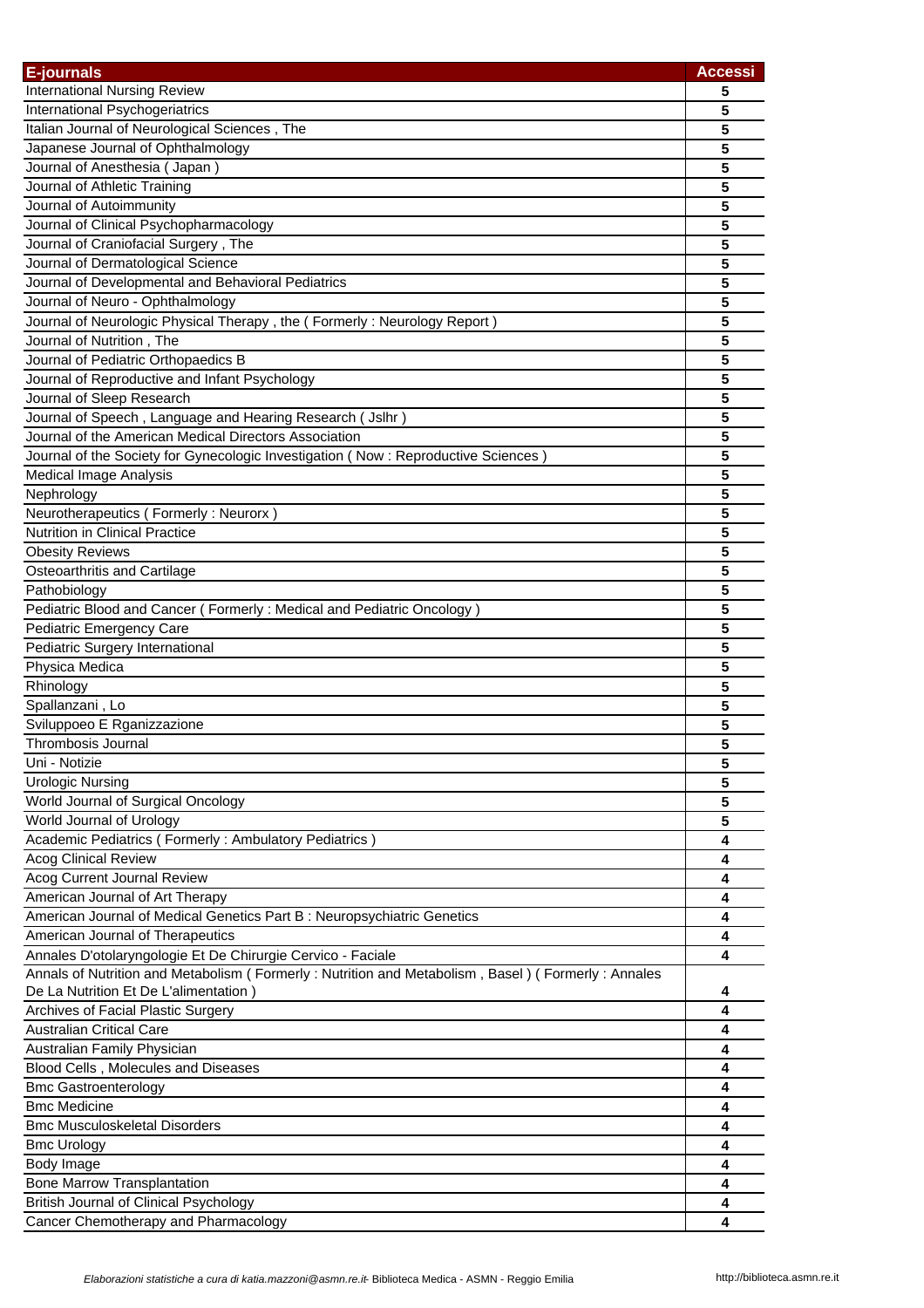| <b>E-journals</b>                                                                                       | <b>Accessi</b> |
|---------------------------------------------------------------------------------------------------------|----------------|
|                                                                                                         |                |
| Catheterization and Cardiovascular Diagnosis (Now: Catheterization and Cardiovascular Interventions)    | 4              |
| Chest Surgery Clinics of North America (Now: Thoracic Surgery Clinics)<br>Chiropractic Journal          | 4<br>4         |
| <b>Clinical Anatomy</b>                                                                                 | 4              |
| <b>Clinical and Experimental Nephrology</b>                                                             | 4              |
| <b>Clinical Journal of Oncology Nursing</b>                                                             | 4              |
| Clinical Laboratory Science (Formerly: Journal of Medical Technology)                                   | 4              |
| <b>Clinical Risk</b>                                                                                    | 4              |
| <b>Clinics in Dermatology</b>                                                                           | 4              |
| Clinics in Laboratory Medicine                                                                          | 4              |
| Complementary Therapies in Nursing and Midwifery (Now: Complementary Therapies in Clinical              |                |
| Practice)                                                                                               | 4              |
| <b>Contemporary Family Therapy</b>                                                                      | 4              |
| <b>Current Opinion in Hematology</b>                                                                    | 4              |
| Dentomaxillofacial Radiology                                                                            | 4              |
| Diabetes, Obesity and Metabolism                                                                        | 4              |
| Diagnostic Microbiology and Infectious Disease                                                          | 4              |
| Endocrinology and Metabolism Clinics of North America                                                   | 4              |
| European Journal of Applied Physiology (Formerly: European Journal of Applied Physiology and            |                |
| Occupational Physiology)                                                                                | 4              |
| European Journal of Health Economics                                                                    | 4              |
| European Journal of Neuroscience                                                                        | 4              |
| Genetics in Medicine                                                                                    | 4              |
| <b>Healthcare Informatics</b>                                                                           | 4              |
| <b>Hiv Medicine</b>                                                                                     | 4              |
| <b>Holistic Nursing Practice</b>                                                                        | 4              |
| Immunology                                                                                              | 4              |
| Injury Extra<br>International Journal of Developmental Neuroscience                                     | 4<br>4         |
| International Journal of Obesity 2005 (Formerly: International Journal of Obesity and Related Metabolic |                |
| Disorders)                                                                                              | 4              |
| International Journal of Pediatric Otorhinolaryngology                                                  | 4              |
| International Journal of Sports Medicine                                                                | 4              |
| Italian Journal of Pediatrics                                                                           | 4              |
| Japanese Journal of Clinical Oncology                                                                   |                |
| Journal De Gynecologie Obstetrique Et Biologie De La Reproduction                                       | 4              |
| Journal for Nurses in Staff Development                                                                 | 4              |
| Journal of Back and Musculoskeletal Rehabilitation                                                      | 4              |
| Journal of Cardiovascular Risk (Now: European Journal of Cardiovascular Prevention and Rehabilitation   | 4              |
| Journal of Cerebral Blood Flow and Metabolism                                                           | 4              |
| Journal of Clinical Neuromuscular Disease                                                               | 4              |
| Journal of Clinical Pharmacy and Therapeutics                                                           | 4              |
| Journal of Diabetes and Its Complications (Formerly: Journal of Diabetic Complications)                 | 4              |
| Journal of Epidemiology and Community Health . 1979 (Formerly: Epidemiology and Community Health        | 4              |
| Journal of Gerontological Nursing                                                                       | 4              |
| Journal of Medical Ethics                                                                               | 4              |
| Journal of Neural Transmission                                                                          | 4              |
| Journal of Palliative Care                                                                              | 4              |
| Journal of Pediatric Urology                                                                            | 4              |
| Journal of Surgical Research                                                                            | 4              |
| Journal of the European Academy of Dermatology and Venereology                                          | 4              |
| Legal Medicine                                                                                          | 4              |
| <b>Managed Care Quarterly</b>                                                                           | 4              |
| Medical Letter on the Cdc and Fda (Formerly: Health Letter on the Cdc)                                  | 4              |
| Mmwr. Morbidity and Mortality Weekly Report (Formerly: Morbidity and Mortality)                         | 4              |
| MR - Giornale Italiano di Medicina Riabilitativa                                                        | 4              |
| Nephrology Nursing Journal (Formerly: Anna Journal)                                                     | 4              |
| Newborn and Infant Nursing Reviews                                                                      | 4              |
| Nurse Researcher                                                                                        | 4              |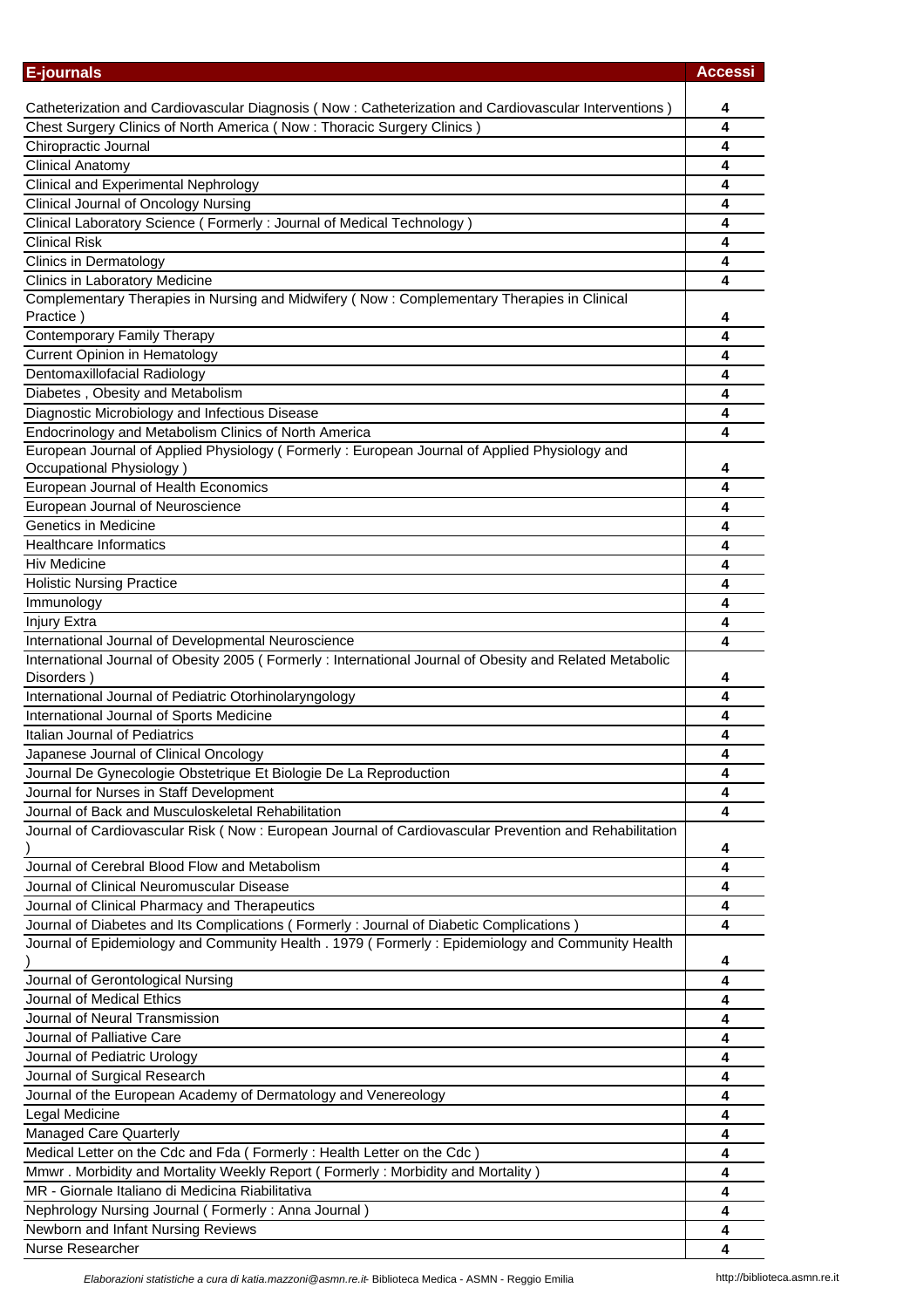| <b>E-journals</b>                                                                                   | <b>Accessi</b> |
|-----------------------------------------------------------------------------------------------------|----------------|
| Nursing Bc                                                                                          | 4              |
| <b>Nursing Economics</b>                                                                            | 4              |
| Nursing Journal of India                                                                            | 4              |
| Nursing Leadership Forum                                                                            | 4              |
| Nursing Philosophy                                                                                  | 4              |
| <b>Nutrition Journal</b>                                                                            | 4              |
| <b>Obstetrical and Gynecological Survey</b>                                                         | 4              |
| Operative Techniques in Sports Medicine                                                             | 4              |
| Oral Surgery, Oral Medicine, Oral Pathology, Oral Radiology and Endodontics (Formerly: Oral Surgery |                |
| Oral Medicine and Oral Pathology)                                                                   | 4              |
| Paediatric and Perinatal Epidemiology                                                               | 4              |
| Panorama Della Sanita                                                                               | 4              |
| Pediatric Nephrology                                                                                | 4              |
| <b>Pharmaceutical Statistics</b>                                                                    | 4              |
| Pharmacology and Therapeutics                                                                       | 4              |
| <b>Practice Nurse</b>                                                                               | 4              |
| Practitioner, The                                                                                   | 4              |
| Prezzi Informativi Delle Opere Edili in Milano                                                      | 4              |
| Primary Health Care                                                                                 | 4              |
| Progettare Per La Sanita                                                                            | 4              |
| Psycho - Oncology                                                                                   | 4              |
| Psychopharmacology                                                                                  | 4              |
| Radiologist, The                                                                                    | 4              |
| Reggio Sanita                                                                                       | 4              |
| Research in Nursing and Health                                                                      | 4              |
| Rivista Italiana Di Chirurgia Plastica                                                              | 4              |
| Rivista Trimestrale Degli Appalti                                                                   | 4              |
| Seminars in Immunology                                                                              | 4              |
| <b>Sexually Transmitted Diseases</b>                                                                | 4              |
| Surgical and Radiologic Anatomy                                                                     | 4              |
| <b>Techniques in Gastrointestinal Endoscopy</b>                                                     | 4              |
| Therapeutic Apheresis and Dialysis (Formerly: Therapeutic Apheresis)                                | 4              |
| <b>Tissue and Cell</b>                                                                              | 4              |
| <b>Transplant International</b>                                                                     | 4              |
| Treatment Guidelines from the Medical Letter (Italian Edition)                                      | 4              |
| Ultrasonic Imaging                                                                                  | 4              |
| Ultrasonics                                                                                         | 4              |
| Urbanistica E Appalti                                                                               | 4              |
| Aging Today: the Bimonthly Newspaper of the American Society on Aging                               | 3              |
| AIDS and Behavior                                                                                   | 3              |
| Alcohol and Alcoholism                                                                              | 3              |
| Alimenta Lex                                                                                        | 3              |
| Alternative Therapies in Health and Medicine                                                        | 3              |
| Ambiente Risorse Salute                                                                             | 3              |
| American Annals of the Deaf                                                                         | 3              |
| American Journal of Audiology (AJA)                                                                 | 3              |
| American Journal of Pharmaceutical Education                                                        | 3              |
| Anatomia, Histologia, Embryologia: Journal of Veterinary Medicine C                                 | 3              |
| Annales De Dermatologie Et De Vénéréologie                                                          | 3              |
| Annales D'urologie                                                                                  | 3              |
| Annali Dell' Istituto Superiore Di Sanita                                                           | 3              |
| Archives of Psychiatric Nursing                                                                     | 3              |
| Attualita in Senologia                                                                              | 3              |
| Australian Occupational Therapy Journal                                                             | 3              |
| Balance (Alexandria, Va.)                                                                           | 3              |
| Basic Research in Cardiology                                                                        | 3              |
| <b>Behavioral Medicine</b>                                                                          | 3              |
| <b>Blood Coagulation and Fibrinolysis</b>                                                           | 3              |
| <b>Bmc Anesthesiology</b>                                                                           | 3              |
| <b>Bmc Emergency Medicine</b>                                                                       | 3              |
| <b>Bmc Family Practice</b>                                                                          | 3              |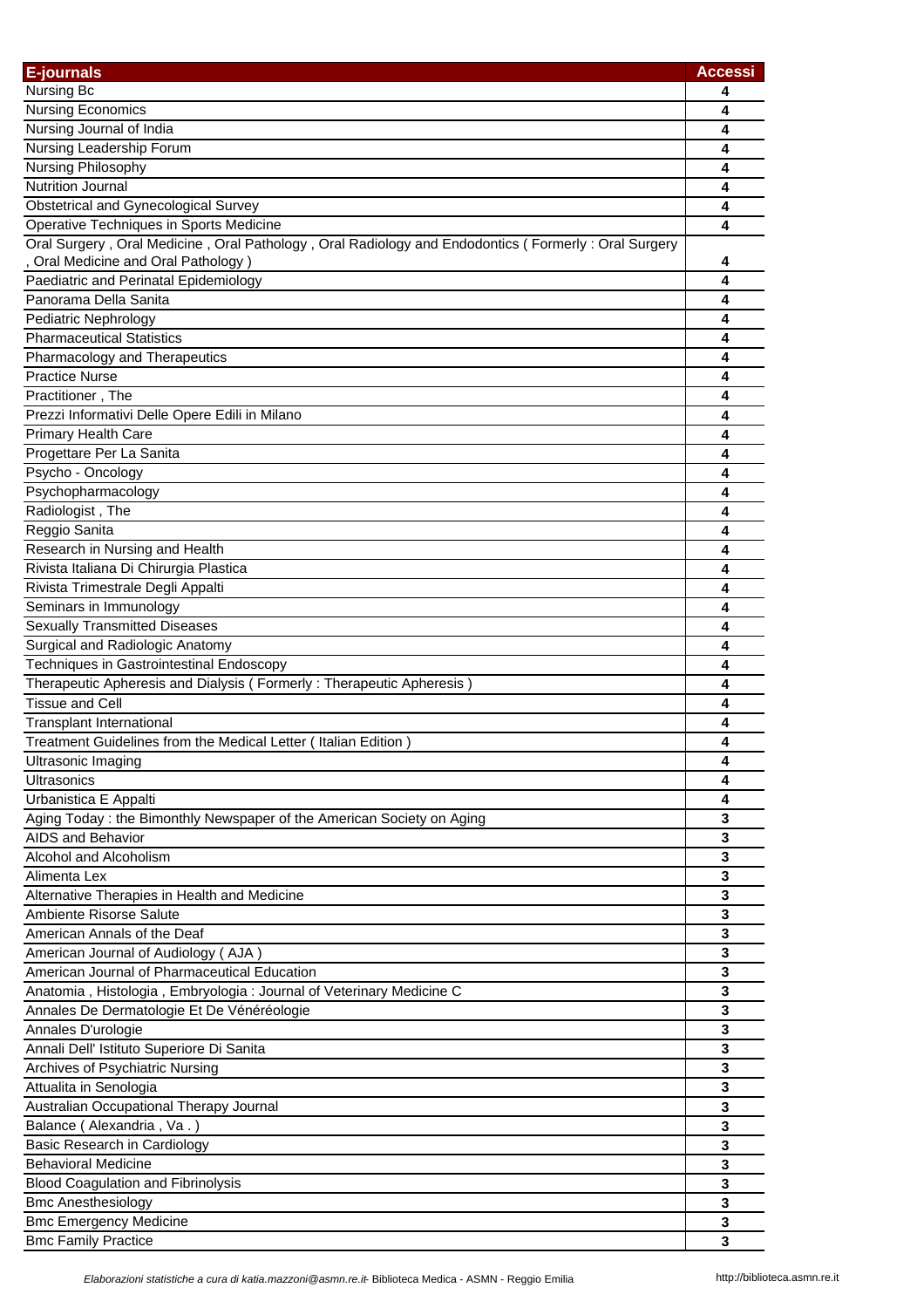| <b>E-journals</b>                                                                                         | <b>Accessi</b> |
|-----------------------------------------------------------------------------------------------------------|----------------|
| <b>Bmc Nursing</b>                                                                                        | 3              |
| <b>Bmc Psychiatry</b>                                                                                     | 3              |
| <b>Brain Pathology</b>                                                                                    | 3              |
| <b>Brain Research</b>                                                                                     | 3              |
| <b>Breastfeeding Review</b>                                                                               | 3              |
| Bulletin of the World Health Organization                                                                 | 3              |
| <b>Burns</b>                                                                                              | $\mathbf{3}$   |
| Canadian Association of Radiologists Journal                                                              | 3              |
| Canadian Journal of Occupational Therapy                                                                  | 3              |
| Canadian Journal of Public Health                                                                         | 3              |
| <b>Cancer and Metastasis Reviews</b>                                                                      | 3              |
| <b>Cancer Genetics and Cytogenetics</b>                                                                   | 3              |
| Cancer Science (Formerly: Japanese Journal of Cancer Research)                                            | 3              |
| Cardiology in Review                                                                                      | 3              |
| Cardiovascular Pathology                                                                                  | 3              |
| Case Manager                                                                                              | 3              |
| <b>Cerebral Cortex</b>                                                                                    | 3              |
| <b>Child Abuse Review</b>                                                                                 | 3              |
| Chirurgie De La Main                                                                                      | 3              |
| Clinica Chimica Acta                                                                                      | 3              |
| <b>Clinical Dysmorphology</b>                                                                             |                |
|                                                                                                           | 3              |
| <b>Clinical Effectiveness in Nursing</b>                                                                  | 3              |
| <b>Clinical Oral Implants Research</b>                                                                    | $\mathbf{3}$   |
| <b>Clinical Radiology Extra</b>                                                                           | 3              |
| <b>Community Practitioner</b>                                                                             | 3              |
| Condizionamento dell'aria . Milano (Now: CDA . Milano)                                                    | 3              |
| Critical Pathways in Cardiology: A Journal of Evidence - Based Medicine                                   | 3              |
| Current Opinion in Genetics and Development                                                               | 3              |
| Danno E Responsabilità                                                                                    | 3              |
| Diabetes / Metabolism Reviews                                                                             | 3              |
| Diabetes Research and Clinical Practice                                                                   | 3              |
| Diagnostic Molecular Pathology                                                                            | 3              |
| Emergency Medicine Australasia (Formerly: Emergency Medicine)                                             | 3              |
| Emergency Medicine Practice . Edizione Italiana                                                           | 3              |
| <b>Epilepsy Research</b>                                                                                  | 3              |
| European Archives of Psychiatry and Clinical Neuroscience (Formerly: European Archives of Psychiatry      |                |
| and Neurological Sciences)                                                                                | 3              |
| European Journal of Cancer Supplement 1990                                                                | 3              |
| European Journal of Medical Genetics (Formerly: Annales De Genetique)                                     | 3              |
| European Journal of Public Health, The                                                                    | 3              |
| Evidence - Based Healthcare (Formerly: Evidence - Based Health Policy and Management) (Now:               |                |
| Evidence - Based Healthcare and Public Health)                                                            | 3              |
| <b>Family Practice</b>                                                                                    | $\mathbf 3$    |
| Gastric Cancer                                                                                            | 3              |
| Gastroenterology Nursing (Formerly: SGA Journal)                                                          | 3              |
| Genes, Chromosomes and Cancer                                                                             | 3              |
| Giornale dell'Installatore Elettrico                                                                      | 3              |
| Giornale Italiano Di Oncologia                                                                            | 3              |
| Health Management Technology                                                                              | 3              |
| Hematology Week                                                                                           | 3              |
| Hepatology Research (Formerly: International Hepatology Communications)                                   | 3              |
| <b>Hospital Medicine</b>                                                                                  | 3              |
| Human Brain Mapping                                                                                       | 3              |
| Igiene E Sicurezza Del Lavoro                                                                             | 3              |
| Imaging                                                                                                   | 3              |
| Imaging Decisions Mri                                                                                     | 3              |
| Immunology Letters                                                                                        | 3              |
| Infectious Diseases in Obstetrics and Gynecology                                                          | 3              |
| Infermieristica Basata Sull Evidenza                                                                      | 3              |
| International Journal of Oral and Maxillofacial Surgery (Formerly: International Journal of Oral Surgery) | 3              |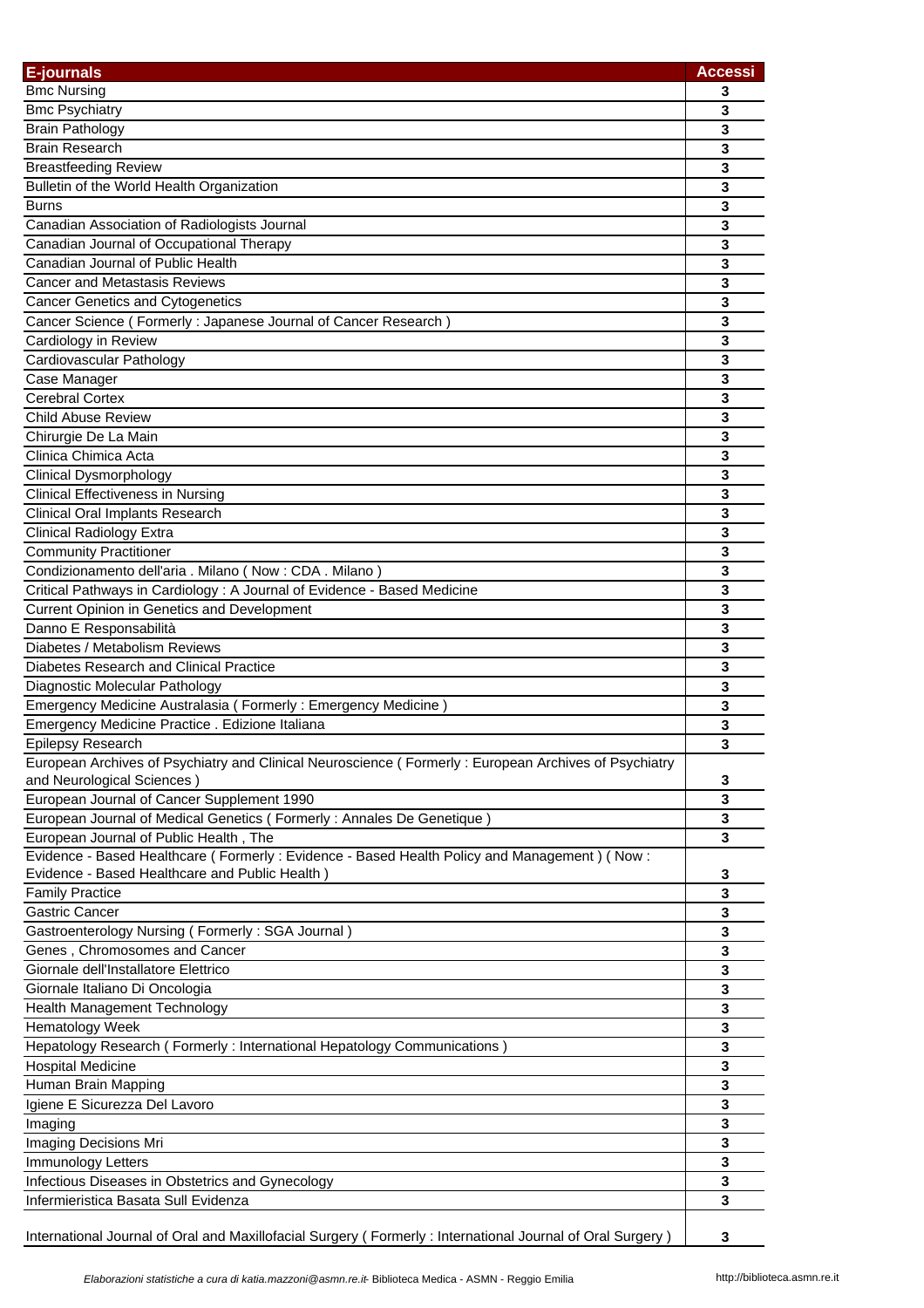| E-journals                                                                                                                           | <b>Accessi</b>          |
|--------------------------------------------------------------------------------------------------------------------------------------|-------------------------|
| International Journal of Psychiatry in Medicine, The                                                                                 | 3                       |
| International Ophthalmology Clinics                                                                                                  | 3                       |
| Investigative Radiology                                                                                                              | 3                       |
| Journal De Pediatrie Et De Puericulture                                                                                              | 3                       |
| Journal for Specialists in Pediatric Nursing                                                                                         | 3                       |
| Journal of Adolescent Health                                                                                                         | 3                       |
| Journal of Alcohol and Drug Education                                                                                                | 3                       |
| Journal of Bone and Mineral Metabolism                                                                                               | 3                       |
| Journal of Bronchology (Now : Journal of Bronchology and Interventional Pulmonology)                                                 | 3                       |
| Journal of Comparative Neurology                                                                                                     | 3                       |
| Journal of Continuing Education in the Health Professions ( Jcehp )                                                                  | 3                       |
| Journal of Digital Imaging                                                                                                           | 3                       |
| Journal of Evaluation in Clinical Practice                                                                                           | 3                       |
|                                                                                                                                      |                         |
| Journal of Hepato - Biliary - Pancreatic Surgery (Now : Journal of Hepato - Biliary - Pancreatic Sciences)                           | 3                       |
| Journal of Immune Based Therapies and Vaccines                                                                                       | 3                       |
| Journal of Infection and Chemotherapy                                                                                                | 3                       |
| Journal of Medical Microbiology, The                                                                                                 | 3                       |
| Journal of Medical Screening                                                                                                         | 3                       |
| Journal of Medical Ultrasonics                                                                                                       | 3                       |
| Journal of Medicine and Philosophy, The                                                                                              | 3                       |
|                                                                                                                                      |                         |
| Journal of Neuroendocrinology<br>Journal of Nurse - Midwifery (Formerly: Bulletin of the American College of Nurse - Midwives) (Now: | 3                       |
|                                                                                                                                      |                         |
| Journal of Midwifery and Womens Health)                                                                                              | 3                       |
| Journal of Oral Pathology and Medicine                                                                                               | 3                       |
| Journal of Pediatric Nursing                                                                                                         | 3                       |
| Journal of Pediatric Psychology                                                                                                      | 3                       |
| Journal of Psychoactive Drugs                                                                                                        | 3                       |
| Journal of Psychosocial Nursing and Mental Health Services                                                                           | 3                       |
| Journal of Sexual Medicine, The                                                                                                      | 3                       |
| Journal of Social Policy                                                                                                             | 3                       |
| Journal of the American Chiropractic Association                                                                                     | 3                       |
| Journal of Tropical Pediatrics                                                                                                       | 3                       |
| Journal of Vascular Nursing                                                                                                          | 3                       |
| Laboratory Investigation                                                                                                             | 3                       |
| Lamp                                                                                                                                 | 3                       |
| Lasers in Surgery and Medicine                                                                                                       | 3                       |
| <b>Management Decision</b>                                                                                                           | 3                       |
| <b>Maternal and Child Nutrition</b>                                                                                                  | 3                       |
| Medical Laboratory Observer (MLO)                                                                                                    | 3                       |
| Microbes and Infection (Incl. Bulletin De Linstitut Pasteur, Research in Immunology, Research in                                     |                         |
| Virology)                                                                                                                            | 3                       |
| <b>Military Medicine</b>                                                                                                             | 3                       |
| Modern Rheumatology                                                                                                                  | 3                       |
| NASN School Nurse ( Formerly : NASN Newsletter )                                                                                     | 3                       |
| Naunyn - Schmiedeberg's Archives of Pharmacology                                                                                     | 3                       |
| Nuclear Receptor                                                                                                                     | 3                       |
| Nurse Author and Editor                                                                                                              | 3                       |
| Nursing Inquiry                                                                                                                      | 3                       |
| Nursing Management (Formerly: Supervisor Nurse)                                                                                      | $\mathbf 3$             |
| Nutrition (Formerly: Nutrition International)                                                                                        | 3                       |
| Occupational Health : A Journal for Occupational Health Nurses (London)                                                              | 3                       |
| Odontology                                                                                                                           | $\overline{\mathbf{3}}$ |
| <b>Oncology Nursing Forum</b>                                                                                                        | $\mathbf{3}$            |
| Or Manager                                                                                                                           | $\mathbf 3$             |
|                                                                                                                                      |                         |
| Ospedali Ditalia . Chirurgia                                                                                                         | 3                       |
| Outcomes Management for Nursing Practice (Now: Outcomes Management)                                                                  | $\mathbf{3}$            |
| Panminerva Medica                                                                                                                    | 3                       |
| <b>Pediatric Nursing</b>                                                                                                             | 3                       |
| Pediatrics International (Formerly: Acta Paediatrica Japonica)                                                                       | 3                       |
| Pharmacogenomics Journal, The                                                                                                        | 3                       |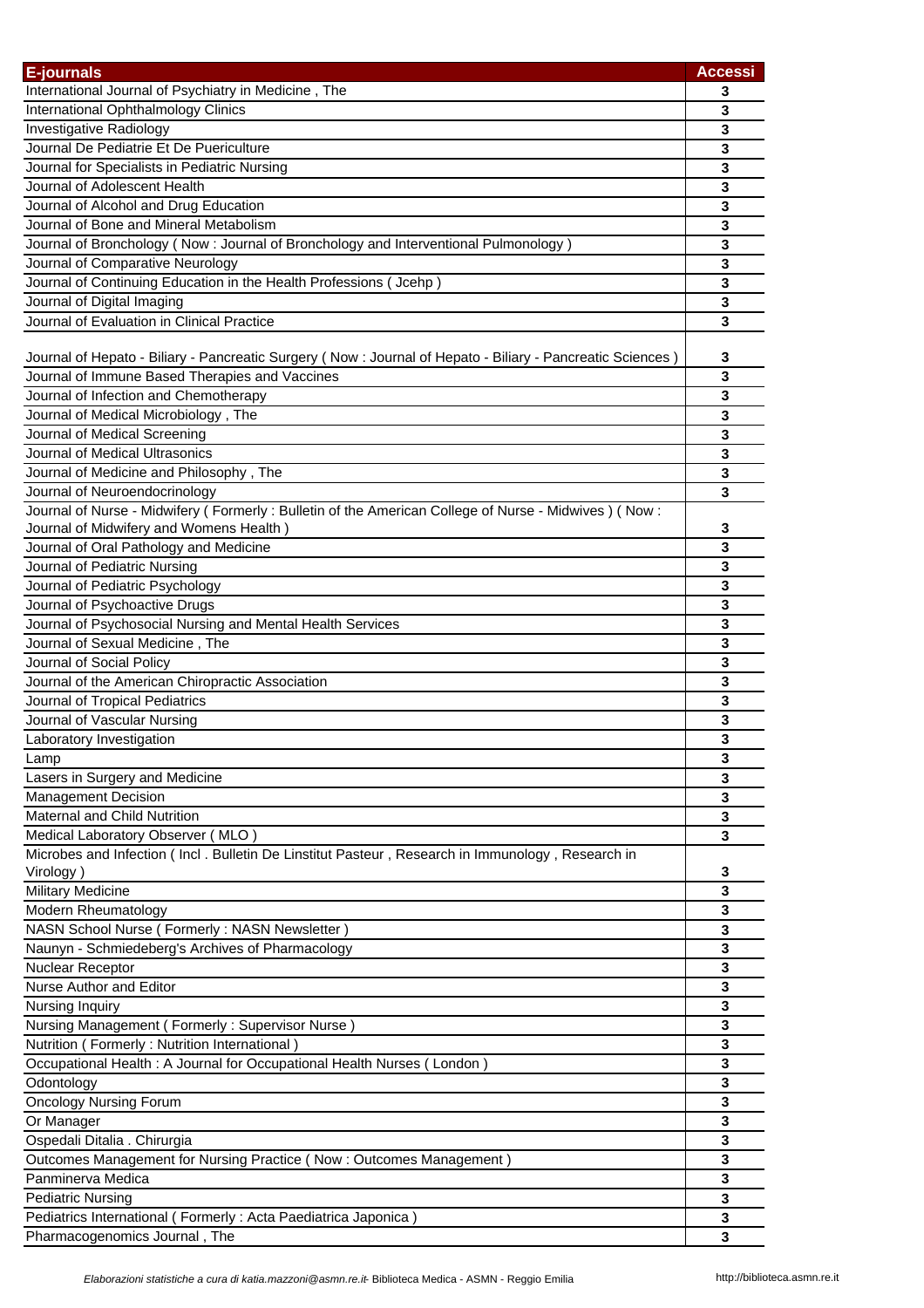| <b>E-journals</b>                                                                            | <b>Accessi</b>   |
|----------------------------------------------------------------------------------------------|------------------|
| Pharmacy World and Science                                                                   | 3                |
| Physiological Research                                                                       | 3                |
| <b>Practical Diabetes International</b>                                                      | 3                |
| Proceedings of the Nutrition Society                                                         | 3                |
| Psychiatry: Interpersonal and Biological Processes                                           | 3                |
| Psychological Research                                                                       | 3                |
| Psychology, Health and Medicine                                                              | 3                |
| <b>Public Health Nursing</b>                                                                 | 3                |
| Quality Assurance Journal, The                                                               | $\mathbf{3}$     |
| Quality Management in Health Care (Formerly: Outcomes Management)                            | 3                |
| Radiation and Environmental Biophysics (Formerly: Biophysik)                                 | $\mathbf{3}$     |
| Real Living With Multiple Sclerosis                                                          | 3                |
| Renal Society of Australasia Journal                                                         | 3                |
| Reviews in Gynaecological Practice (Now: Reviews in Gynaecological and Perinatal Practice)   | 3                |
| Reviews in Medical Virology                                                                  | 3                |
| Ristorazione Collettiva                                                                      | 3                |
| Rivista Italiana Di Nutrizione Parenterale Ed Enterale                                       | 3                |
| Seminars in Diagnostic Pathology                                                             | 3                |
| Seminars in Oncology Nursing                                                                 | 3                |
| Springer Seminars in Immunopathology                                                         | 3                |
| Tempo Medico                                                                                 | 3                |
| Topics in Magnetic Resonance Imaging                                                         | 3                |
| Tuberculosis (Formerly: Tubercle and Lung Disease)                                           | 3                |
| Urologic Oncology: Seminars and Original Investigations                                      | 3                |
| Abnf Journal                                                                                 | $\mathbf{2}$     |
| <b>Aboriginal Nurse</b>                                                                      | $\mathbf{2}$     |
| Acta Anaesthesiologica Italica and Anaesthesia and Intensive Care in Italy                   | $\mathbf 2$      |
| Ageing and Society                                                                           | $\mathbf 2$      |
| <b>Ageing Research Reviews</b>                                                               | 2                |
| <b>AIDS Care</b>                                                                             | $\mathbf 2$      |
| <b>AIDS Education and Prevention</b>                                                         | 2                |
| Alabama Nurse                                                                                | 2                |
| Alzheimer Disease and Associated Disorders                                                   | $\mathbf{2}$     |
| Ambulatory Pediatrics (Now: Academic Pediatrics)                                             | 2                |
| American Journal of Forensic Medicine and Pathology, The                                     | 2                |
| American Journal of Transplantation                                                          | 2                |
| American Rehabilitation                                                                      | 2                |
| Anatomy and Embryology (Now: Brain Structure and Function)                                   | $\mathbf{2}$     |
| Annales de Réadaptation et de Médecine Physique (Now : Annals of Physical and Rehabilitation |                  |
| Medicine)                                                                                    | $\mathbf{2}$     |
| Annals of Human Genetics (Formerly: Annals of Eugenics)                                      | $\mathbf{2}$     |
| Annual Review of Nursing Education                                                           | $\mathbf{2}$     |
| Annual Review of Public Health                                                               | $\mathbf{2}$     |
| Anti - Cancer Drugs                                                                          | $\overline{2}$   |
| Antimicrobics and Infectious Diseases Newsletter                                             | $\mathbf{2}$     |
| Aran Newsletter                                                                              | $\mathbf 2$      |
| Archives of Environmental Contamination and Toxicology                                       | $\mathbf 2$      |
| Arthritis Research and Therapy (Formerly: Arthritis Research)                                | $\boldsymbol{2}$ |
| <b>Artificial Organs</b>                                                                     | $\mathbf 2$      |
| Atherosclerosis Supplements                                                                  | 2                |
| Audiology Today                                                                              | $\mathbf 2$      |
| Australasian Journal of Dermatology (Formerly: Australian Journal of Dermatology)            | $\mathbf 2$      |
| Australasian Journal on Ageing                                                               | $\mathbf{2}$     |
| <b>Australian Health Review</b>                                                              | $\mathbf{2}$     |
| <b>Australian Prescriber</b>                                                                 | $\mathbf{2}$     |
| Benchmarking : an International Journal                                                      | $\mathbf 2$      |
| Best Practice: Evidence Based Inforamtion Sheets for Health Professionals                    | $\mathbf{2}$     |
| Better Nutrition for Today's Living                                                          | 2                |
| Bioimaging                                                                                   | $\mathbf{2}$     |
| <b>Biostatistics</b>                                                                         | 2                |
| <b>Bmc Clinical Pathology</b>                                                                | $\mathbf{2}$     |
|                                                                                              |                  |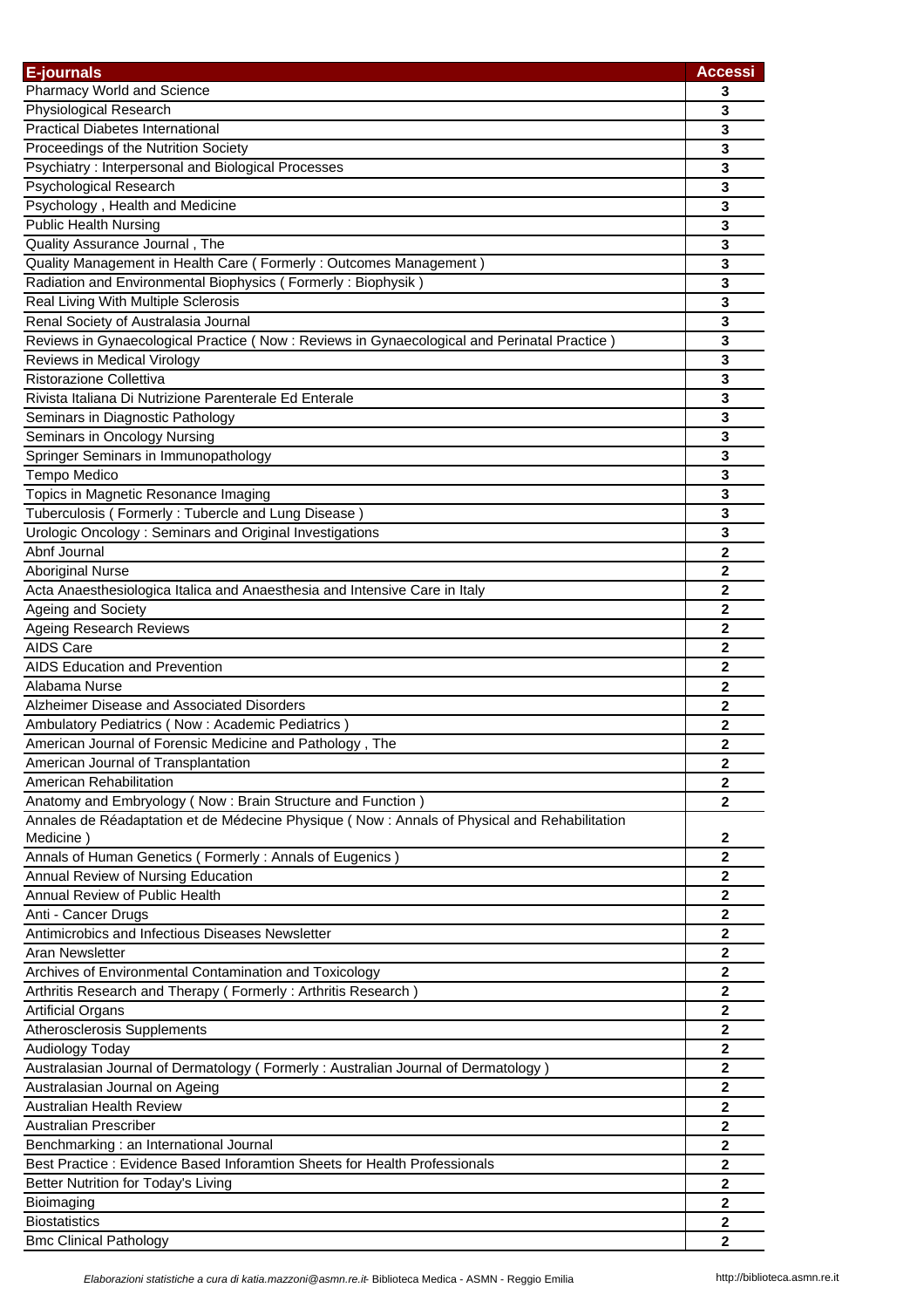| E-journals                                                                                                                                                              | <b>Accessi</b> |
|-------------------------------------------------------------------------------------------------------------------------------------------------------------------------|----------------|
| <b>Bmc Dermatology</b>                                                                                                                                                  | 2              |
| <b>Bmc Endocrine Disorders</b>                                                                                                                                          | 2              |
| <b>Bmc Ophthalmology</b>                                                                                                                                                | $\mathbf{2}$   |
| <b>Bmc Pregnancy and Childbirth</b>                                                                                                                                     | 2              |
| <b>Bollettino Aib</b>                                                                                                                                                   | $\mathbf{2}$   |
| <b>Breast Disease</b>                                                                                                                                                   | 2              |
| <b>Brief Treatment and Crisis Intervention</b>                                                                                                                          | $\mathbf{2}$   |
| <b>Briefings on Infection Control</b>                                                                                                                                   | $\mathbf{2}$   |
| British Journal of Clinical Governance (Now: Clinical Governance)                                                                                                       | $\mathbf{2}$   |
| British Journal of Dermatology, Supplement                                                                                                                              | $\mathbf{2}$   |
| Caleidoscopio Italiano                                                                                                                                                  | $\mathbf{2}$   |
| <b>Cancer Letters</b>                                                                                                                                                   | $\mathbf{2}$   |
| Cardiopulmonary Physical Therapy Journal                                                                                                                                | $\mathbf 2$    |
| Cardiovascular Radiation Medicine (Now: Cardiovascular Revascularization Medicine)                                                                                      | 2              |
| Care Management Journals                                                                                                                                                | 2              |
| Career Development International                                                                                                                                        | $\mathbf{2}$   |
| Cell and Tissue Banking                                                                                                                                                 | $\mathbf 2$    |
| Cell Research                                                                                                                                                           | $\mathbf{2}$   |
| <b>Clinical Autonomic Research</b>                                                                                                                                      | $\mathbf{2}$   |
| <b>Clinical Diabetes</b>                                                                                                                                                | $\mathbf{2}$   |
| Clinical EEG Electroencephalography (Now: Clinical EEG and Neuroscience)                                                                                                | 2              |
| Clinical Governance (Formerly: British Journal of Clinical Governance)                                                                                                  | $\overline{2}$ |
| Clinical Otolaryngology (Formerly: Clinical Otolaryngology and Allied Sciences)                                                                                         | $\overline{2}$ |
| <b>Clinical Pharmacology and Therapeutics</b>                                                                                                                           | $\overline{2}$ |
| Clinical Positron Imaging (Now: Molecular Imaging and Biology)                                                                                                          | $\mathbf 2$    |
| Cognitive Brain Research                                                                                                                                                | $\mathbf 2$    |
| Cognitive Psychology                                                                                                                                                    | $\mathbf 2$    |
| <b>Community Mental Health Journal</b>                                                                                                                                  | $\mathbf 2$    |
| <b>Comprehensive Psychiatry</b>                                                                                                                                         | 2              |
| Computer Aided Surgery (Formerly: Journal of Image Guided Surgery)                                                                                                      | $\mathbf 2$    |
| Contratti Dello Stato E Degli Enti Pubblici                                                                                                                             | 2              |
| <b>Counselling Psychology Quarterly</b>                                                                                                                                 | $\mathbf{2}$   |
| Creative Nursing (Formerly: Primarily Nursing)                                                                                                                          | $\mathbf{2}$   |
|                                                                                                                                                                         | $\mathbf 2$    |
| Critical Reviews in Clinical Laboratory Sciences (Formerly: Crc Critical Reviews in Clinical Laboratory Sci<br>Current Opinion in Clinical Nutrition and Metabolic Care | $\mathbf{2}$   |
|                                                                                                                                                                         |                |
| Current Opinion in Endocrinology and Diabetes (Now: Current Opinion in Endocrinology, Diabetes and O                                                                    | 2<br>2         |
| Current Opinion in Lipidology<br>Current Opinion in Nephrology and Hypertension                                                                                         | $\mathbf 2$    |
| <b>Current Opinion in Pharmacology</b>                                                                                                                                  | $\mathbf 2$    |
| Current Orthopaedics (Now: Orthopaedics and Trauma)                                                                                                                     | $\mathbf 2$    |
|                                                                                                                                                                         | $\mathbf 2$    |
| Current Surgery (Now : Journal of Surgical Education)                                                                                                                   |                |
| Cytogenetic and Genome Research (Formerly: Cytogenetics and Cell Genetics)                                                                                              | $\mathbf{2}$   |
| Database of Systematic Reviews - Joanna Briggs Institute                                                                                                                | $\mathbf 2$    |
| Dean's Notes (National Student Nurses Association)                                                                                                                      | $\mathbf 2$    |
| <b>Dental Materials</b>                                                                                                                                                 | $\mathbf{2}$   |
| Dental Traumatology (Formerly: Endodontics and Dental Traumatology)                                                                                                     | 2              |
| Depression                                                                                                                                                              | 2              |
| Depression and Anxiety                                                                                                                                                  | $\mathbf{2}$   |
| Developmental Disabilities Special Interest Section Quarterly                                                                                                           | $\mathbf{2}$   |
| Dimensions of Critical Care Nursing: DCCN                                                                                                                               | $\mathbf 2$    |
| Disease Management and Health Outcomes                                                                                                                                  | $\mathbf{2}$   |
| Drug Development Research                                                                                                                                               | $\mathbf 2$    |
| Electroencephalography and Clinical Neurophysiology (Now: Clinical Neurophysiology)                                                                                     | $\mathbf{2}$   |
| <b>Environmental Health Perspectives</b>                                                                                                                                | $\mathbf 2$    |
| Ergonomics Sa                                                                                                                                                           | $\mathbf{2}$   |
| Ethics, Law and Aging Review                                                                                                                                            | 2              |
| European Journal of Cardiovascular Nursing                                                                                                                              | $\mathbf 2$    |
| European Journal of Human Genetics                                                                                                                                      | $\mathbf{2}$   |
| European Journal of Plastic Surgery                                                                                                                                     | $\mathbf{2}$   |
| European Journal of Trauma (Formerly: Unfallchirurgie)                                                                                                                  | $\mathbf{2}$   |
| European Journal of Trauma and Emergency Surgery                                                                                                                        | $\mathbf{2}$   |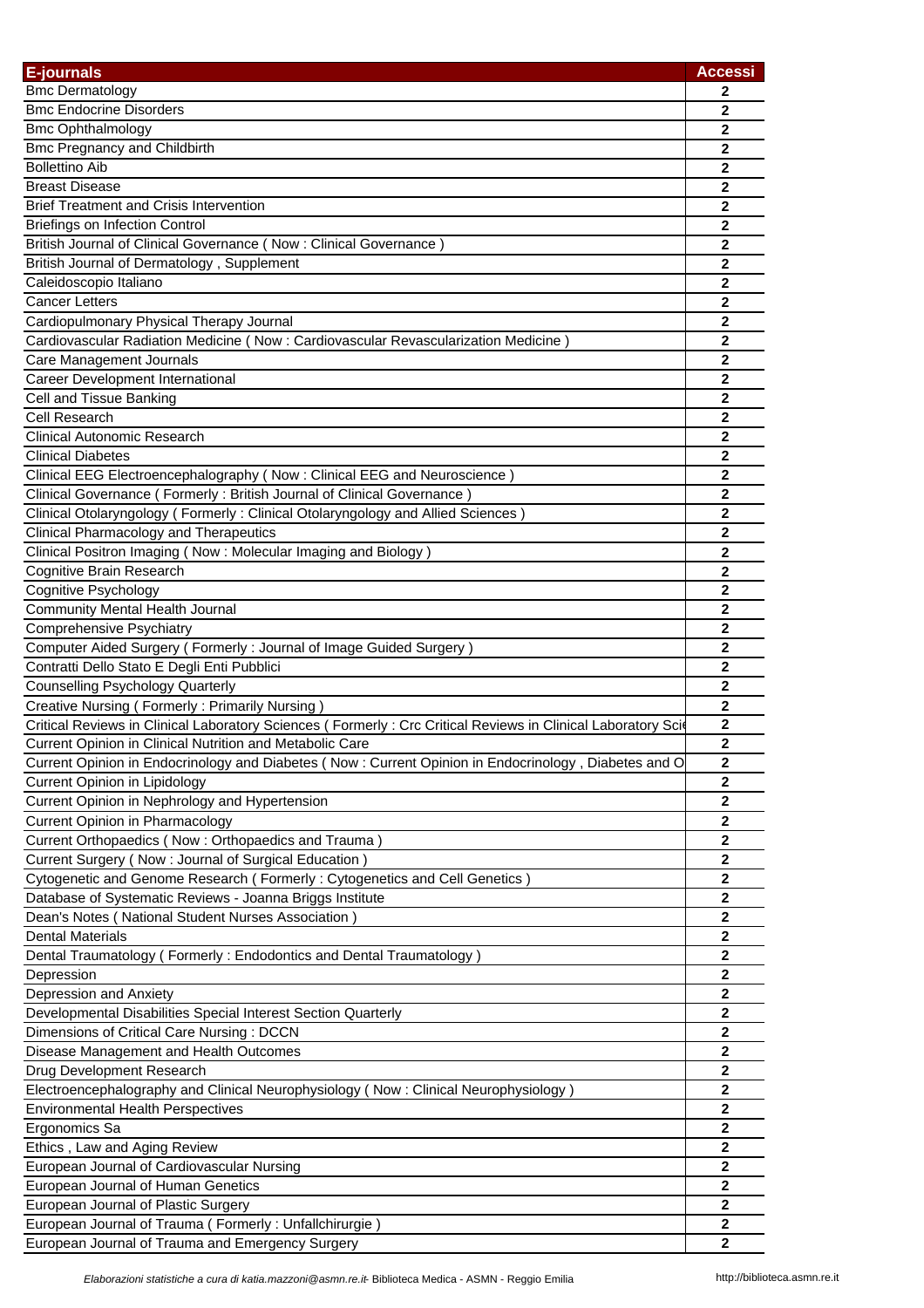| <b>E-journals</b>                                                                                  | <b>Accessi</b> |
|----------------------------------------------------------------------------------------------------|----------------|
| Evidence - Based Healthcare and Public Health (Formerly: Evidence - Based Healthcare)              | 2              |
| Evidence - Based Obstetrics and Gynecology                                                         | $\mathbf 2$    |
| <b>Family Practice Management</b>                                                                  | $\mathbf{2}$   |
| Focus on Geriatric Care and Rehabilitation                                                         | 2              |
| Foro Amministrativo - C.D.S. (II)                                                                  | $\mathbf{2}$   |
| Gene Therapy                                                                                       | 2              |
| General Hospital Psychiatry                                                                        | 2              |
| Generations                                                                                        | 2              |
| Genetic Epidemiology                                                                               | 2              |
| Guida Al Lavoro and Codice Del Lavoro                                                              | 2              |
| He @ Ith Information on the Internet                                                               | $\overline{2}$ |
| Health and Quality of Life Outcomes                                                                | 2              |
| Health Care Strategic Management                                                                   | 2              |
| <b>Health Education Research</b>                                                                   | $\mathbf 2$    |
| <b>Health Promotion International</b>                                                              | $\mathbf{2}$   |
| <b>Hearing Research</b>                                                                            | $\mathbf 2$    |
| Helios - Aggiornamenti in Wound Care                                                               | $\mathbf 2$    |
| Hematology and Cell Therapy                                                                        | $\mathbf 2$    |
| Histochemistry and Cell Biology (Formerly: Histochemistry)                                         | $\overline{2}$ |
| Human Resource Management                                                                          | 2              |
| I - Ged : Informazioni Sulla Gestione Elettronica Dei Documenti                                    | 2              |
| <b>Immunological Reviews</b>                                                                       | $\mathbf{2}$   |
| Immunology and Cell Biology                                                                        | $\mathbf{2}$   |
| Immunology Today (Now: Trends in Immunology)                                                       | $\mathbf{2}$   |
| Infant and Child Development (Formerly: Early Development and Parenting)                           | $\mathbf{2}$   |
| Informatica Ed Enti Locali - E - Gov                                                               | $\mathbf{2}$   |
| Iniziativa Ospedaliera                                                                             | $\mathbf{2}$   |
| Installatore Italiano, L                                                                           | $\mathbf 2$    |
| International Journal of Biochemistry and Cell Biology, The                                        | $\overline{2}$ |
| International Journal of Group Psychotherapy                                                       | $\mathbf 2$    |
| International Journal of Legal Medicine                                                            | $\mathbf{2}$   |
| International Journal of Occupational and Environmental Health                                     | 2              |
| International Journal of Sport and Exercise Psychology                                             | 2              |
| Journal of AHIMA (Formerly: Journal American Medical Record Association)                           | 2              |
| Journal of Anxiety Disorders                                                                       | $\overline{2}$ |
| Journal of Biosocial Science                                                                       | 2              |
| Journal of Cardiac Surgery                                                                         | 2              |
| Journal of Cardiovascular Pharmacology                                                             | $\mathbf 2$    |
| Journal of Child and Adolescent Psychiatric Nursing                                                | $\mathbf{2}$   |
| Journal of Cranio - Maxillofacial Surgery                                                          | $\mathbf 2$    |
| Journal of Dentistry (Formerly: Dental Practitioner and Dental Record)                             | $\mathbf 2$    |
| Journal of Immunological Methods                                                                   | $\mathbf 2$    |
| Journal of Infusion Nursing (Formerly: Journal of Intravenous Nursing)                             | $\mathbf 2$    |
| Journal of Investigative Dermatology                                                               | $\overline{2}$ |
|                                                                                                    | 2              |
| Journal of Learning Disabilities                                                                   | 2              |
| Journal of Magnetic Resonance                                                                      | $\mathbf 2$    |
| Journal of Mammary Gland Biology and Neoplasia                                                     |                |
| Journal of Manipulative and Physiological Therapeutics                                             | $\mathbf 2$    |
| Journal of Mental Health                                                                           | $\mathbf 2$    |
| Journal of Molecular Medicine                                                                      | $\mathbf 2$    |
| Journal of Oral Rehabilitation                                                                     | $\mathbf 2$    |
| Journal of Orthopaedic Science                                                                     | $\mathbf 2$    |
| Journal of Perianesthesia Nursing (Formerly: Journal of Post Anesthesia Nursing)                   | $\mathbf 2$    |
| Journal of Personality Disorders                                                                   | $\mathbf 2$    |
| Journal of Psychiatry and Neuroscience                                                             | $\mathbf 2$    |
| Journal of School Nursing (JOSN)                                                                   | $\mathbf 2$    |
| Journal of Spinal Disorders and Techniques (Formerly: Journal of Spinal Disorders)                 | $\mathbf 2$    |
| Journal of the History of Medicine and Allied Sciences                                             | 2              |
| Journal of the Medical Library Association (Formerly: Bulletin of the Medical Library Association) | $\mathbf 2$    |
| Kansas Nurse, The                                                                                  | $\overline{2}$ |
| Lasers in Medical Science                                                                          | $\mathbf{2}$   |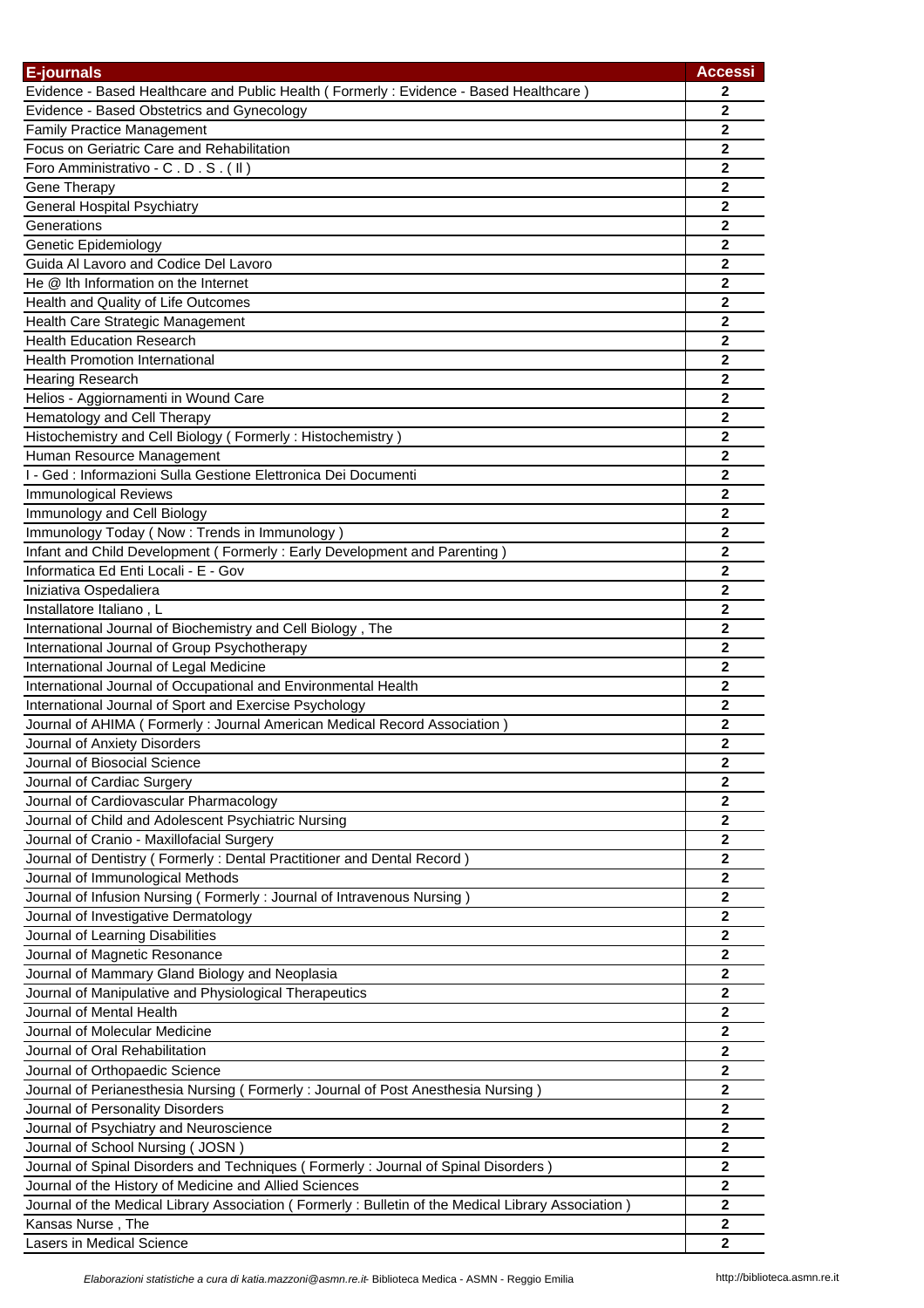| E-journals                                                                                         | <b>Accessi</b>   |
|----------------------------------------------------------------------------------------------------|------------------|
| Life Sciences                                                                                      | 2                |
| Magma Magnetic Resonance Materials in Physics, Biology and Medicine                                | $\mathbf{2}$     |
| <b>Medical Law Review</b>                                                                          | $\mathbf{2}$     |
| Medical Molecular Morphology (Formerly: Medical Electron Microscopy)                               | $\mathbf{2}$     |
| Modern Healthcare                                                                                  | $\mathbf 2$      |
| Molecular Biology and Evolution                                                                    | $\mathbf{2}$     |
| Molecular Diagnosis (Now: Molecular Diagnosis and Therapy)                                         | 2                |
| Molecular Therapy                                                                                  | 2                |
| Mp. Molecular Pathology (Formerly: Jcp. Clinical Molecular Pathology)                              | $\overline{2}$   |
| <b>Ncahf Newsletter</b>                                                                            | $\mathbf 2$      |
| Neurobiology of Disease                                                                            | $\mathbf{2}$     |
|                                                                                                    | $\bf{2}$         |
| Neurogastroenterology and Motility                                                                 |                  |
| Neuroreport                                                                                        | $\mathbf 2$      |
| Neurosurgery Quarterly                                                                             | $\boldsymbol{2}$ |
| Nmr in Biomedicine                                                                                 | 2                |
| Notizie Dell Arcispedale S. Maria Nuova                                                            | 2                |
| Nurse Leader                                                                                       | $\mathbf{2}$     |
| Nursing and Health Sciences                                                                        | $\mathbf{2}$     |
| Nutrition and Dietetics (Formerly: Australian Journal of Nutrition and Dietetics)                  | $\mathbf{2}$     |
| Obesity, Fitness and Wellness Week                                                                 | $\mathbf{2}$     |
| Obstetric Anesthesia Digest                                                                        | $\mathbf{2}$     |
| Online Journal of Issues in Nursing                                                                | $\mathbf 2$      |
| Ospedali Della Vita, Gli                                                                           | $\mathbf{2}$     |
| Ot Practice                                                                                        | $\mathbf{2}$     |
| Outcomes Management (Formerly: Outcomes Management for Nursing Practice) (Now: Quality Manage      | $\overline{2}$   |
| <b>Pain Reviews</b>                                                                                | $\mathbf{2}$     |
| Palaestra                                                                                          | $\mathbf 2$      |
| Parasitology Research                                                                              | $\mathbf 2$      |
| Pediatric Cardiology                                                                               | $\mathbf 2$      |
| Pediatric Dermatology                                                                              | $\boldsymbol{2}$ |
| Perspectives in Public Health (Formerly: Journal of the Royal Society for the Promotion of Health) | $\mathbf 2$      |
| Physical Therapy in Sport                                                                          | 2                |
| Physics Today                                                                                      | $\mathbf{2}$     |
| Plastic Surgical Nursing (Formerly: Journal of Plastic and Reconstructive Surgical Nursing)        | $\boldsymbol{2}$ |
| Prezzi Informativi Materiali Da Costruzione Ed Opere Edili                                         | $\mathbf{2}$     |
| <b>Primary Care Case Reviews</b>                                                                   | $\boldsymbol{2}$ |
| Primary Care Respiratory Journal                                                                   | $\overline{2}$   |
| Public Health                                                                                      | $\mathbf{2}$     |
| Qualita                                                                                            | $\mathbf{2}$     |
| Qualityhealthcare . Org                                                                            | 2                |
| Research and Theory for Nursing Practice (Formerly: Scholarly Inquiry for Nursing Practice)        | $\mathbf{2}$     |
| Research in Experimental Medicine                                                                  | $\overline{2}$   |
| Rivista Italiana Di Otorinolaringologia Audiologia E Foniatria                                     | $\mathbf{2}$     |
| Rivista Italiana Di Pediatria                                                                      | $\mathbf{2}$     |
| Seminars in Dialysis                                                                               | $\mathbf 2$      |
| Seminars in Nephrology                                                                             | $\mathbf{2}$     |
| Seminars in Thoracic and Cardiovascular Surgery                                                    | $\boldsymbol{2}$ |
| Sicurezza                                                                                          | $\mathbf 2$      |
|                                                                                                    | $\mathbf 2$      |
| Sleep Medicine Reviews                                                                             | $\mathbf{2}$     |
| Social Psychiatry and Psychiatric Epidemiology                                                     |                  |
| South Carolina Nurse                                                                               | $\mathbf 2$      |
| Sports Medicine and Arthroscopy Review                                                             | $\mathbf 2$      |
| <b>Stress Medicine</b>                                                                             | $\mathbf 2$      |
| Studi Zancan: Politiche E Servizi Alle Persone                                                     | $\mathbf{2}$     |
| <b>Therapeutic Drug Monitoring</b>                                                                 | $\mathbf 2$      |
| Transfusion Clinique Et Biologique                                                                 | $\mathbf{2}$     |
| Transfusion Science (Now: Transfusion and Apheresis Science)                                       | 2                |
| Translational Research (Formerly: Journal of Laboratory and Clinical Medicine)                     | $\mathbf{2}$     |
| Tuttonormel                                                                                        | $\mathbf{2}$     |
| <b>Vision Research</b>                                                                             | 2                |
| Wiener Klinische Wochenschrift                                                                     | $\mathbf{2}$     |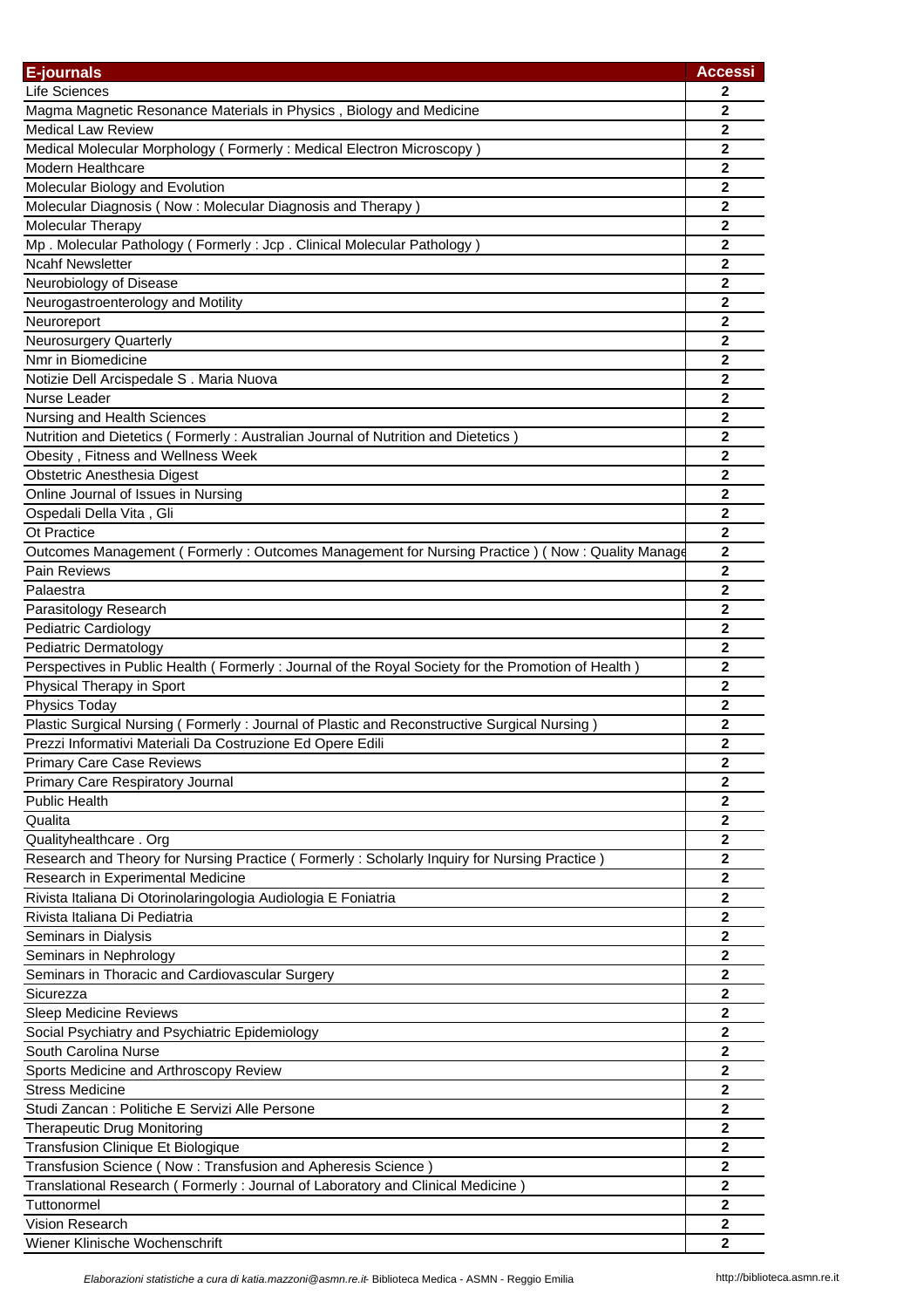| <b>E-journals</b>                                                                                      | <b>Accessi</b> |
|--------------------------------------------------------------------------------------------------------|----------------|
| Windows and Net Magazine . Edizione Italiana                                                           | 2              |
| Accent on Living                                                                                       | 1              |
| Aids and Hepatitis Digest                                                                              | 1              |
| Alr - Rivista Di Anestesia Loco - Regionale E Terapia Antalgica                                        | 1              |
| American Health . New York 1999 (Formerly: American Health for Women)                                  | 1              |
| American Industrial Hygiene Association Journal (Now : Journal of Occupational and Environmental Hygie | 1              |
|                                                                                                        |                |
| American Journal of Community Psychology                                                               | 1              |
| American Journal of Electroneurodiagnostic Technology                                                  | 1              |
| American Journal of Health Education (Formerly: Journal of Health Education)                           | 1              |
| American Nurse                                                                                         | 1              |
| Annales De Genetique (Now : European Journal of Medical Genetics)                                      | 1              |
| Annali Degli Ospedali San Camillo E Forlanini                                                          | 1              |
| Annals of Clinical Microbiology and Antimicrobials                                                     | 1              |
| Annals of General Hospital Psychiatry (Now: Annals of General Psychiatry)                              | 1              |
| Annals of Physics                                                                                      | 1              |
| Annals of the Icrp                                                                                     | 1              |
| Annual Review of Cell and Developmental Biology (Formerly: Annual Review of Cell Biology)              | 1              |
| Annual Review of Gerontology and Geriatrics                                                            | 1              |
| Annual Review of Nursing Research                                                                      | 1              |
| Annual Review of Pharmacology and Toxicology (Formerly: Annual Review of Pharmacology)                 | 1              |
| Applied Ethics in Nursing                                                                              | 1              |
| Archives of Medical Research                                                                           | 1              |
| Asaio Journal . 1992 (Formerly: Asaio Transactions)                                                    | 1              |
| Athletic Training and Sports Health Care                                                               | 1              |
| Bariatric Nursing and Surgical Patient Care                                                            | 1              |
| Basic and Clinical Pharmacology and Toxicology (Formerly: Pharmacology and Toxicology)                 | 1              |
| <b>Behavioral Disorders</b>                                                                            | 1              |
| <b>Better Nutrition</b>                                                                                | 1              |
| Biological Cybernetics (Formerly: Kybernetik)                                                          | 1              |
| <b>Biomedical Engineering</b>                                                                          | 1              |
| Biomedicine and Pharmacotherapy                                                                        | 1              |
| <b>Blood Pressure Monitoring</b>                                                                       | 1              |
| <b>Bmc Blood Disorders</b>                                                                             | 1              |
| <b>Bmc Medical Ethics</b>                                                                              | 1              |
| <b>Bmc Medical Genetics</b>                                                                            | 1              |
| <b>Bmc Medical Research Methodology</b>                                                                | 1              |
| <b>Bmc Microbiology</b>                                                                                | 1              |
| <b>Bmc Nephrology</b>                                                                                  | 1              |
| <b>Bmc Surgery</b>                                                                                     | 1              |
| <b>Brain Cell Biology</b>                                                                              | 1              |
| Brain Structure and Function (Formerly: Anatomy and Embryology)                                        | 1              |
| <b>Briefings on Patient Safety</b>                                                                     | 1              |
| <b>British Food Journal</b>                                                                            | 1              |
| British Journal of Audiology (Continue As: International Journal of Audiology)                         | 1              |
|                                                                                                        |                |
| <b>British Journal of Biomedical Science</b><br><b>British Journal of Social Psychology</b>            | 1<br>1         |
|                                                                                                        |                |
| Cambridge Quarterly of Healthcare Ethics                                                               | 1              |
| Canadian Journal of Anesthesia (Formerly: Canadian Anaesthetists' Society Journal)                     | 1              |
| Canadian Journal of Dental Hygiene                                                                     | 1              |
| Canadian Journal of Dietetic Practice and Research                                                     | 1              |
| Canadian Journal of Medical Laboratory Science                                                         | 1              |
| Canadian Journal of Physiology and Pharmacology                                                        | 1              |
| Canadian Journal of Respiratory Therapy                                                                | 1              |
| <b>Cancer Gene Therapy</b>                                                                             | 1              |
| Cannt Journal                                                                                          | 1              |
| Cell Death and Differentiation                                                                         | 1              |
| Chart                                                                                                  | 1              |
| Chiropractic Journal of Australia                                                                      | 1              |
| Chirurgia Del Piede                                                                                    | 1              |
| Cin: Computers, Informatics, Nursing (Formerly: Computers in Nursing)                                  | 1              |
| CJEM : Canadian Journal of Emergency Medical Care                                                      | 1              |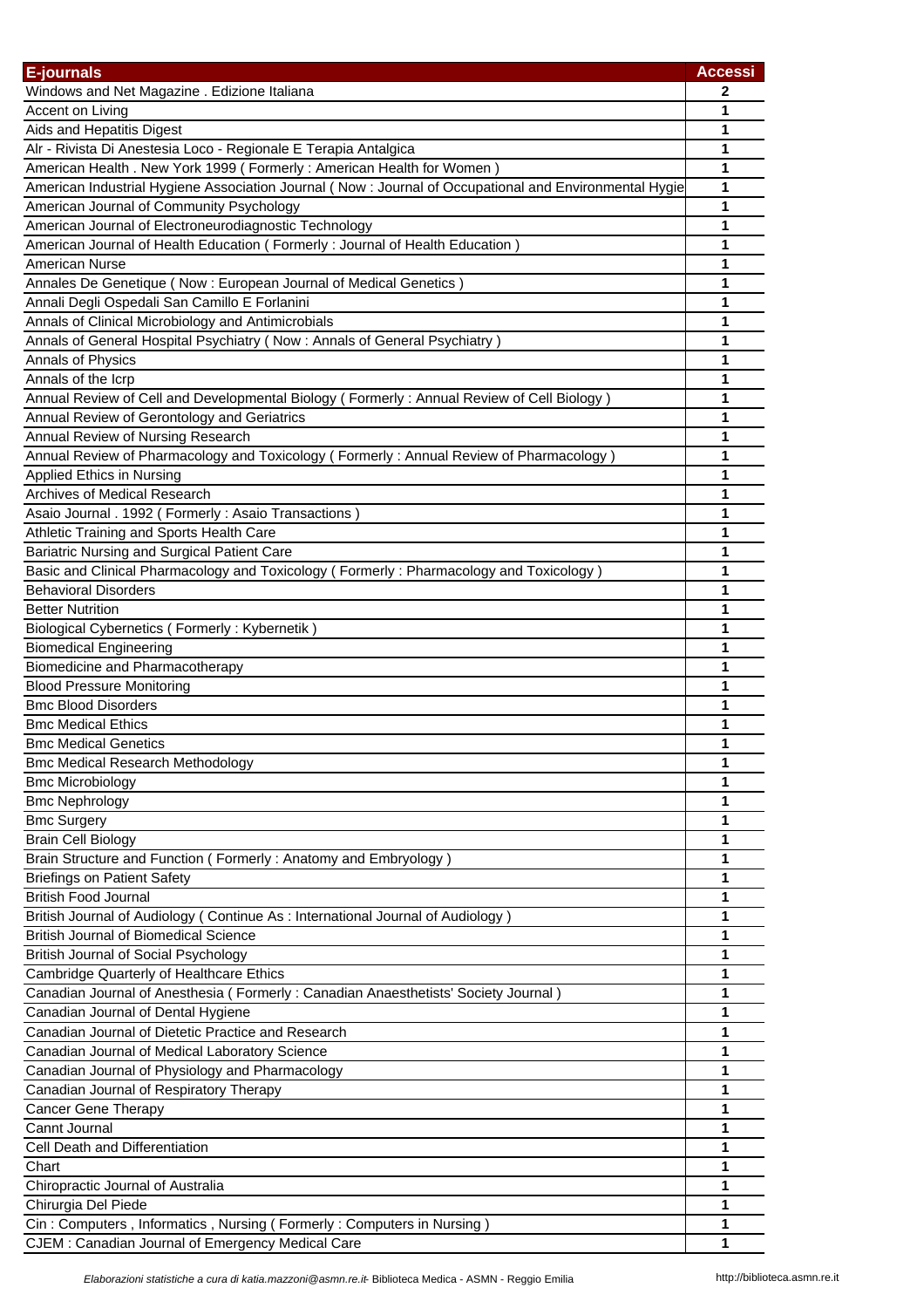| E-journals                                                                                           | <b>Accessi</b> |
|------------------------------------------------------------------------------------------------------|----------------|
| Clao Journal (Formerly: Contact and Intraocular Lens Medical Journal) (Now: Eye and Contact Lens: S  | 1              |
| Cleft Palate - Craniofacial Journal, The (Formerly: Cleft Palate Journal, The)                       | 1              |
| <b>Clinical and Experimental Medicine</b>                                                            | 1              |
| Clinical Immunology (Formerly: Clinical Immunology and Immunopathology)                              | 1              |
| <b>Clinical Neuroscience Research</b>                                                                | 1              |
| <b>Clinical Nutrition Supplements</b>                                                                | 1              |
| <b>Clinical Oral Investigations</b>                                                                  | 1              |
| <b>Clinical Transplantation</b>                                                                      | 1              |
| <b>Clinical Trials</b>                                                                               | 1              |
| Cma Today                                                                                            | 1              |
| Cognition                                                                                            | 1              |
| <b>Comparative Hepatology</b>                                                                        | 1              |
| Computers in Nursing (Now: Cin: Computers, Informatics, Nursing)                                     | 1              |
| Concepts in Magnetic Resonance                                                                       | 1              |
| Concepts in Magnetic Resonance Part B : Magnetic Resonance Engineering                               | 1              |
| Contabilità Finanza E Controllo                                                                      | 1              |
| <b>CPJRPC: Canadian Pharmacists Journal</b>                                                          | 1              |
| Critical Reviews in Food Science and Nutrition                                                       | 1              |
| Culture, Medicine and Psychiatry                                                                     | 1              |
| <b>Current Interventional Cardiology Reports</b>                                                     | 1              |
| Current Opinion in Organ Transplantation                                                             | 1              |
| <b>Current Problems in Cancer</b>                                                                    | 1              |
| Current Problems in Dermatology . Chicago                                                            | 1              |
| <b>Death Studies</b>                                                                                 | 1              |
| Dental Assistant . 1994 (Formerly: Dental Assistant Journal)                                         | 1              |
| Development, Growth and Differentiation (Formerly: Embryologia)                                      | 1              |
| Development and Learning in Organizations (Formerly: Training Strategies for Tomorrow)               | 1              |
| Diagnostic Imaging                                                                                   | 1              |
| Diseases of the Esophagus                                                                            | 1              |
| Dynamic Chiropractic                                                                                 | 1              |
| E Magazine : the Environmental Magazine                                                              | 1              |
| Ear, Nose and Throat Journal                                                                         | 1              |
| <b>EMS Magazine (Emergency Medical Services)</b>                                                     | 1              |
| Endocrinologist, The                                                                                 | 1              |
| <b>Endodontic Topics</b>                                                                             | 1              |
| <b>Environmental and Molecular Mutagenesis</b>                                                       | 1              |
| <b>Epilepsy Currents</b>                                                                             | 1              |
| Esophagus                                                                                            | 1              |
| <b>Ethnicity and Health</b>                                                                          | 1              |
| European Biophysics Journal with Biophysics Letters (Formerly: Biophysics of Structure and Mechanism | 1              |
| European Child and Adolescent Psychiatry                                                             | 1              |
| European Journal of Applied Physiology and Occupational Physiology (Now: European Journal of Applied | 1              |
| European Journal of Nutrition (Formerly: Zeitschrift Für Ernahrungswissenschaft)                     | 1              |
| European Journal of Oncology Nursing                                                                 | 1              |
| European Neuropsychopharmacology                                                                     | 1              |
| Evidence - Based Complementary and Alternative Medicine                                              | 1              |
| Evidence - Based Eye Care (Now: Evidence - Based Ophthalmology)                                      | 1              |
| <b>Exceptional Parent</b>                                                                            | 1              |
| Frontier Nursing Service Quarterly Bulletin                                                          | 1              |
| <b>Functional Foods and Nutraceuticals</b>                                                           | 1              |
| Genesis (Formerly: Developmental Genetics)                                                           | 1              |
| Genetic Vaccines and Therapy                                                                         | 1              |
| Gerodontology                                                                                        | 1              |
| Gerontology Special Interest Section Quarterly                                                       | 1              |
| Giust . It                                                                                           | 1              |
| Global Health Promotion (Formerly: Promotion and Education)                                          | 1              |
| <b>Gynecological Surgery</b>                                                                         | 1              |
| <b>Hastings Center Report</b>                                                                        | 1              |
| <b>Health Affairs</b>                                                                                | 1              |
| Health and Social Care in the Community                                                              | 1              |
| <b>Health and Social Work</b>                                                                        | 1              |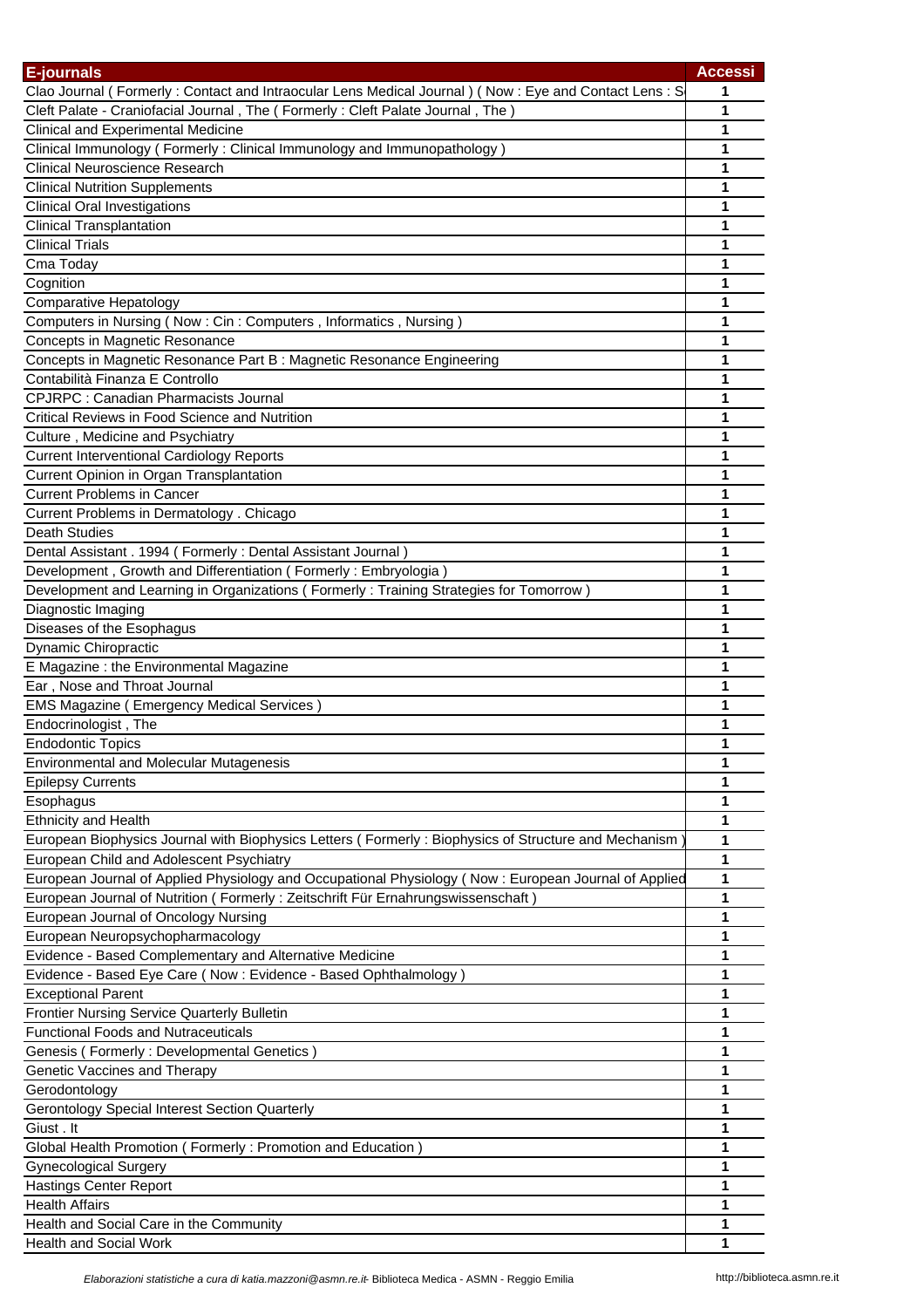| <b>E-journals</b>                                                                           | <b>Accessi</b> |
|---------------------------------------------------------------------------------------------|----------------|
| <b>Health Education</b>                                                                     | 1              |
| Health Manpower Management                                                                  | 1              |
| Health Policy (Formerly: Health Policy and Education)                                       | 1              |
| <b>Health Sociology Review</b>                                                              | 1              |
| Healthcare Financial Management                                                             | 1              |
| <b>Heart and Vessels</b>                                                                    | 1              |
| Hemodialysis International                                                                  | 1              |
| Hno                                                                                         | 1              |
| Home and Community Health Special Interest Section Quarterly                                | 1              |
| Home Healthcare Nurse                                                                       | 1              |
| Housing, Care and Support                                                                   | 1              |
| Human and Experimental Toxicology                                                           | 1              |
| Illuminations                                                                               | 1              |
| Inflammation Research (Formerly: Agents and Actions)                                        | 1              |
| <b>Information World Review</b>                                                             | 1              |
| <b>Injury Prevention</b>                                                                    | 1              |
| Inside Ambulatory Care                                                                      | 1              |
| Inside MS (Now: Momentum)                                                                   | 1              |
| International Hepatology Communications (Now: Hepatology Research)                          | 1              |
| International Immunopharmacology                                                            | 1              |
| International Journal of Biometeorology                                                     | 1              |
| International Journal of Gynecological Cancer                                               | 1              |
| International Journal of Health Planning and Management, The                                | 1              |
| International Journal of Mens Health                                                        | 1              |
| International Journal of Pharmaceutical Medicine (Now : Pharmaceutical Medicine)            | 1              |
| International Seminars in Surgical Oncology                                                 | 1              |
| <b>Investigational New Drugs</b>                                                            | 1              |
| Irb Ethices and Human Research                                                              | 1              |
| JARO - Journal of the Association for Research in Otolaryngology                            | 1              |
| JCP. Clinical Molecular Pathology (Now: MP. Molecular Pathology)                            | 1              |
| JONAs Healthcare Law Ethics and Regulation                                                  | 1              |
| Journal of American College Health                                                          | 1              |
| Journal of Applied Rehabilitation Counseling                                                | 1              |
| Journal of Behavioral Medicine                                                              | 1              |
| Journal of Child Language                                                                   | 1              |
| Journal of Child Sexual Abuse<br>Journal of Clinical Densitometry                           | 1<br>1         |
|                                                                                             | 1              |
| Journal of Clinical Laboratory Analysis<br>Journal of Cutaneous Medicine and Surgery        | 1              |
| Journal of Deaf Studies and Deaf Education, The                                             | 1              |
| Journal of Digestive Diseases (Formerly: Chinese Journal of Digestive Diseases)             | 1              |
| Journal of Electrocardiology                                                                | 1              |
| Journal of Emotional and Behavioral Disorders                                               | 1              |
| Journal of Environmental Medicine                                                           | 1              |
| Journal of Epilepsy                                                                         | 1              |
| Journal of Forensic Nursing                                                                 | 1              |
| Journal of Gene Medicine, The                                                               | 1              |
| Journal of Genetic Counseling                                                               | 1              |
| Journal of Geriatric Physical Therapy                                                       | 1              |
| Journal of Gerontology (Now : the Journals of Gerontology Series A and B )                  | 1              |
| Journal of Headache and Pain, The                                                           | 1              |
| Journal of Health Organisation and Management (Formerly: Journal of Management in Medicine) | 1              |
| Journal of Health Services Research and Policy                                              | 1              |
| Journal of Healthcare Management                                                            | 1              |
| Journal of Hospice and Palliative Nursing (Jhpn)                                            |                |
| Journal of Human Virology                                                                   |                |
| Journal of Image Guided Surgery (Now: Computer Aided Surgery)                               |                |
| Journal of Immunotherapy . 1997 (Formerly: Journal of Immunotherapy With Emphasis on Tum    |                |
| Journal of Integrated Care Pathways (Formerly: Journal of Integrated Care)                  |                |
| Journal of Intellectual Disability Research                                                 |                |
| Journal of Interprofessional Care                                                           |                |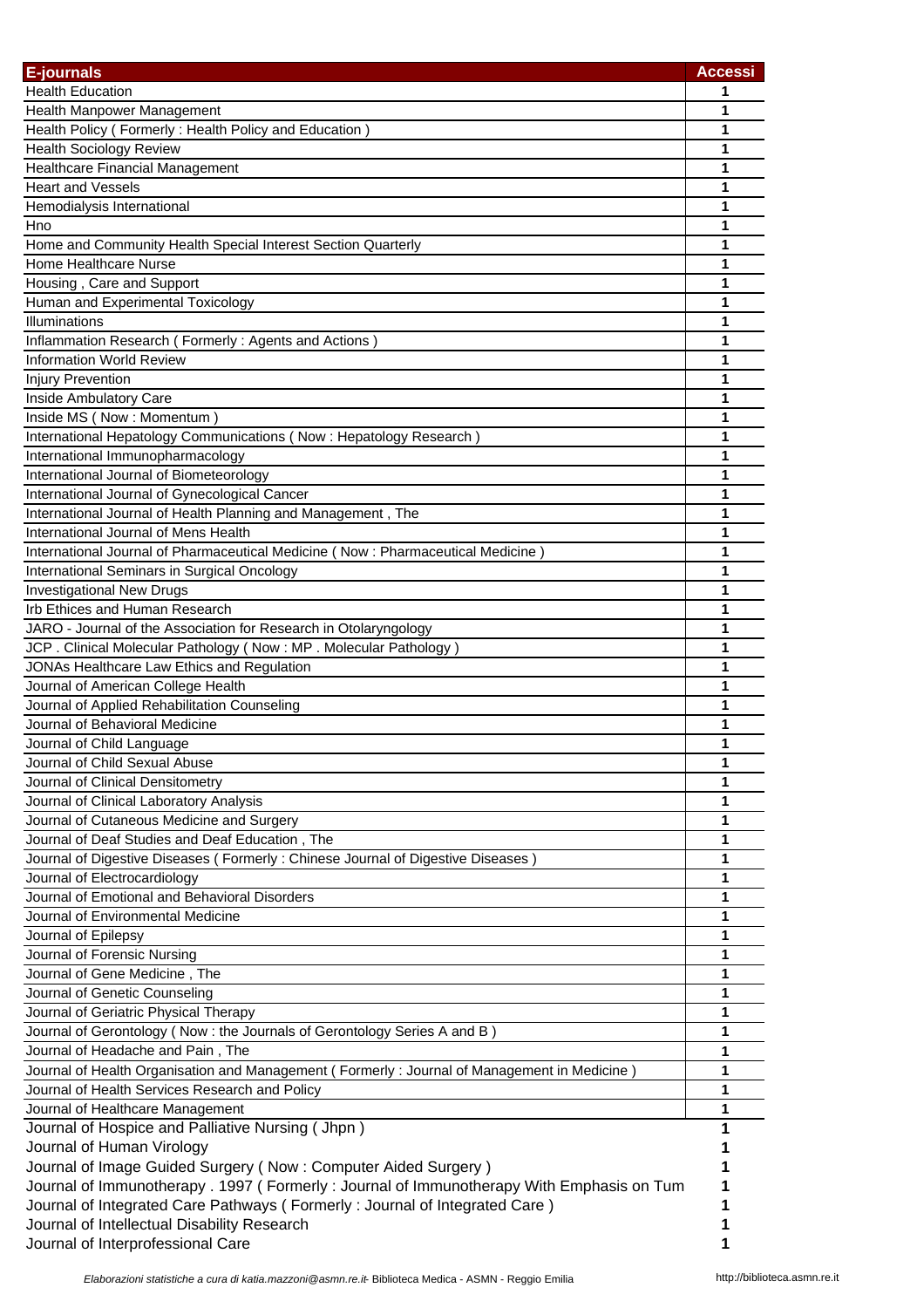| <b>E-journals</b>                                                                             | <b>Accessi</b> |
|-----------------------------------------------------------------------------------------------|----------------|
| Journal of Knowledge Management                                                               | 1              |
| Journal of Laboratory and Clinical Medicine (Now: Translational Research)                     | 1              |
| Journal of Music Therapy                                                                      | 1              |
| Journal of Nursing Measurement                                                                |                |
| Journal of Nutrition Education and Behavior                                                   |                |
| Journal of Occupational and Environmental Medicine                                            | 1              |
| Journal of Occupational Rehabilitation                                                        |                |
| Journal of Oncology Pharmacy Practice                                                         |                |
| Journal of Organizational Change Management                                                   |                |
| Journal of Periodontal Research                                                               |                |
| Journal of Physiology, The                                                                    |                |
| Journal of Practical Nursing                                                                  |                |
| Journal of Psychiatric Research                                                               | 1              |
| Journal of Psychology: Interdisciplinary and Applied                                          | 1              |
| Journal of Strength and Conditioning Research (Formerly: Journal of Applied Sport Science Re: | 1              |
| Journal of the American Academy of Audiology                                                  | 1              |
| Journal of the American Society for Surgery of the Hand                                       | 1              |
| Journal of Trauma Nursing                                                                     |                |
| Journal of Viral Hepatitis                                                                    |                |
| <b>Kentucky Nurse</b><br><b>Laboratory Product News</b>                                       |                |
| Language and Speech                                                                           |                |
| <b>Library Review</b>                                                                         |                |
| Logistica                                                                                     |                |
| <b>Maine Nurse</b>                                                                            |                |
| Maternal and Child Health Journal                                                             |                |
| Mcn - The American Journal of Maternal / Child Nursing                                        | 1              |
| Medecine and Hygiene                                                                          |                |
| Medical and Pediatric Oncology (Now: Pediatric Blood and Cancer)                              | 1              |
| <b>Medical Humanities</b>                                                                     |                |
| Medical Microbiology and Immunology                                                           |                |
| <b>Medical Update</b>                                                                         |                |
| Memory and Cognition                                                                          |                |
| Mens Health Magazine                                                                          |                |
| Metabolism - Clinical and Experimental                                                        | 1              |
| Microscopy and Microanalysis                                                                  | 1              |
| Microscopy Research and Technique                                                             |                |
| Molecular Endocrinology (Baltimore)                                                           |                |
| Molecular Human Reproduction (MHR) : Basic Science of Reproductive Medicine                   |                |
| <b>Molecular Psychiatry</b><br>Motorizzazione, La                                             |                |
| Musculoskeletal Surgery (Formerly: Chirurgia Degli Organi Di Movimento, La)                   |                |
| Mutagenesis                                                                                   |                |
| N and A: En and Ei                                                                            | 1              |
| NASNewsletter (NASN School Nurse)                                                             | 1              |
| Negri News                                                                                    | 1              |
| Netherlands Journal of Medicine (Formerly: Folia Medica Neerlandica)                          | 1              |
| Neuropathology                                                                                | 1              |
| Neuropsychopharmacology                                                                       |                |
| Nevada Rnformation                                                                            | 1              |
| New Jersey Nurse                                                                              | 1              |
| Newsletter - Peoples Medical Society (US)                                                     | 1              |
| Newsweek (Us Edition)                                                                         | 1              |
| <b>Nucleic Acids Research</b>                                                                 | 1              |
| Nurse Practitioner: the American Journal of Primary Health Care                               | 1              |
| <b>Nursing Ethics</b>                                                                         | 1              |
| <b>Nursing History Review</b>                                                                 |                |
| <b>Nutrition Health Review</b><br>O and P Business News                                       | 1              |
| <b>Obesity Management</b>                                                                     | 1              |
| Occupational Health and Safety                                                                |                |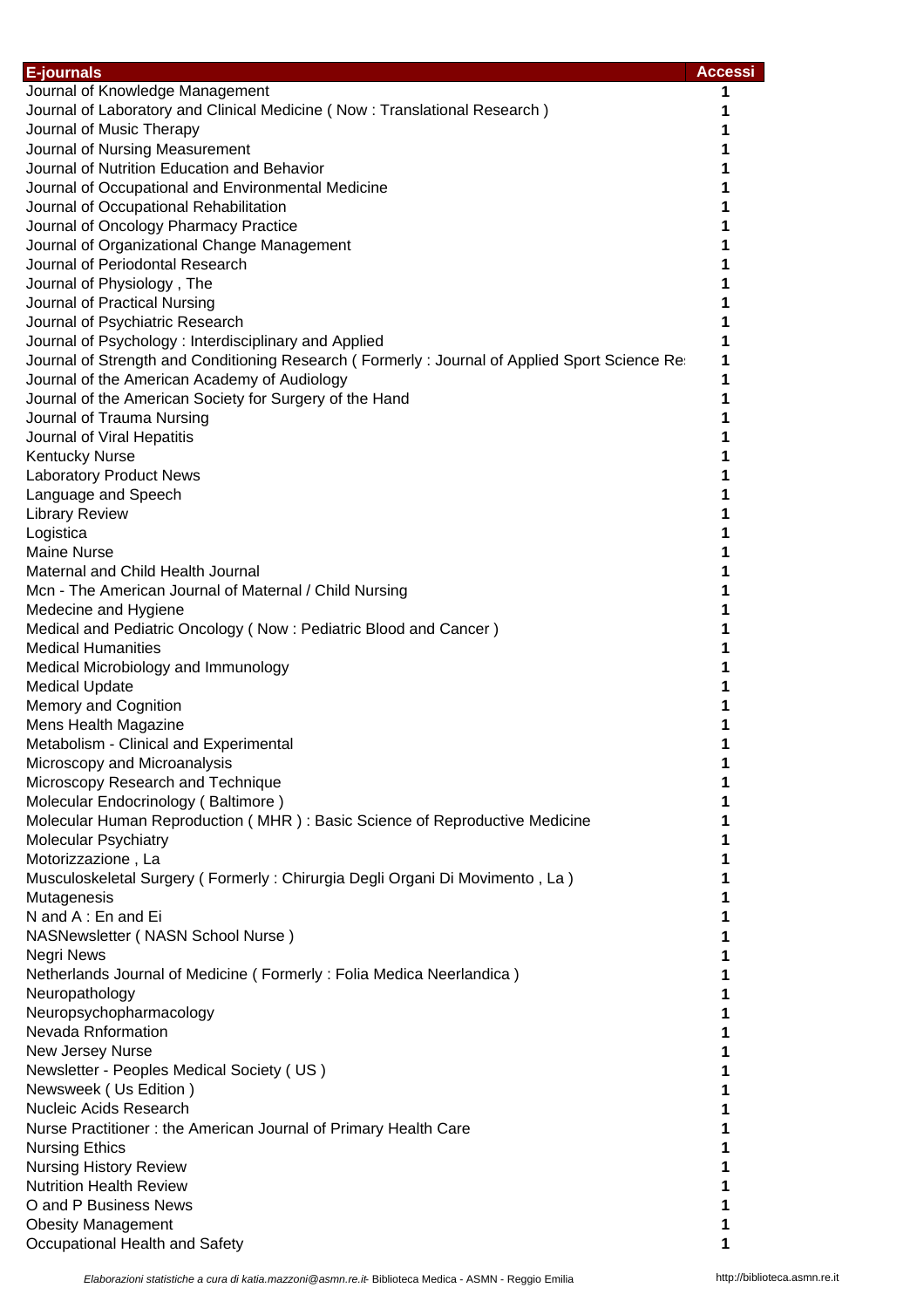| E-journals                                                                             | <b>Accessi</b> |
|----------------------------------------------------------------------------------------|----------------|
| Occupational Therapy International                                                     | 1              |
| <b>Ocular Surgery News</b>                                                             | 1              |
| <b>Oncology Nursing News</b>                                                           | 1              |
| ONS Connect (Formerly: ONS News)                                                       | 1              |
| Ophthalmic Plastic and Reconstructive Surgery                                          | 1              |
| <b>Optometry and Vision Science</b>                                                    | 1              |
| <b>Oral Diseases</b>                                                                   | 1              |
| <b>Orthopedics Online</b>                                                              |                |
| Otjr: Occupation, Participation and Health                                             | 1              |
| Pathology and Oncology Research<br>Patient : Patient - Centered Outcomes Research, The | 1<br>1         |
| Pediatra Per Amico                                                                     | 1              |
| Pediatric and Developmental Pathology                                                  | 1              |
| <b>Pediatric Transplantation</b>                                                       | 1              |
| Perfusion                                                                              |                |
| Perspectives in Health Information Management                                          |                |
| Perspectives in Psychiatric Care                                                       | 1              |
| <b>Pharmaceutical Technology Europe</b>                                                | 1              |
| Pharmacogenetics (Now: Pharmacogenetics and Genomics)                                  | 1              |
| <b>Pharmacy Practice</b>                                                               | 1              |
| <b>Physical Disabilities Special Interest Section Quarterly</b>                        | 1              |
| <b>Physician Assistant</b>                                                             |                |
| <b>Poiesis and Praxis</b>                                                              |                |
| Point of Care: the Journal of Near Patient Testing and Technology                      |                |
| Prevenzione Respiratoria                                                               |                |
| Problems in General Surgery                                                            |                |
| Progetto Gas                                                                           | 1              |
| Progress in Cardiovascular Nursing<br>Progress in Palliative Care                      | 1              |
| Progress in Retinal and Eye Research (Formerly: Progress in Retinal Research)          | 1              |
| Promotion and Education (Now: Global Health Promotion)                                 |                |
| Prostate, The                                                                          |                |
| <b>Psychiatric Genetics</b>                                                            | 1              |
| Psychiatric Rehabilitation Journal                                                     | 1              |
| Psychogeriatrics                                                                       | 1              |
| <b>Public Health Nutrition</b>                                                         | 1              |
| Public Health Reports . 1974 (Formerly: Health Services Reports)                       |                |
| Pulmonary Pharmacology and Therapeutics (Formerly: Pulmonary Pharmacology)             |                |
| Rase - Remedial and Special Education                                                  |                |
| <b>Rehabilitation Counseling Bulletin</b>                                              | 1              |
| Research in Healthcare Financial Management                                            |                |
| <b>Respiratory Therapeutics Week</b>                                                   |                |
| <b>Reviews in Clinical Gerontology</b>                                                 |                |
| Reviews in Medical Microbiology                                                        | 1              |
| Revue De Pneumologie Clinique (Formerly: Poumon Et Le Coeur)<br>Safe Motherhood        | 1<br>1         |
| Seminars in Cutaneous Medicine and Surgery                                             | 1              |
| Snop                                                                                   |                |
| Social Work . New York                                                                 |                |
| Social Work Research                                                                   |                |
| Soil Science                                                                           |                |
| <b>Stem Cell Week</b>                                                                  | 1              |
| <b>Strategies for Nurse Managers</b>                                                   | 1              |
| Strategy and Leadership                                                                | 1              |
| Techniques in Foot and Ankle Surgery                                                   | 1              |
| Techniques in Hand and Upper Extremity Surgery                                         | 1              |
| <b>Techniques in Knee Surgery</b>                                                      |                |
| Techniques in Shoulder and Elbow Surgery                                               |                |
| Teme - Tecnica E Metodologia Economale                                                 | 1              |
| <b>Therapeutic Recreation Journal</b>                                                  | 1              |
| Theriogenology                                                                         | 1              |